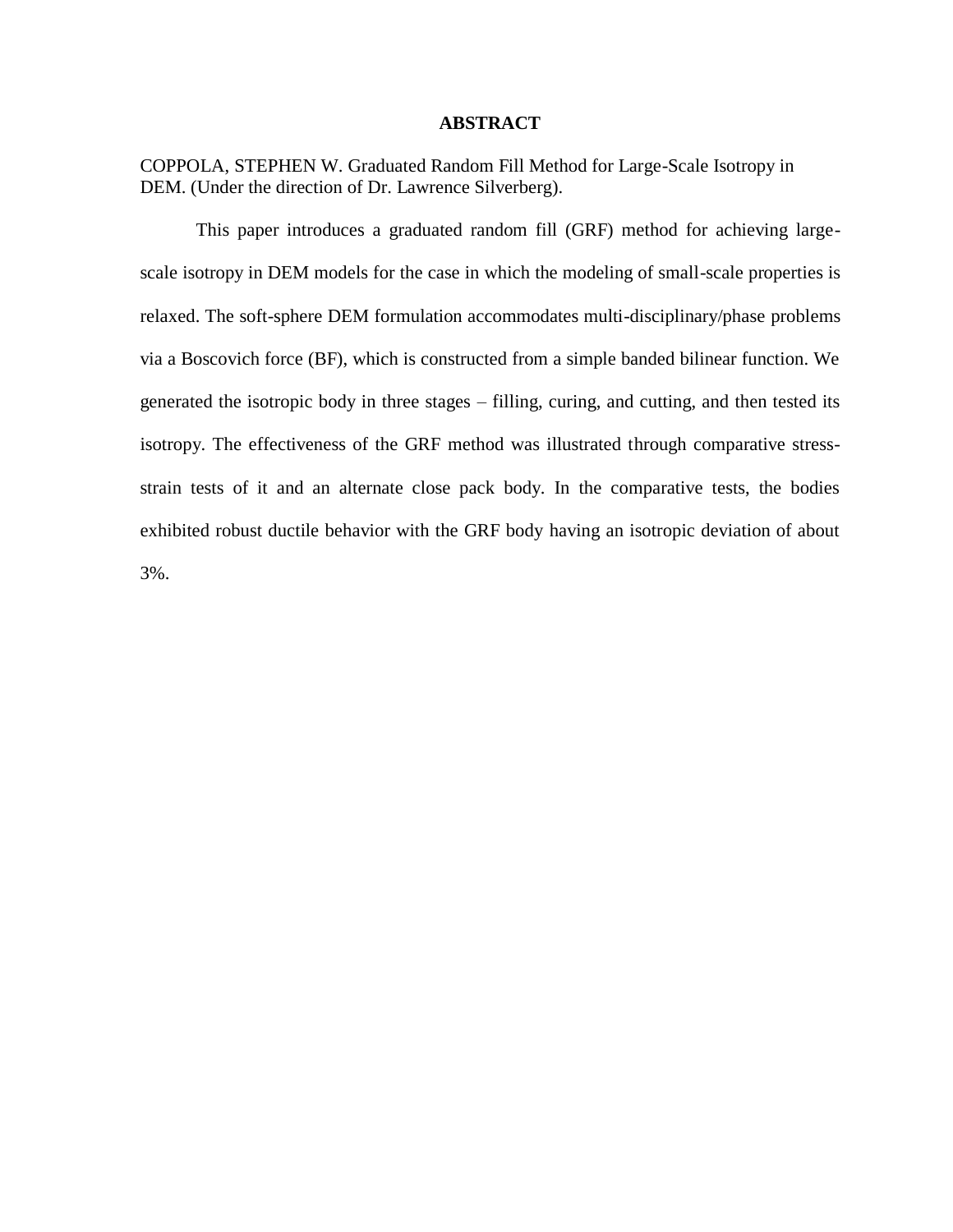© Copyright 2017 by Stephen W. Coppola

All Rights Reserved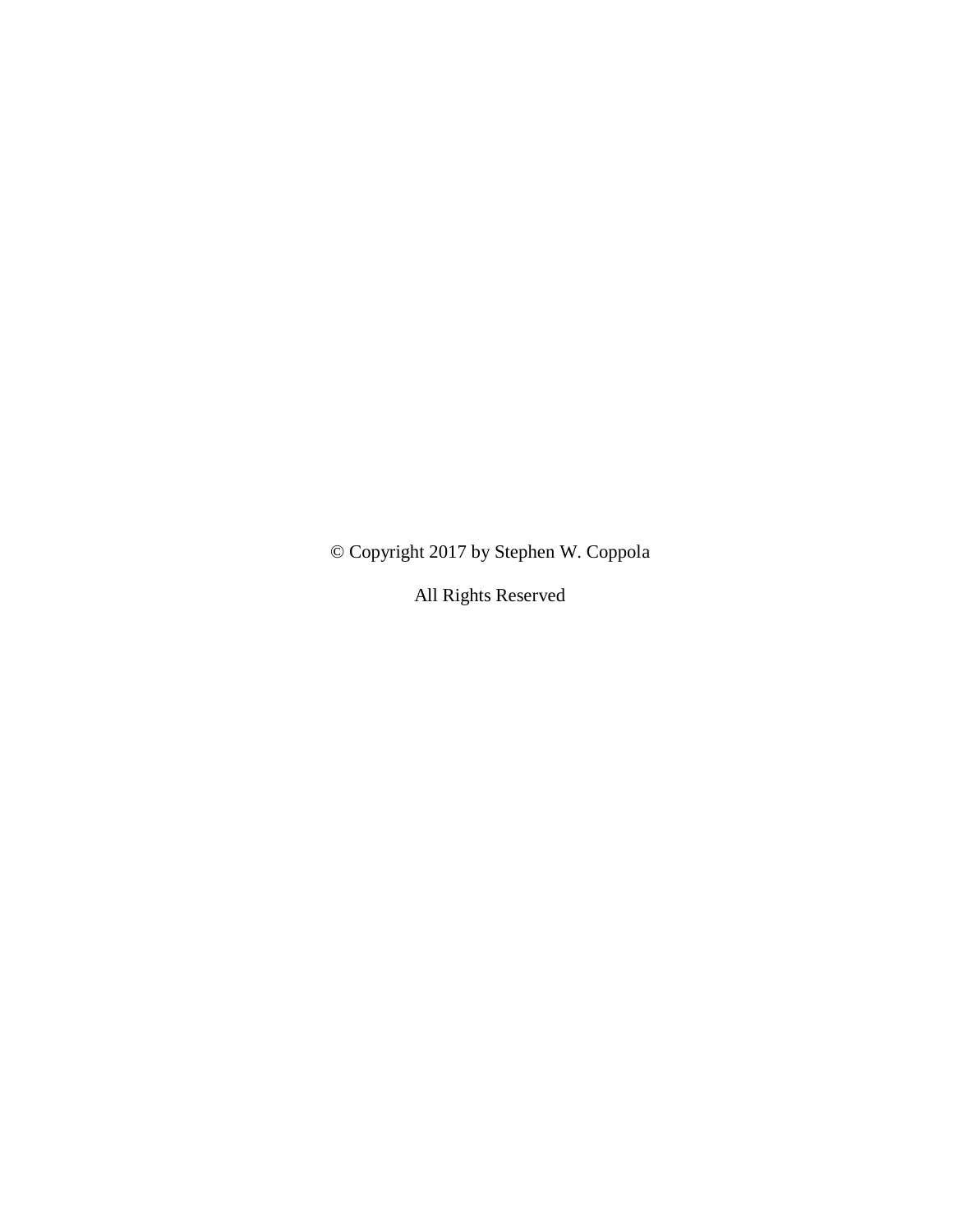## Graduated Random Fill Method for Large-Scale Isotropy in DEM

by Stephen W. Coppola

## A thesis submitted to the Graduate Faculty of North Carolina State University in partial fulfillment of the requirements for the degree of Master of Science

Mechanical Engineering

Raleigh, North Carolina

2017

APPROVED BY:

Committee Chair

Dr. Lawrence Silverberg Dr. Hsiao-Ying Shadow Huang

\_\_\_\_\_\_\_\_\_\_\_\_\_\_\_\_\_\_\_\_\_\_\_\_\_\_\_\_\_\_\_ Dr. Mohammed Zikry

\_\_\_\_\_\_\_\_\_\_\_\_\_\_\_\_\_\_\_\_\_\_\_\_\_\_\_\_\_\_\_ \_\_\_\_\_\_\_\_\_\_\_\_\_\_\_\_\_\_\_\_\_\_\_\_\_\_\_\_\_\_\_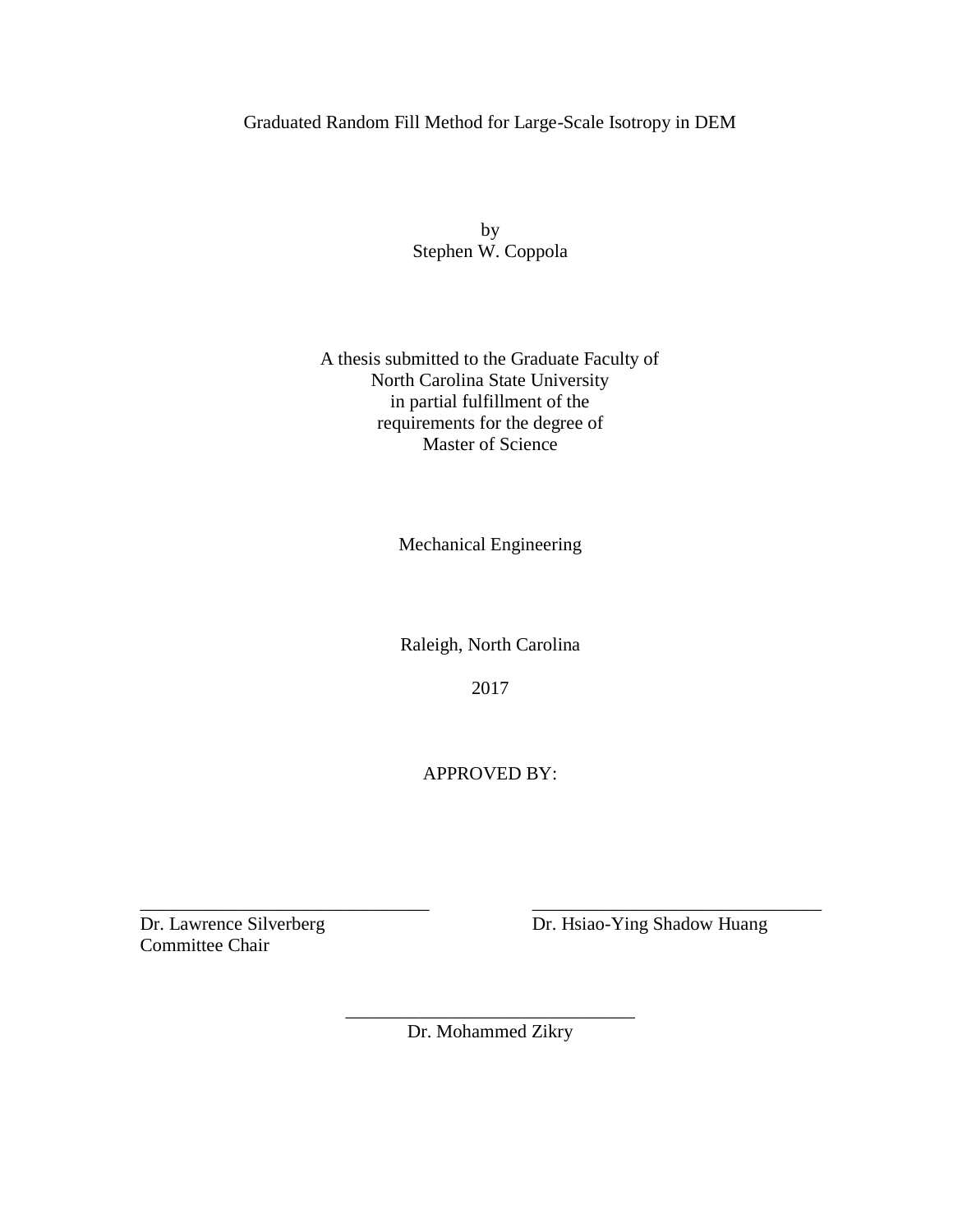## **BIOGRAPHY**

Stephen W. Coppola grew up in Pinehurst, North Carolina, where he attended the O'Neal high school. Because of his love of logic and designing he pursued and then completed a B.S. in Mechanical Engineering from NCSU College of Engineering in Raleigh. He continued his studies at NCSU, where he is pursuing a Master's of Science in Mechanical Engineering.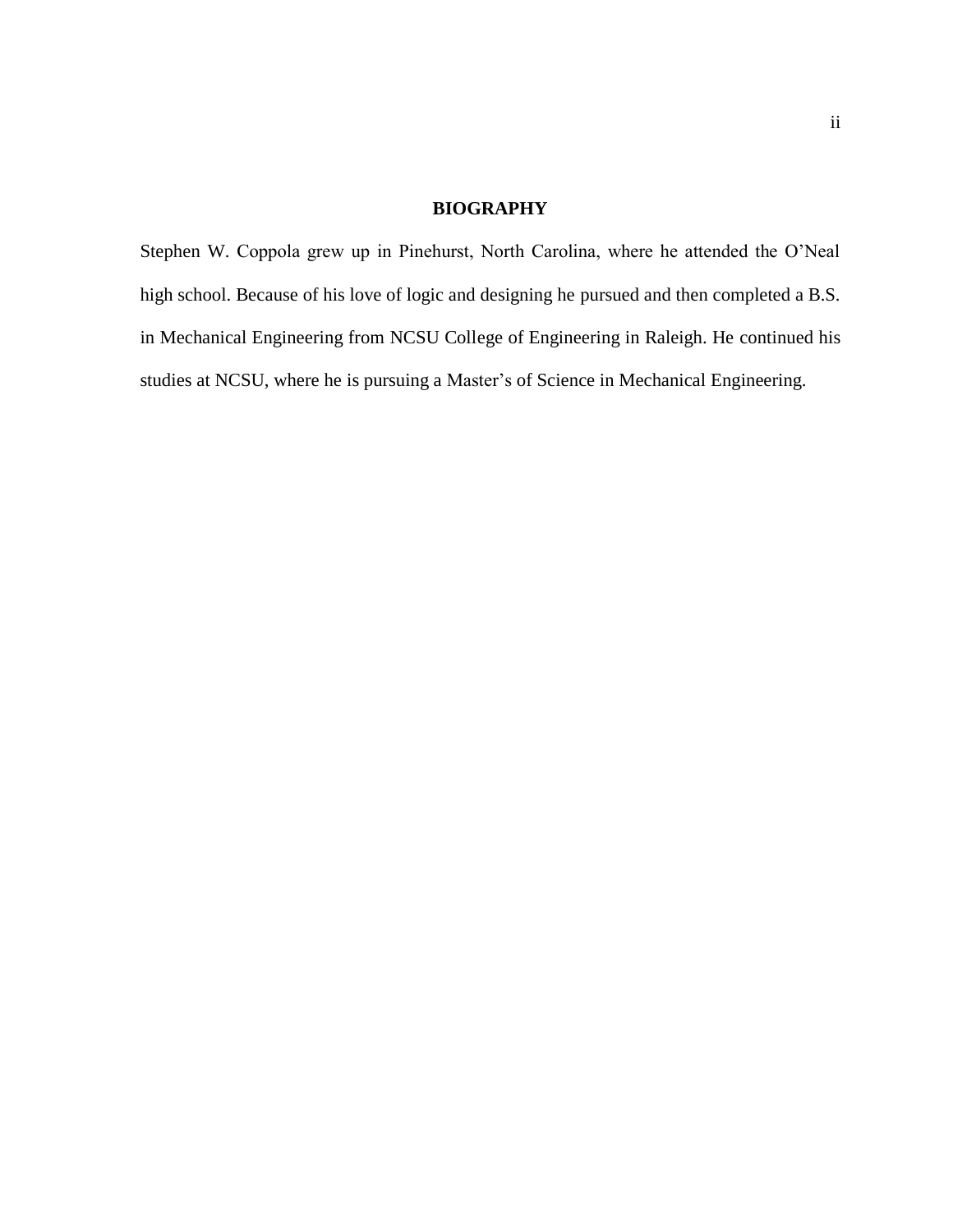# **TABLE OF CONTENTS**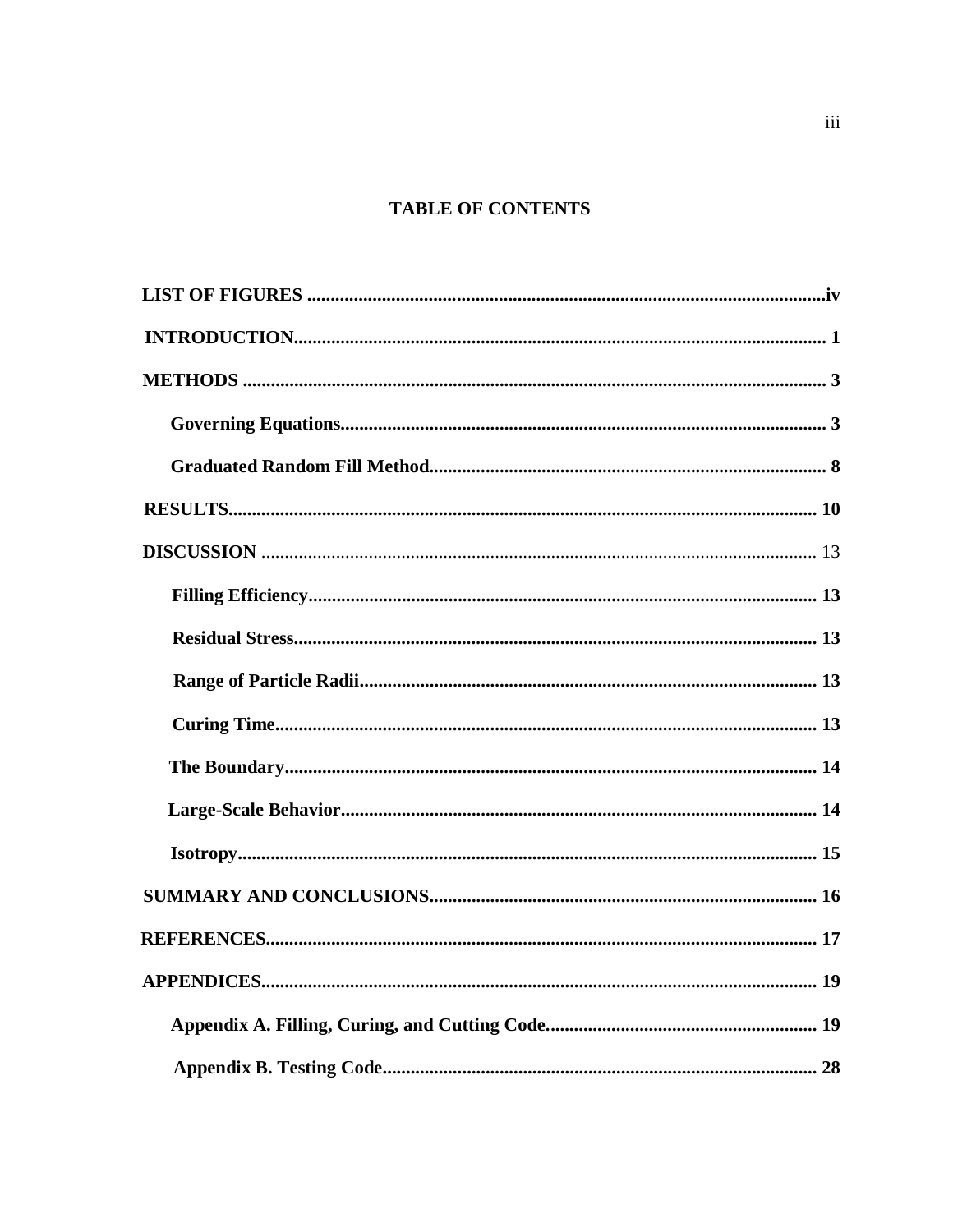# **LIST OF FIGURES**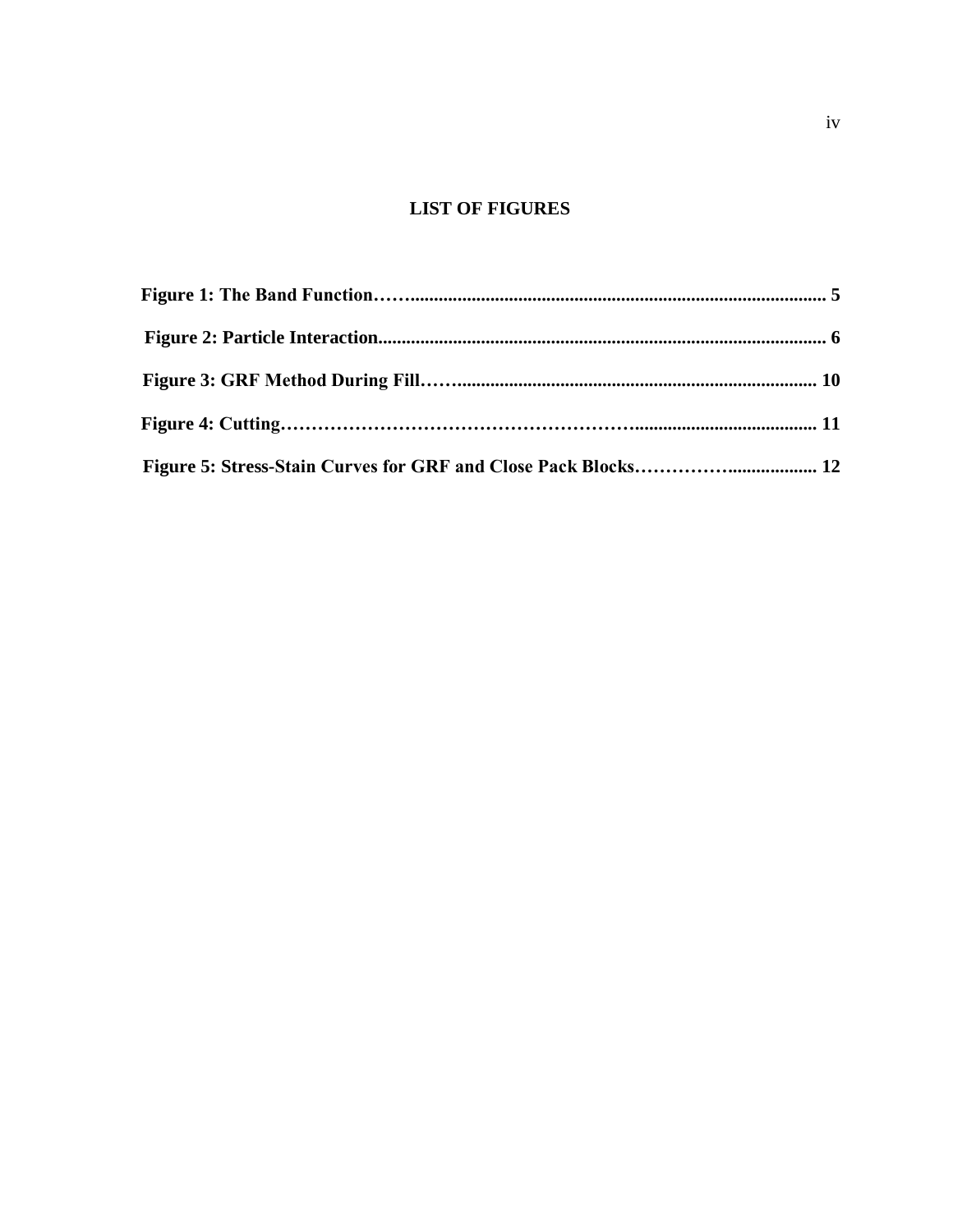#### **1 Introduction**

With the advances in parallel computing and nearest neighbor sorting, Discrete Element Method (DEM) has recently resurged as a viable computational modeling tool compared to its alternatives, finite element method and finite difference method. DEM simulates largescale properties with an abundant number of small-scale particles, making it computationally intensive, but its versatility in forming complex geometries and properties and its intuitiveness provides the analyst with the potential capability to approach problems that were otherwise difficult to model. DEM also has a discontinuous nature to it, making it prominent in fracture mechanics [1, 2, 3, 4] and granular materials [5, 6, 7]. It is also used in fluid flow [8, 9, 10], biological materials [11, 12], and multiphase problems [13, 14], because of the particles' degrees of freedom. Similarly, DEM is used in multiscale [15, 16] and combined model problems [17, 18] for its simplistic and bounded nature. Despite the trending of DEM, and putting aside the computational burden, serious problems are found when trying to generate large-scale properties from smaller-scale particle distributions – even when the interest lies, *not* in modeling small-scale properties, but only in modeling the largescale properties. One such case is isotropy. No small-scale crystal, owing to its pattern regularity, produces isotropic behavior. Isotropy is prevalent in fluids and frequent in solids so the question of how to generate isotropic behavior at the large scale is important to DEM.

It is known that isotropy requires a destruction of small-scale regularity, achievable through a random distribution of some sort. Random distributions of particles of equal size have been shown to create isotropic behavior [19]. Furthermore, random distributions of unequal size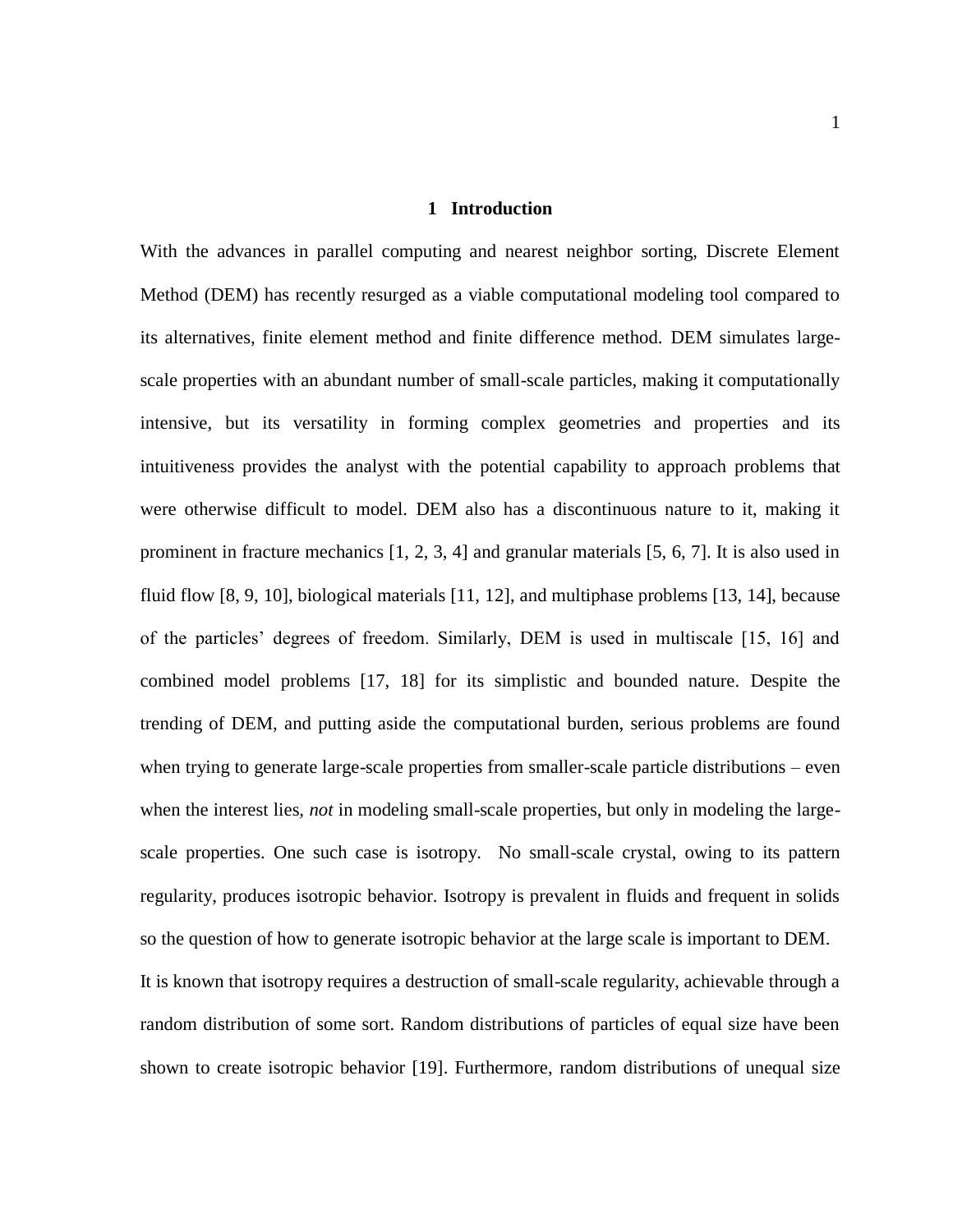potentially offer advantages over ones of equal size. More generally, some kind of methodology for filling regions with particles which lead to isotropic behavior has potential advantageous. This paper introduces an algorithm to fill a region with small-scale particles and produce large scale isotropic behavior. To achieve the broadest multi-disciplinary/phase model, we first formulate a Boscovich force (BF) to be used in the DEM. Next, we introduce an algorithm that generates isotropic behavior at the large scale, called the graduated random fill (GRF) method, and then cut the material into blocks. In the results section the isotropy of the blocks of material is tested and then compared with alternative close pack fill blocks of roughly equal number of particles. Finally, the discussion and conclusion sections review the isotropy data and make other observations.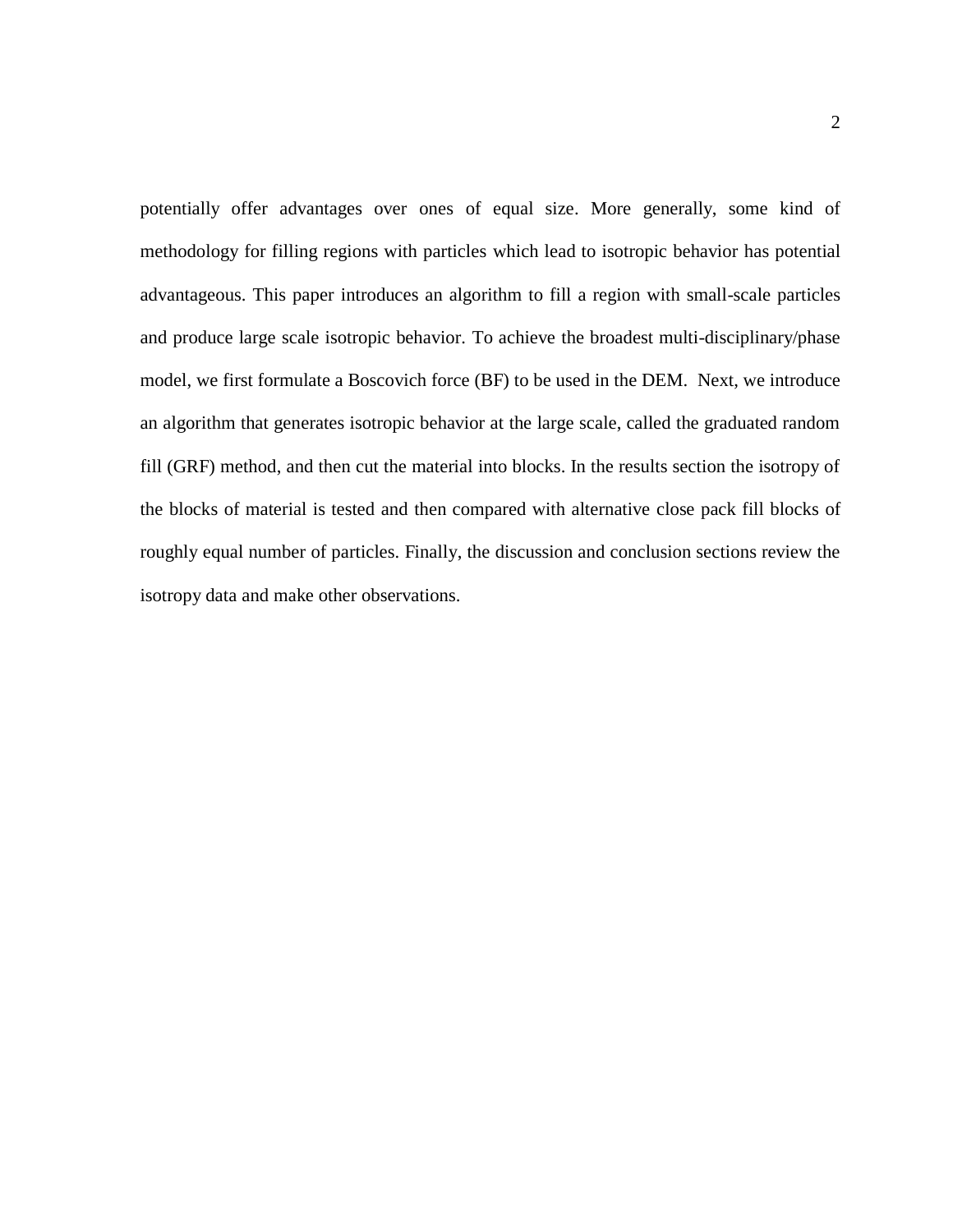## **2 Method**

#### **Governing equations**

The DEM considers a system of *n* particles of mass  $m_i$  ( $i = 1, 2, ..., n$ ). The internal force components between the *i*<sup>th</sup> and *j*<sup>th</sup> particles are denoted by  $f_{xij}$ ,  $f_{yij}$ , and  $f_{zij}$  and the external force components acting on the *i*<sup>th</sup> particle are denoted by  $F_{xi}$ ,  $F_{yi}$ , and  $F_{zi}$ . The governing equations are:

ations are:  
\n(1) 
$$
m_i \ddot{x}_i = \sum_{j=1}^n f_{xij} + F_{xi} \quad m_i \ddot{y}_i = \sum_{j=1}^n f_{yij} + F_{yi} \quad m_i \ddot{z}_i = \sum_{j=1}^n f_{zij} + F_{zi}
$$

We consider a soft sphere model wherein the internal forces are central forces, given by  
\n(2) 
$$
f_{xij} = f_{ij} \frac{x_j - x_i}{D_{ij}} \quad f_{yij} = f_{ij} \frac{y_j - y_i}{D_{ij}} \quad f_{zij} = f_{ij} \frac{z_j - z_i}{D_{ij}}
$$

where  $D_{ij} = \sqrt{(x_i - x_j)^2 + (y_i - y_j)^2 + (z_i - z_j)^2}$ . Next, we define the characteristic length *D*<sub>0</sub>, the characteristic mass  $m_0$ , and the characteristic frequency  $\omega_0$ . The resulting nondimensional governing equations are:

nensional governing equations are:  
\n
$$
\overline{m}_i \overline{x}_i'' = \sum_{j=1}^n \overline{f}_{xij} + \overline{F}_{xi} \quad \overline{m}_i \overline{y}_i'' = \sum_{j=1}^n \overline{f}_{yij} + \overline{F}_{yi} \quad \overline{m}_i \overline{z}_i'' = \sum_{j=1}^n \overline{f}_{zij} + \overline{F}_{zi}
$$
\n(3)  
\n
$$
\overline{f}_{xij} = \overline{f}_{ij} \frac{\overline{x}_j - \overline{x}_i}{\overline{D}_{ij}} \quad \overline{f}_{yij} = \overline{f}_{ij} \frac{\overline{y}_j - \overline{y}_i}{\overline{D}_{ij}} \quad f_{zij} = \overline{f}_{ij} \frac{\overline{z}_j - \overline{z}_i}{\overline{D}_{ij}}
$$

where ()' is the derivative with respect to non-dimensional time  $\bar{t} = \omega_0 t$ . The nondimensional quantities are:  $\bar{x} = x/D_0$ ,  $\bar{y} = y/D_0$ ,  $\bar{z} = z/D_0$ ,  $\bar{f} = f/m_0\omega_0^2D_0$ , and  $\overline{F} = F / m_0 \omega_0^2 D_0$ . Denote the non-dimensional local coordinate between the *i*<sup>th</sup> and *j*<sup>th</sup> pair of particles as  $\bar{s}$ . The global coordinates are then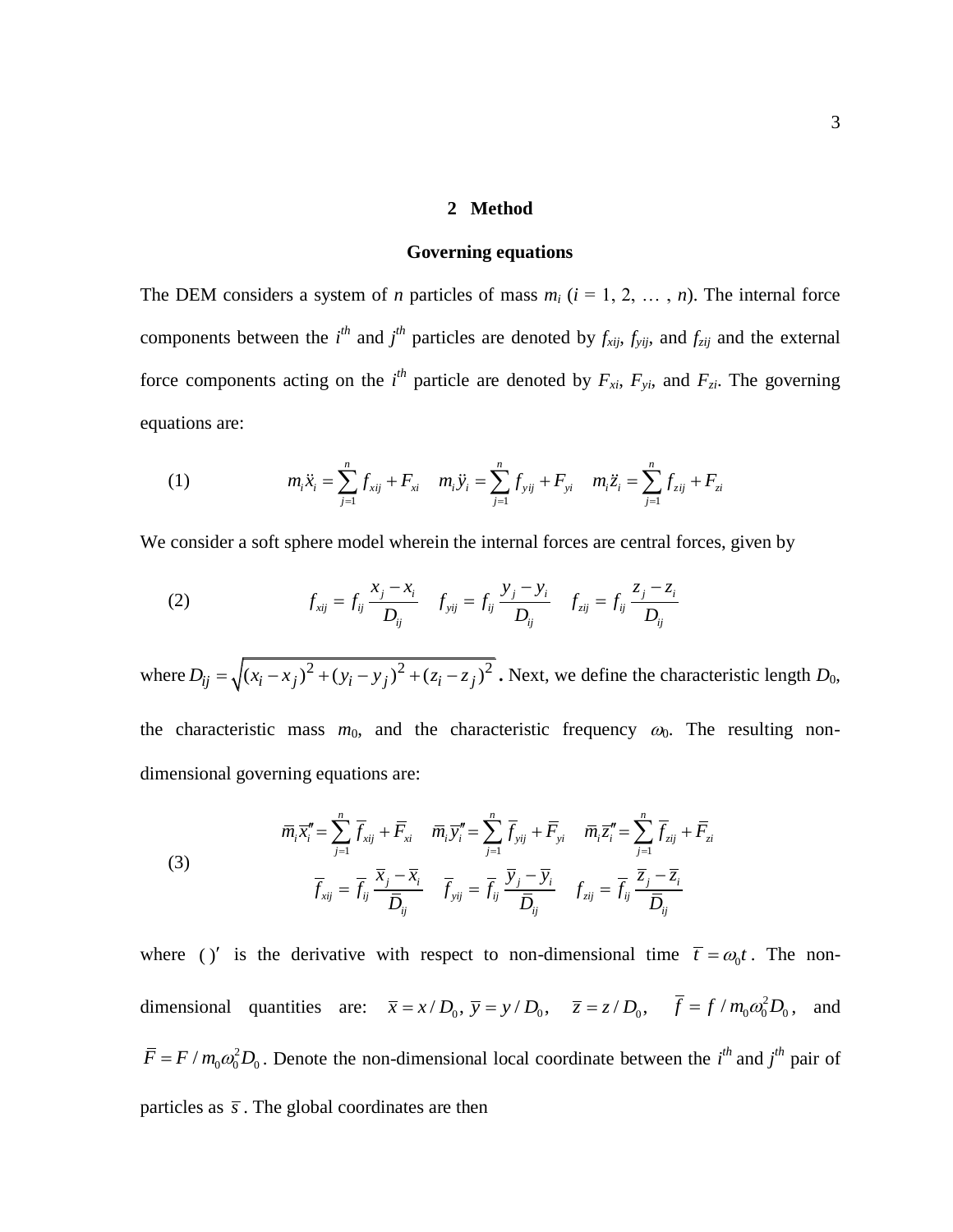(4) 
$$
\overline{x} = \overline{x}_i + (\overline{x}_j - \overline{x}_i)\overline{s} \quad \overline{y} = \overline{y}_i + (\overline{y}_j - \overline{y}_i)\overline{s} \quad \overline{z} = \overline{z}_i + (\overline{z}_j - \overline{z}_i)\overline{s}
$$

Notice that  $\bar{s} = \bar{D}_{ij}$  when  $\bar{x} = \bar{x}_j$ ,  $\bar{y} = \bar{y}_j$ ,  $\bar{z} = \bar{z}_j$ . The central force  $\bar{f}_{ij}$  between the pair of particles is a patchwork of effects that depend on the dominant physics in the different regions between the pair, written

(5) 
$$
\overline{f}_{ij} = \begin{cases} \overline{f}_1 & \overline{s}_1 < \overline{s} < \overline{s}_2 \\ \overline{f}_2 & \overline{s}_2 < \overline{s} < \overline{s}_3 \\ \vdots & \vdots \\ \overline{f}_p & \overline{s}_p < \overline{s} < \overline{s}_{p+1} \end{cases}
$$

For computational purposes, it is advantageous to express the patchwork as a smooth function. A simple way to do this is to rewrite Eq. (5) as

(6) 
$$
\overline{f}_{ij} = \sum_{r=1}^{p} \overline{f}_r band(\overline{s}_r, \overline{s}_{r+1})
$$

in which

(7) 
$$
band(\overline{s}_r, \overline{s}_s) = \frac{1}{2} [erf(\beta(\overline{s} - \overline{s}_r)) - erf(\beta(\overline{s} - \overline{s}_s))]
$$

is a band function that captures the dominant physics in each of the regions. The band function goes to zero to the left of  $s_r$  and to the right of  $s_s$ . Referring to Eq. (6) and Fig. 1, the band function smoothly patches together the forces in the different regions, where  $\beta$  is a smoothing parameter.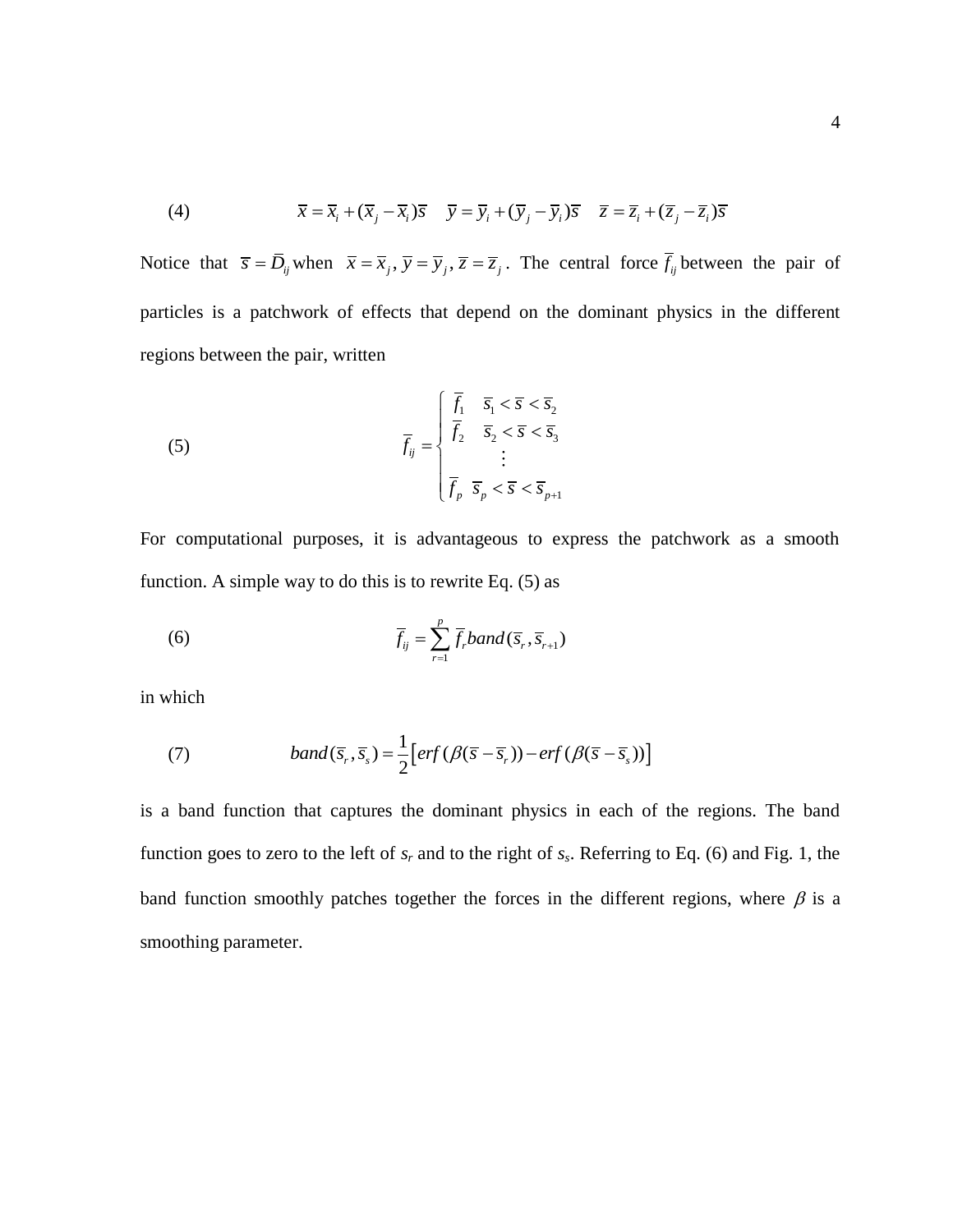

**Figure 1: The Band Function**

The ability to accommodate the dominant physics in the different regions between and near a pair of particles constitutes one of the important features of DEM. In principle, the banded force enables the analyst to model processes that undergo phase transition, and that are mechanical, electrodynamic, and/or thermal in origin, a unifying theme dating back to the  $18<sup>th</sup>$  century [23]. A single continuous force that models physical behavior is referred to as the Boscovich force (BF). Arguably, the simplest BF that captures multi-disciplinary/phase behavior is the banded bilinear model introduced below (See Fig. 2): A single continuous force that broadly models physical behavior is referred to as the Boscovich force (BF). and arguably, the simplest central force that captures multi-disciplinary/phase behavior is the banded bilinear model introduced below (See Fig. 2):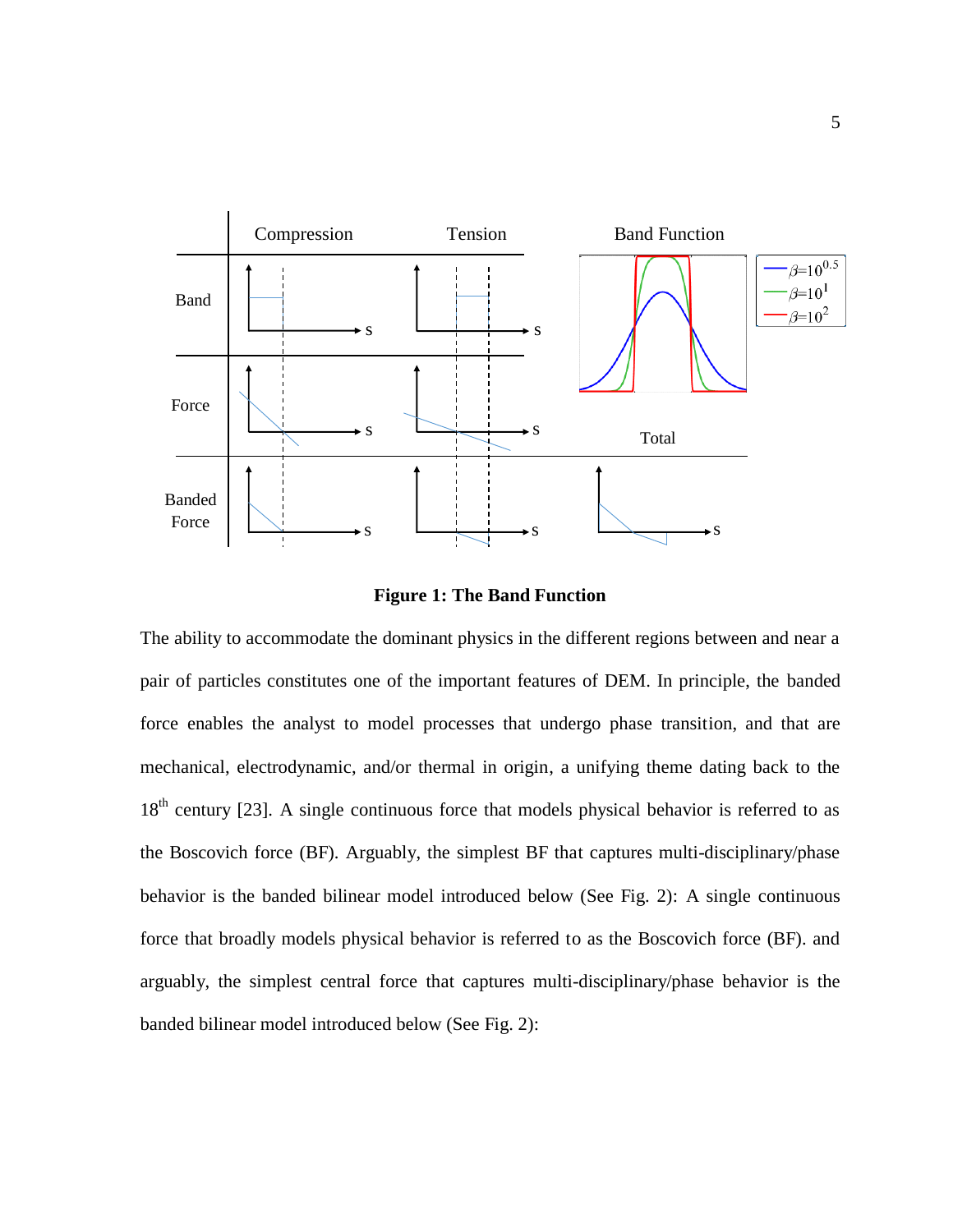(8) 
$$
\overline{f}_{ij} = \overline{f}_{Cij} + \overline{f}_{Tij}
$$

$$
\overline{f}_{Cij} = [\overline{c}_C g'_{ij} + \overline{k}_C g_{ij}] Band_C \quad \overline{f}_{Tij} = [\overline{c}_T g'_{ij} + \overline{k}_T g_{ij}] Band_T
$$

where

where  
\n
$$
Band_C = \frac{1}{2} \Big[ erf(\beta \overline{D}_{ij}) - erf(\beta (\overline{D}_{ij} - (\overline{r}_i + \overline{r}_j))) \Big]
$$
\n
$$
Band_T = \frac{1}{2} \Big[ erf(\beta (\overline{D}_{ij} - (\overline{r}_i + \overline{r}_j))) - erf(\beta (\overline{D}_{ij} - (\overline{R}_i + \overline{R}_j))) \Big]
$$

where  $\overline{r}_i$  and  $\overline{R}_i$  are the non-dimensional physical and attraction radii of the *i*<sup>th</sup> particle. In Eq. (8) the non-dimensional rate of change of the distance is

Eq. (8) the non-dimensional rate of change of the distance is  
\n(10) 
$$
\overline{D}'_{ij} = D_0 \omega_0 \frac{(\overline{x}_j - \overline{x}_i)(\overline{x}'_j - \overline{x}'_i) + (\overline{y}_j - \overline{y}_i)(\overline{y}'_j - \overline{y}'_i) + (\overline{z}_j - \overline{z}_i)(\overline{z}'_j - \overline{z}'_i)}{\overline{D}_{ij}}
$$



**Figure 2: Particle Interactions: outside attraction radius (A), contacting attraction radius (B), contacting physical radii (C), overlapping physical radii (D)**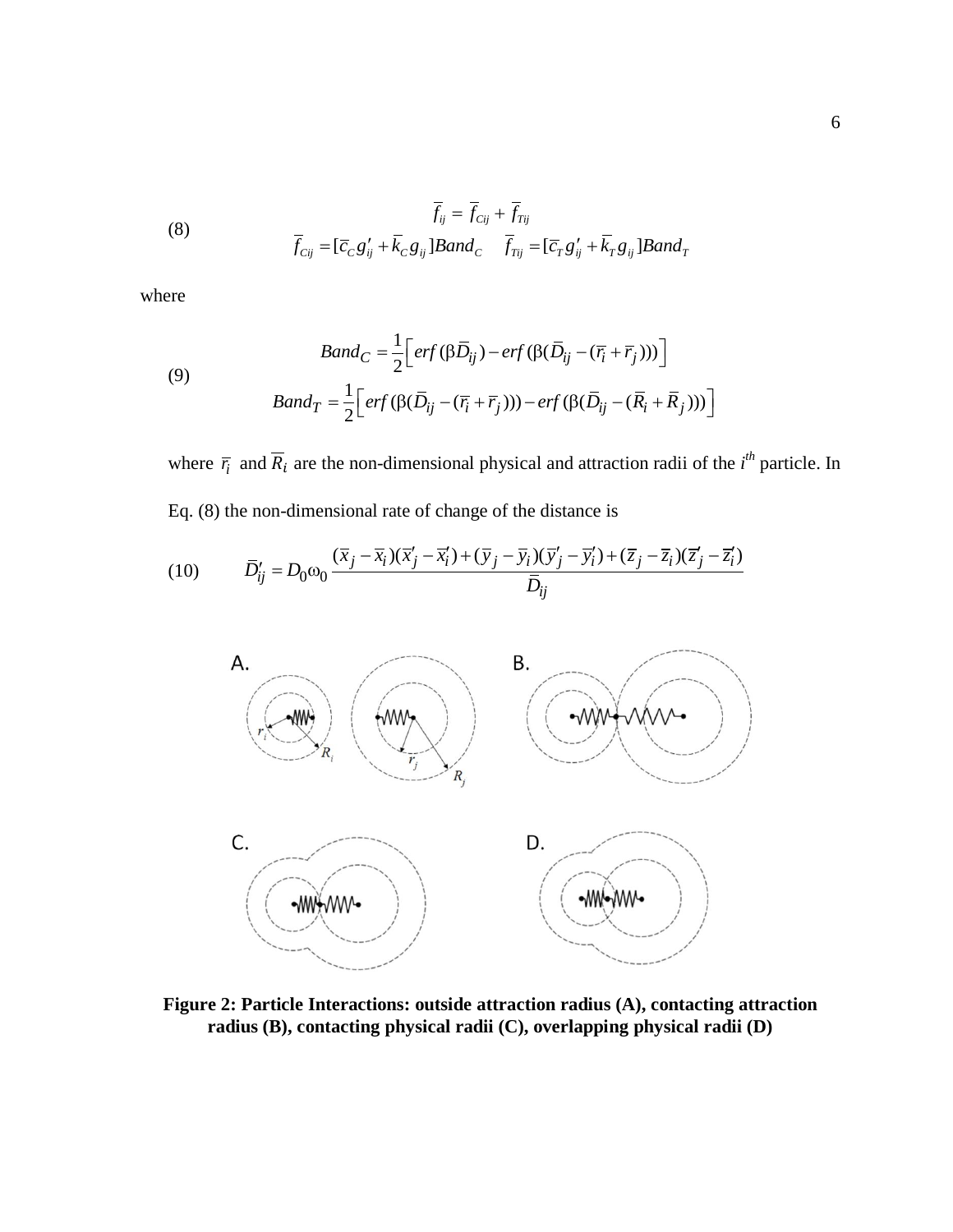Referring to Fig. 2, the  $i<sup>th</sup>$  particle has a compressive stiffness of  $k<sub>C</sub>$  and a tensile stiffness of  $k_T$  as well as a compressive damping of  $c_C$  and a tensile damping of  $c_T$ . They are related to their non-dimensional counterparts by  $k_i = \overline{k}_i m_0 \omega_0^2$  and  $c_i = \overline{c}_i m_0 \omega_0$ , respectively. Notice that the stiffnesses and damping in Eq. (8) are associated with pairs of particles, obtained from the stiffnesses and damping of the individual particles by

7

(12) 
$$
\frac{1}{\overline{k}} = \frac{1}{\overline{k}_i} + \frac{1}{\overline{k}_j} \quad \frac{1}{\overline{c}} = \frac{1}{\overline{c}_i} + \frac{1}{\overline{c}_j}
$$

The banded bilinear force model is similar to the viscoelastic force model; the difference being that the viscoelastic force model is not banded [20]. Reflecting the underlying physics and for efficiency, it is natural to prescribe physical properties of individual particles and not of pairs of particles explicitly; the properties of pairs of particles are derivable from individual particle properties. For computational purposes, the non-dimensional form of the governing equations are numerically integrated. We defined the characteristic length as the smallest particle diameter, the characteristic mass as the smallest particle mass, and the

characteristic frequency as the highest natural frequency of any pair of particles, written  
\n(13) 
$$
D_0 = \min(2r_i) \quad m_0 = \min(m_i) \quad \omega_0 = \sqrt{\frac{2 \max(k_{Tij}, k_{Cij})}{m_0}}
$$

This choice of non-dimensional parameters leads to a step size for any system that is on the constant order of  $\Delta T = \frac{1}{50} (2\pi/\omega_0)$  $\frac{1}{20}(2\pi)^{2}$ 50  $\Delta T = \frac{1}{2} (2\pi/\omega_0)$  [12]. The banded bilinear form is employed later in the paper.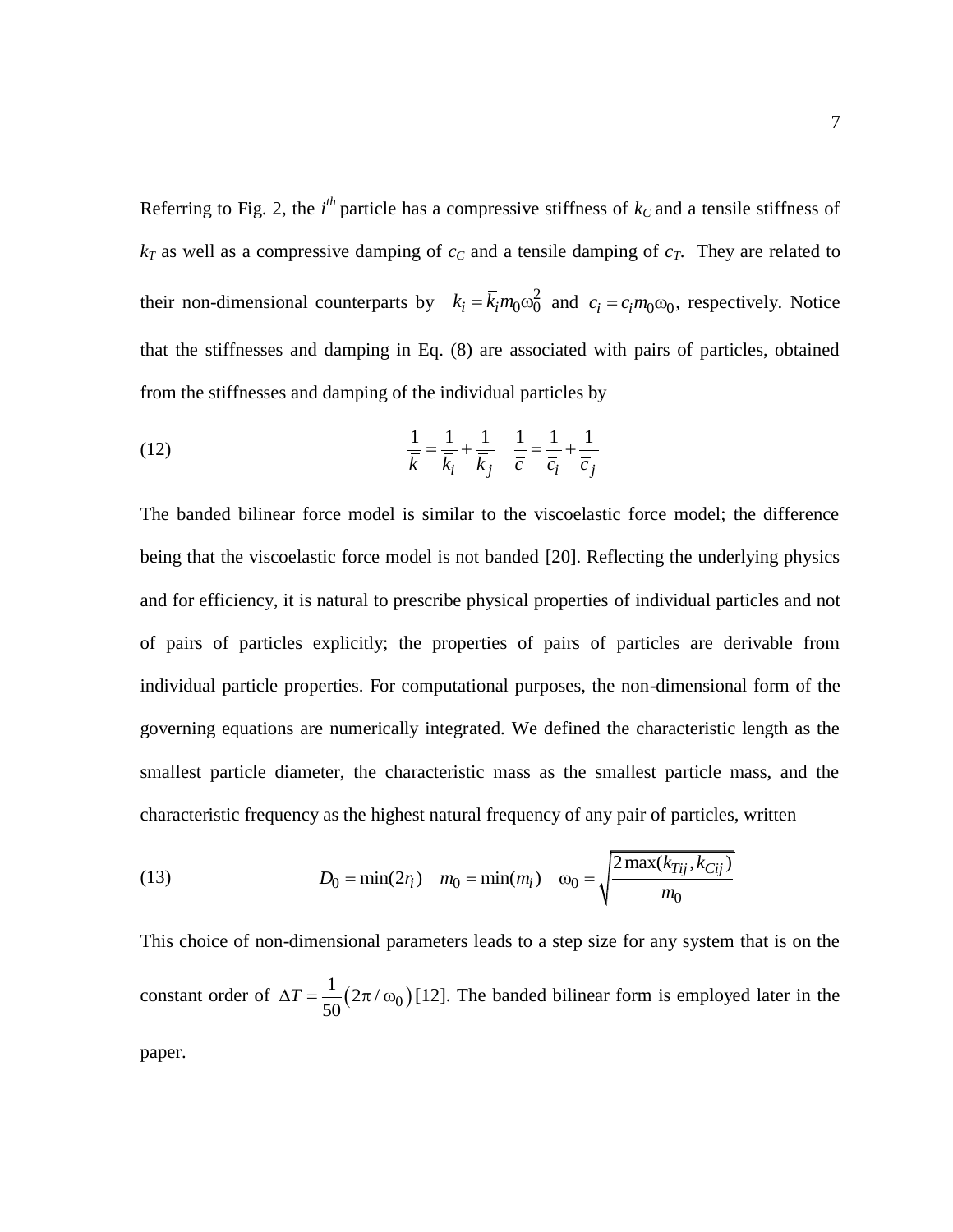## **Graduated Random Fill Method**

The aim of the graduated random fill (GRF) method proposed herein is ultimately to generate a model that possesses isotropic properties at the large scale with the caveat that the interest does *not* lie in reproducing or emulating any particular small-scale behavior. The procedure is applicable to both fluid and solid bodies and divides into a) a filling stage, b) a curing stage, and c) a cutting stage. At the filling stage, the GRF method fills an initial region with particles. The locations of the filled particles constitute the initial state of the system. At the curing stage, the particles settle and the system reaches equilibrium, but deforms the shape of its boundary. At the cutting stage, the desired isotropic body is cut from a larger region. Note that the filling stage is a purely geometric process, independent of material behavior, and that the particles' material properties govern the effectiveness of the curing stage.

Broadly, the GRF method randomly places particles of decreasing size in a region, one after another with a maximum allowable overlap from other particles The individual steps in the GRF method are as follows:

> A. **Start.** Define the initial boundary of the region to fill. The parameters specified before beginning the iteration are the maximum overlap radius  $O_{\text{max}}$ , the particle radius decrement  $\alpha$ , the radius  $r_1$  of the first particle placed in the region, and the maximum number *M* of rejections. Initialize the particle count *i* to 0 and the rejection count *k* to 0.

> B. **Particle update.** Increase *i* by 1 and update the particle radius according to  $r_i = \alpha r_{i-1}$ . C. **Particle placement.** Calculate a uniformly random set of coordinates for the  $i<sup>th</sup>$ particle.

> D. **Determine acceptance.** Accept the particle if it lies in the region and overlaps with any other particle by no more than  $O_{\text{max}}$ , where *overlap*  $_{ij} = 1 - D_{ij}/(r_i - r_j)$ , otherwise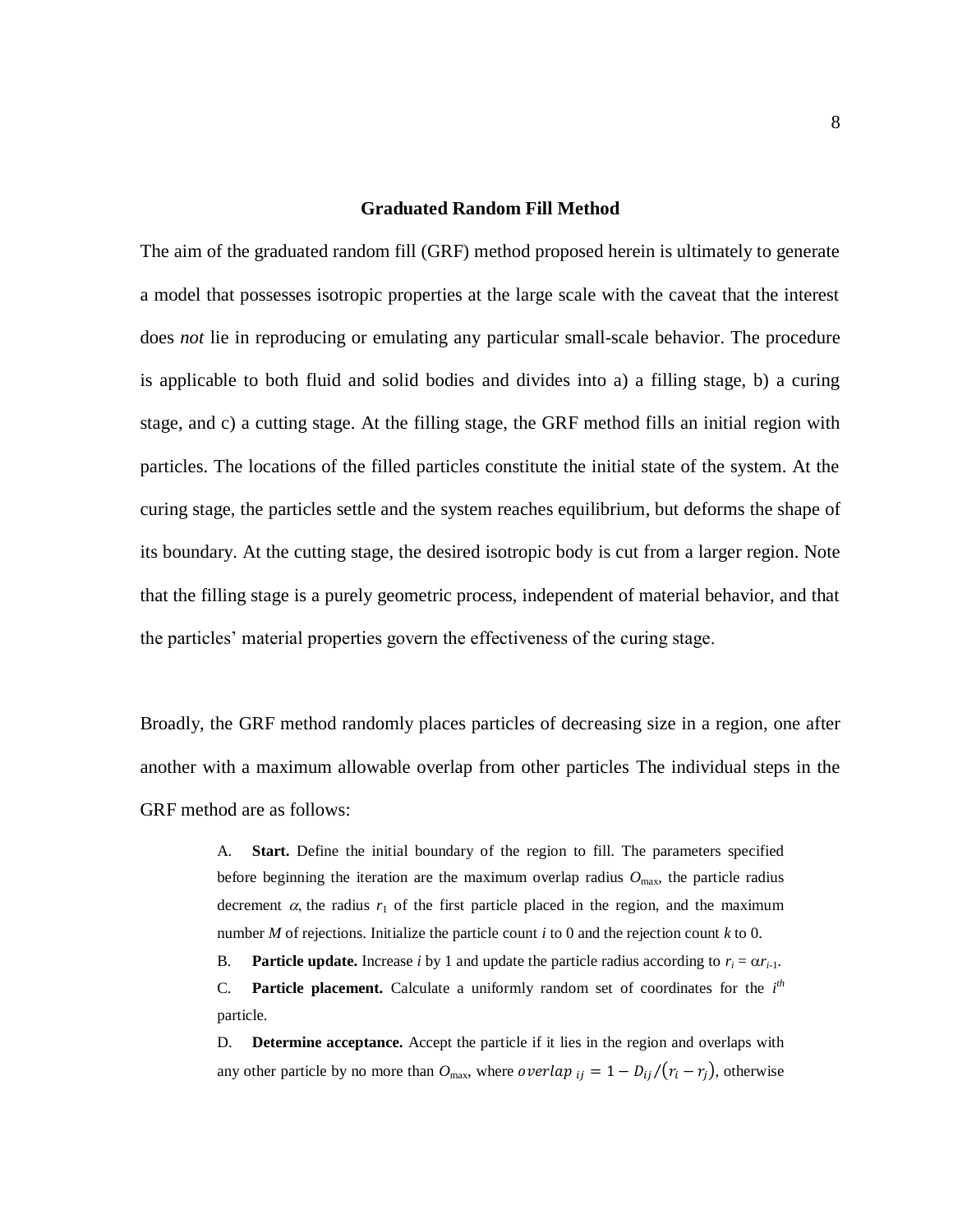reject the particle. If the particle is accepted return to step B. If rejected, check whether *k* is less than *M* and if so increase *k* by 1 and then return to step C.

E. **End.** Set *i* to *n* and stop.

After creating the body, the need arises to test the deviation in the body's isotropy; in particular, its directional dependence in normal stress as the body is strained. The comprised test measures normal stress of *l* specimens oriented at the angles  $\theta_r$  ( $r = 1$ , 2, ..., *l*) over *N* increments ( $s = 1, 2, ..., N$ ). Denote the normal stress of the  $r<sup>th</sup>$ specimen at the  $s<sup>th</sup>$  strain by  $\sigma_r(\varepsilon_s)$  and the average normal stress over the *l* specimens at the  $s^{th}$  strain by  $\sigma_{av}(\varepsilon_s)$ . The isotropic deviation in the body of the  $r^{th}$  sample is defined as

(14) 
$$
\delta_r = \frac{1}{N} \left[ \sum_{j=1}^{l} 2 \left| \frac{\sigma_r(\varepsilon_s) - \sigma_{av}(\varepsilon_s)}{\sigma_r(\varepsilon_s) + \sigma_{av}(\varepsilon_s)} \right| \right] \times 100
$$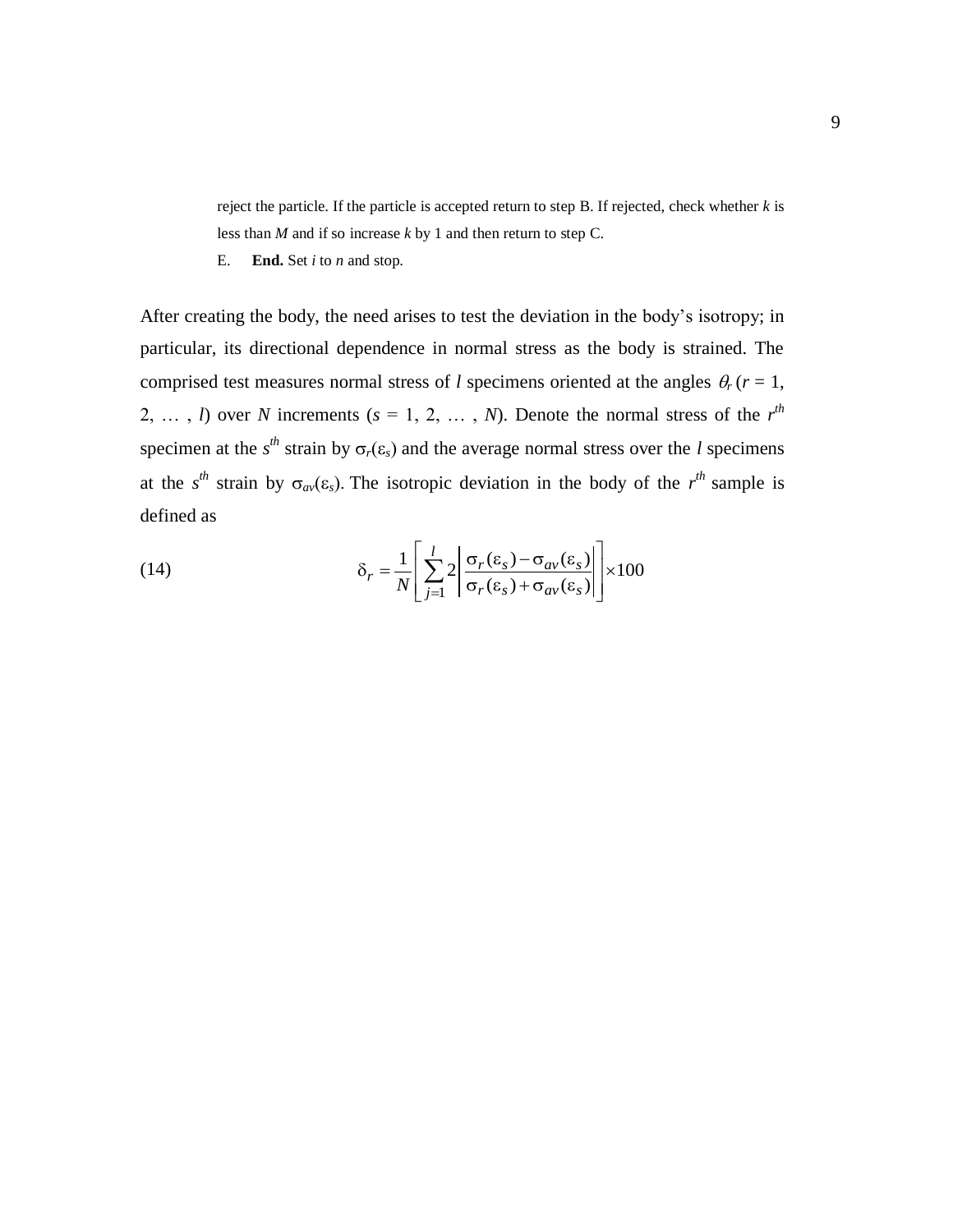## **3 Results**

Viewing Figure 3, the GRF method during the filling of a circular region of radius 30 $r_1$  is illustrated, with the parameters  $r_1 = 1$ ,  $O_{\text{max}} = 0.285$ ,  $\alpha = 0.999925$ , and  $M =$  $10^5$ .



**Figure 3: GRF Method During Fill:**  $M = 10^2$  ( $n = 174$ ) in A,  $M = 10^3$  ( $n = 1065$ ) in B,  $M =$ **10<sup>4</sup>** ( $n = 3472$ ) in C, and  $M = 10^5$  ( $n = 4626$ ) in D

After completing the filling stage, we conducted the curing stage and brought the body to equilibrium. During this process, and later while testing isotropy, computational efficiency was increased by limiting force calculations to an area of influence around each particle, illustrated in figure 4, with the red and black circles denoting the maximum interaction range and the area of influence of a particle. These areas were displayed when running the model in order to ensure error was not produced from limiting the force calculations. Lastly, because of the relatively slow moving particles in DEM solid models [21] the radius of influence around each particle was chosen to be update only every 100 numerical integration steps.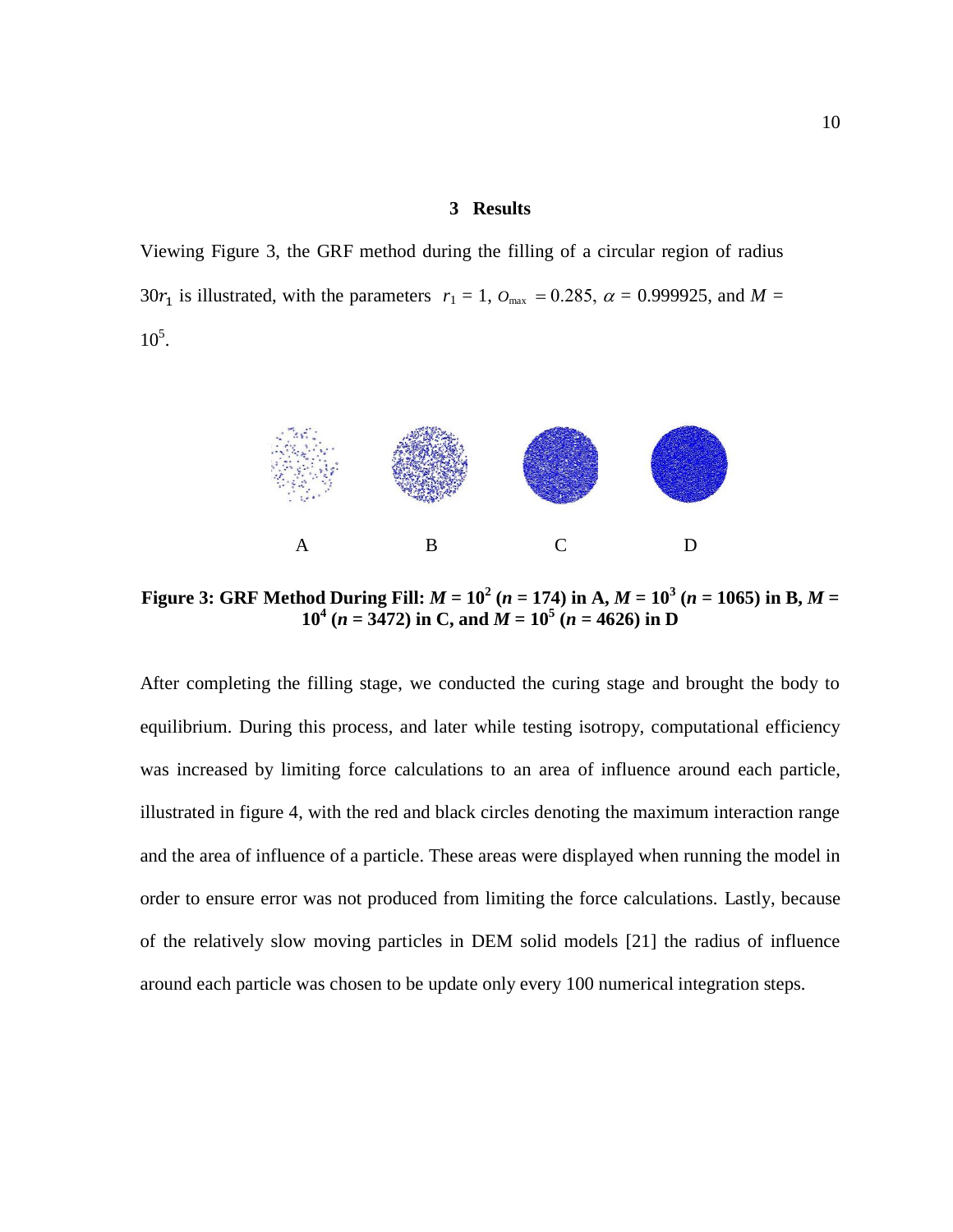After the curing stage, we formed rectangular sections during the cutting step (See Fig. 4). As shown, we cut  $l = 4$  rectangular sections from the circular body at angles of  $0^0$ ,  $30^0$ ,  $60^0$ , and  $90^0$ . The resulting rectangular sections served as GRF method testing specimens.



**Figure 4:** Cutting:  $0^0$  for A,  $30^0$  for B,  $60^0$  for C,  $90^0$  for D

The GRF method testing specimens were compared against close pack (CP) testing specimens (horizontally stacked rows of particles offset by a radius). The CP testing specimens possess the tightest packing density for uniform sized particles and the greatest large-scale stiffness among the different arrangements, and therefore provide a good benchmark against which to compare the GRF method testing specimens. The radius of the CP particles was set to  $0.545r_1$  in order to approximately match the total number of particles with the GRF method specimens.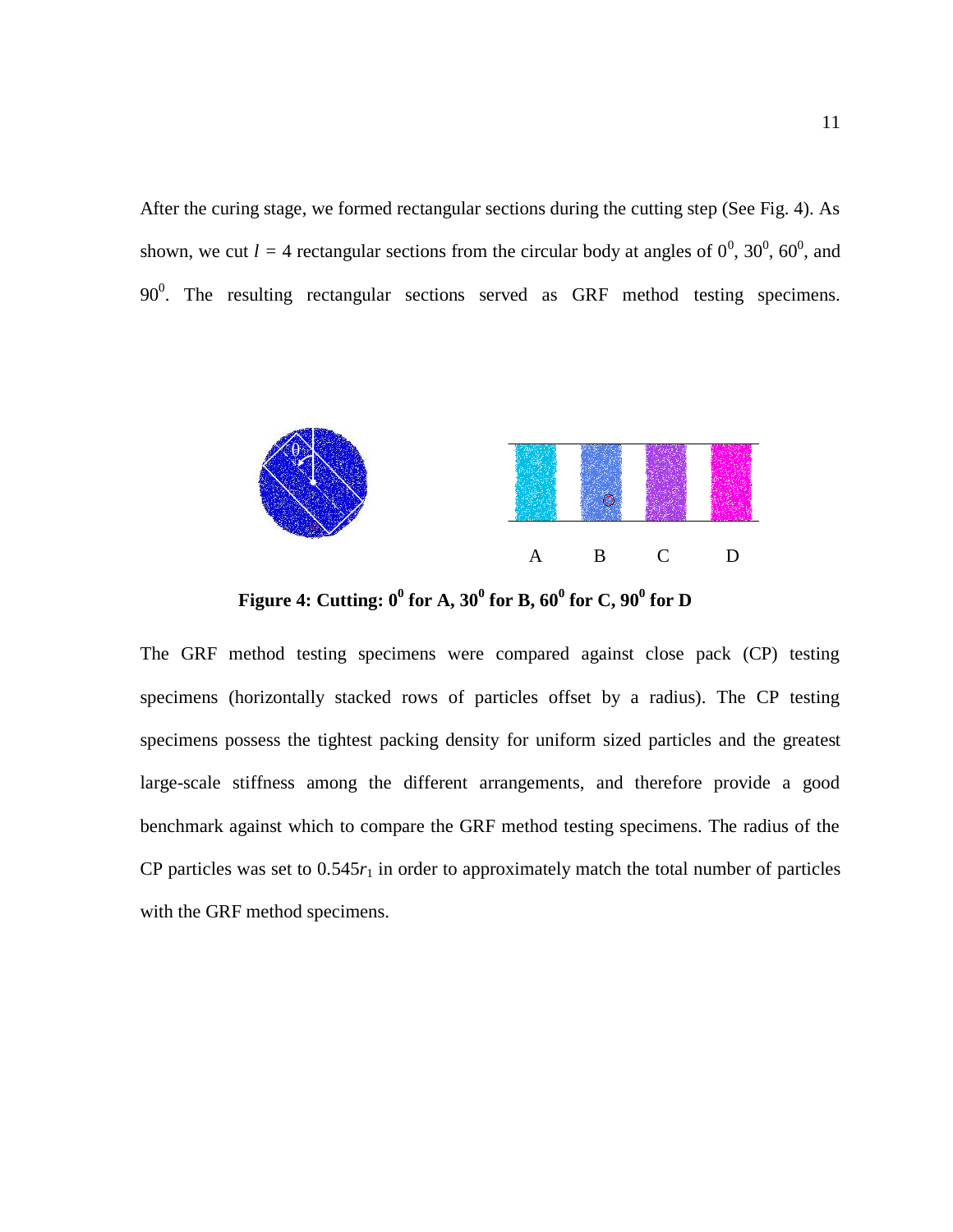

**Figure 5. Stress-Strain Curves for GRF and Close Pack Blocks**  $(0^0 = \text{teal}, 30^0 = \text{blue}, 60^0 = \text{purple}, 90^0 = \text{pink}, \text{average} = \text{black})$ 

The GRF and CP block specimens underwent the same compression test sampled  $N = 1375$ times from zero to 4% strain, shown in Fig. 5. The isotropic deviation for each GRF and CP block are:

GRF method:  $\delta_A = 3.17\%$   $\delta_B = 2.64\%$   $\delta_C = 3.60\%$   $\delta_D = 3.22\%$ CP:  $\delta_A = 11.69\%$   $\delta_A = 11.64\%$   $\delta_A = 11.61\%$   $\delta_A = 11.66\%$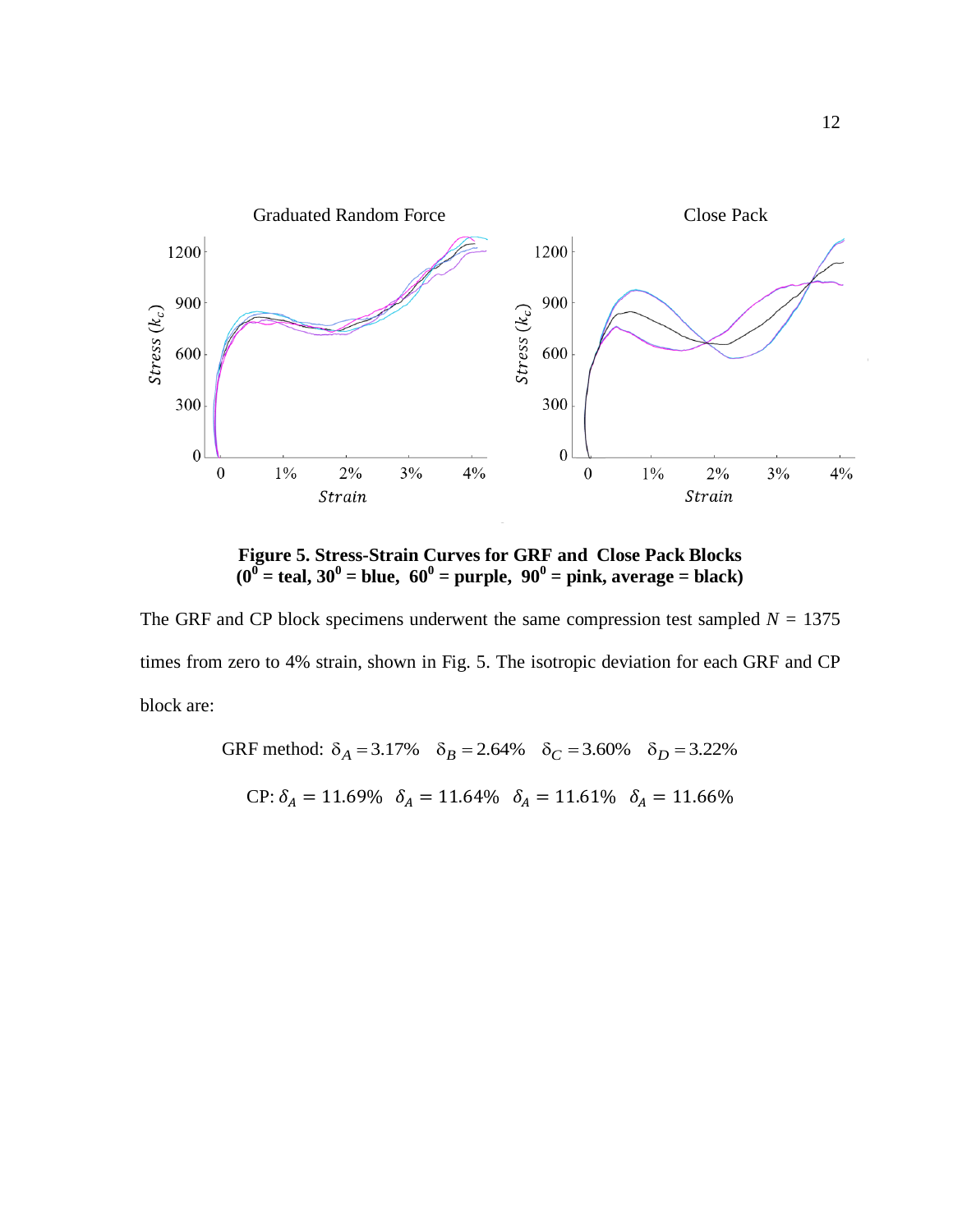### **4 Discussion**

First consider some observed relationships pertaining to the selection of the initialization parameters in the GRF method ( $O_{\text{max}}$ ,  $\alpha$ ,  $r_1$  and  $M$ ), and the physical parameters ( $k_C$ ,  $k_T$ , and *m*<sub>0</sub>).

- Filling efficiency: Fig. 3 shows that the rejection rate  $\dot{M}$  increases nonlinearly with the number of particles, making higher maximum number of rejections *M* less computational efficient.
- **Residual stresses:** High maximum overlap  $O_{\text{max}}$  increases packing density but also increases residual energy released during the curing phase, which, at the extreme, causes the system to fragment. High compressive stiffness  $k<sub>C</sub>$  further increases residual energy whereas higher tensile stiffness  $k_T$  prevent the body from fragmenting. We let  $k_C = 3k_T = 20\pi r_1^2$
- **Range of particle radii:** The range of particle radii decreases as the particle radius decrement  $\alpha$  approaches 1 from below and it increases with the number of particles *n*. We let  $r_1 / r_n = 0.5$ .
- **Curing time:** A given particle reaches equilibrium (cures) fastest when its damping is critical and the overall system reaches equilibrium fastest when each of the particles are critically damped. The particles were given the same compressive stiffness and damping constants and the same tensile stiffness and damping constants, whereas the masses decreased in size. Therefore, only one particle could be critically damped, with the smaller particles becoming overdamped and the larger particles becoming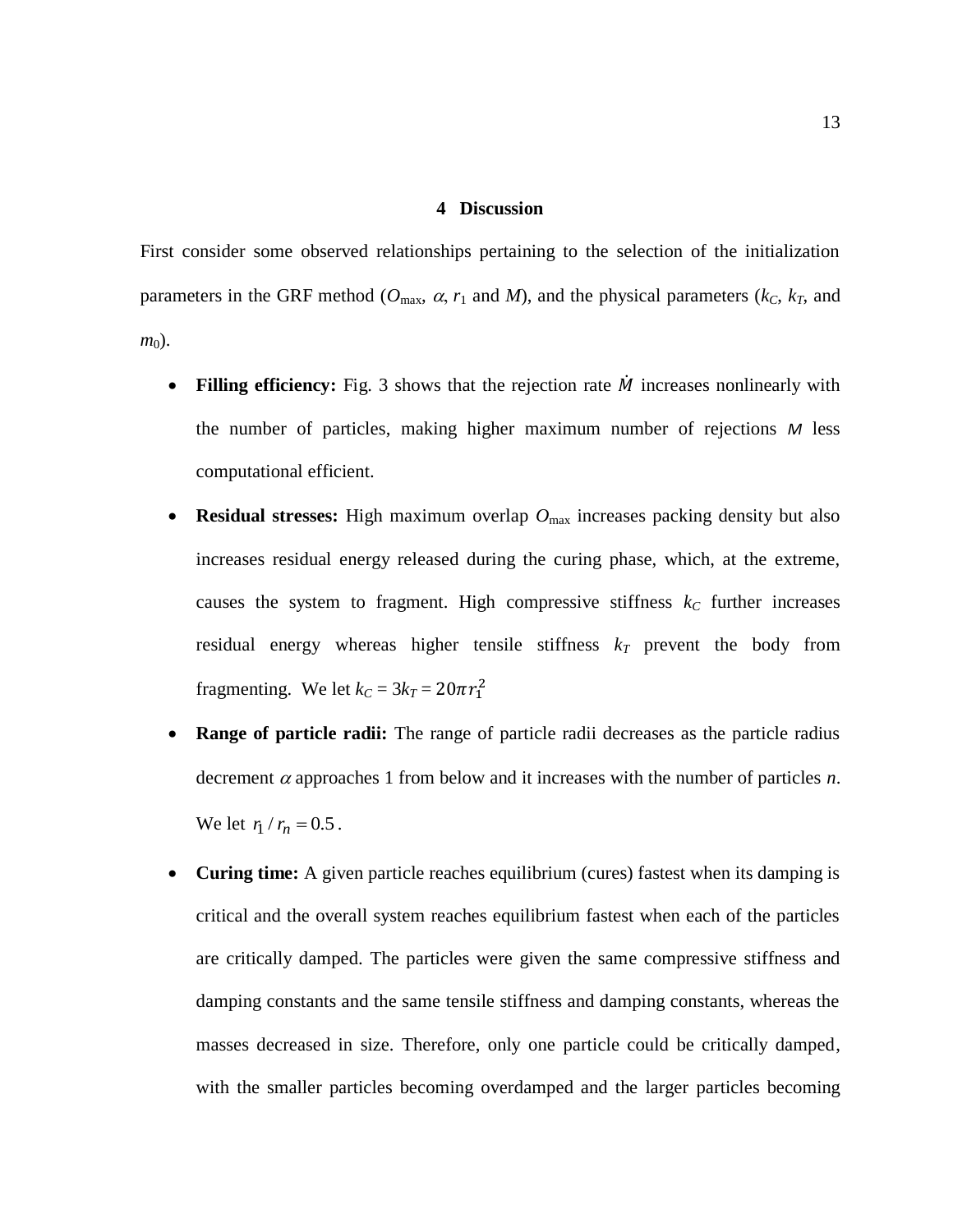underdamped. To reduce the settling time (curing time), the middle particle was selected to be critically damped, letting  $c_C = 2\sqrt{k_C m_{n/2}}$   $c_T = 2\sqrt{k_T m_{n/2}}$  where  $m_{n/2}$  is the mass of the middle particle.

- **The boundary.** The GRF method can be applied to a boundary of any shape, however, the boundary deforms during the curing stage. Therefore, to obtain a more precise boundary, the desired shape is better obtained via the cutting stage. When testing multiple specimens the cutting stage also serves to provide a single body from which different specimens can be compared. Additionaly, the precision of the boundary increases as the particles decrease in size and during the curing stage, the boundary deforms increasingly with larger attraction radii.
- Large-scale behavior. Referring to Fig. 5, first observe that the stresses in the stressstrain curves for both the GRF method and CP tests are of the same order of magnitude. This results from the matching of the stiffnesses in the tests. Next, for both the GRF and CP tests, consider the three ranges: (1) –0.25% to 0% strain, (2) 0% to 2% strain, and (3) 2% to 4% strain. In the first range for both the GRF tests and the CP tests, we find that all of the specimens undergo a small expansion resulting from a residual stress release that occurs after the cutting stage. In the second range for both the GRF tests and the CP tests, we observe typical ductile stress-strain behavior of a stress increase, peak, and relaxation. In the third range for both GRF tests and CP tests, we observe a second cycle of stress increase and peak, indicating robust ductility.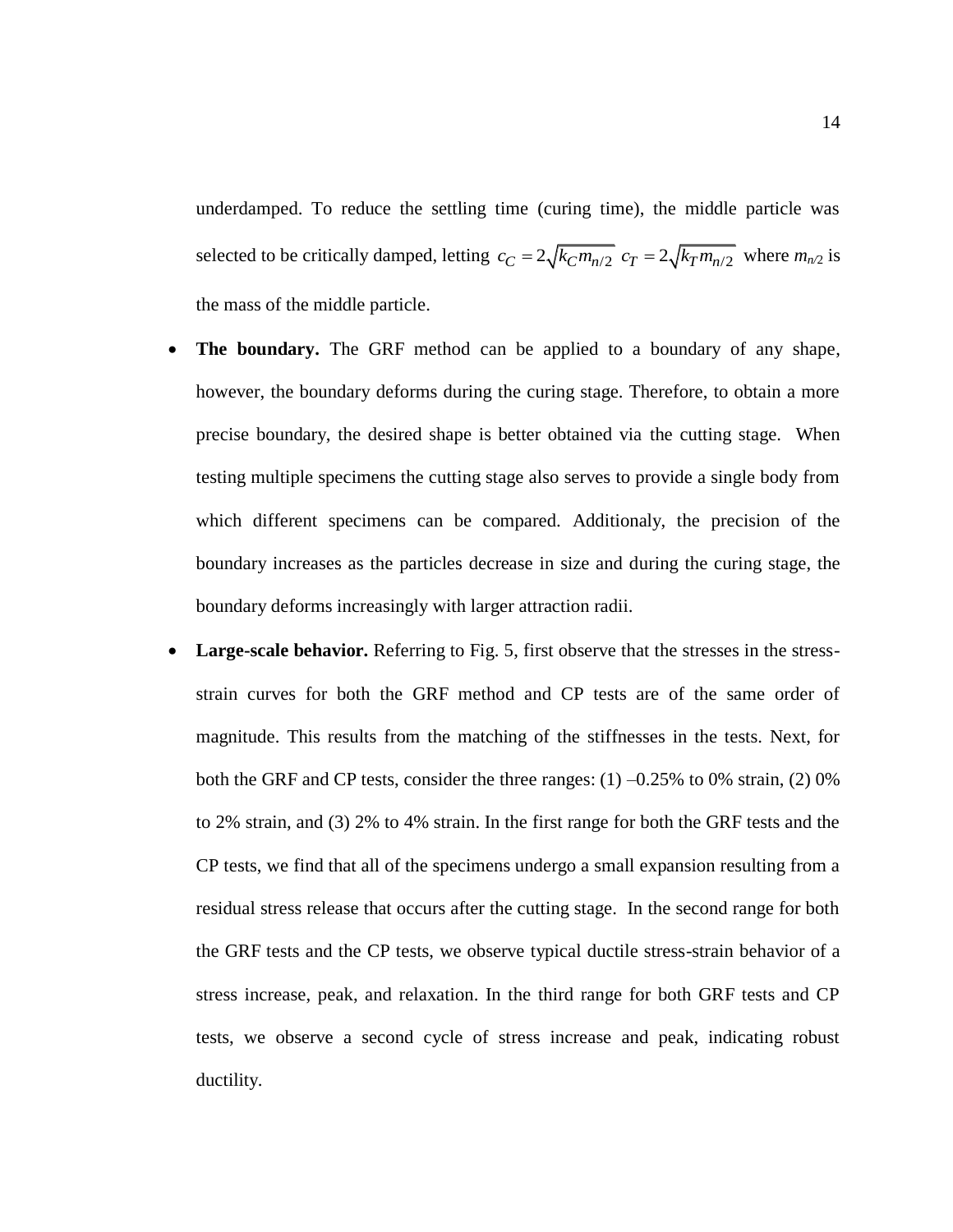**Isotropy:** Continuing to refer to Fig. 5, we observe low isotropic deviation in the GRF method testing specimens of 2.6% to 3.6%. The CP specimens undergo considerably more isotropic deviation – on the order of 12%. For the CP test, we also observe that the stress-strain curves for the  $0^0$  and  $60^0$  specimens match closely and, likewise, for the 30<sup>0</sup> and 90<sup>0</sup> specimens. This is expected because the CP body has 60<sup>0</sup> symmetry.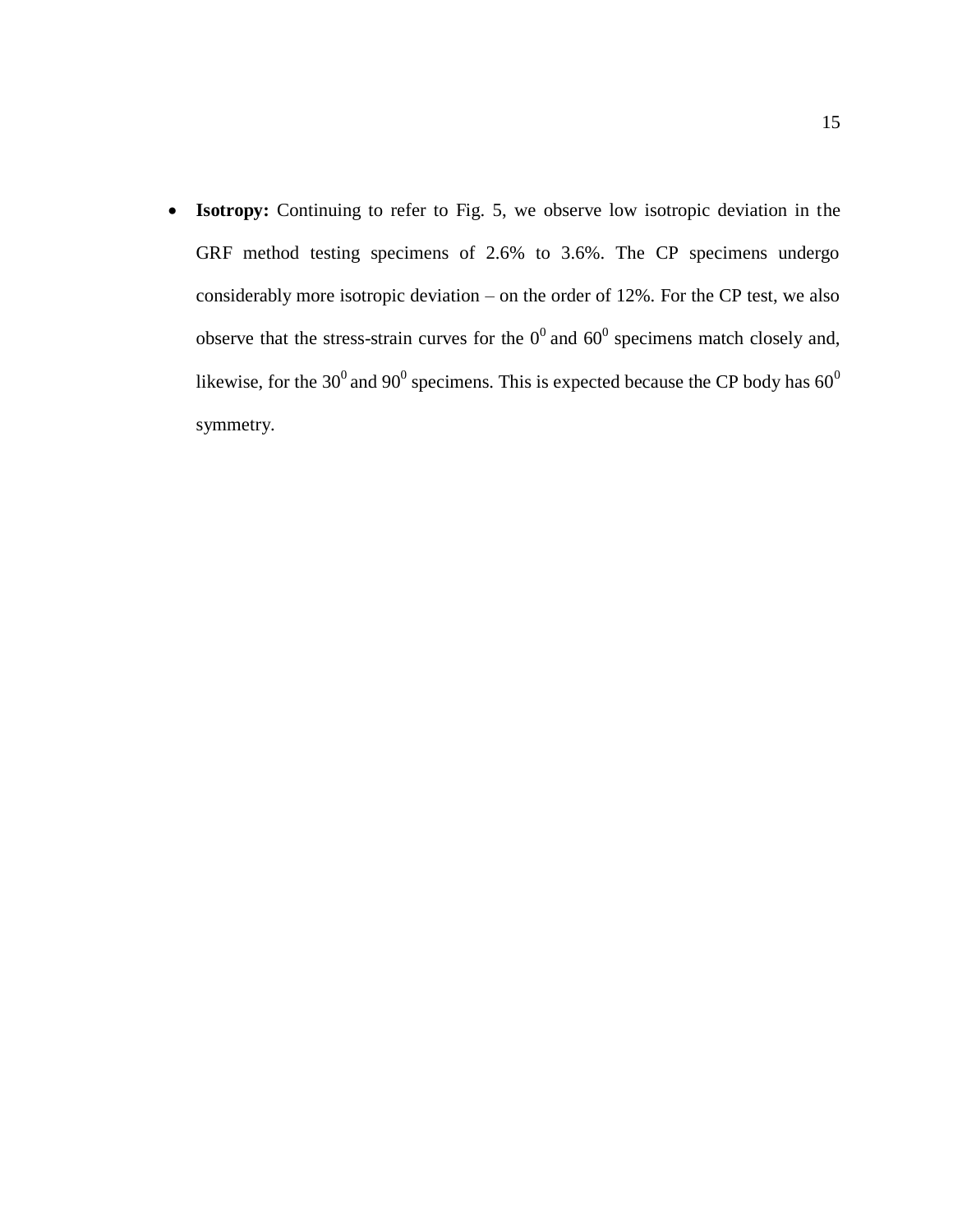#### **5 Summary and Conclusions**

This paper addressed the problem in DEM of generating large-scale isotropy for the case in which the modeling of small-scale properties is relaxed. A broad soft-sphere DEM formulation that accommodates multi-disciplinary/phase problems was set up via the introduction of a Boscovich force (BF), and in particular a banded bilinear force model. Next, we generated the isotropic body in three stages – filling, curing, and cutting, and then tested its isotropy. First, we developed a graduated random fill (GRF) method for the filling stage. The GRF method randomly places particles of decreasing size in a region, after which one cures the resulting body and then cuts it to a desired shape. The paper discussed filling efficiency, the impact of residual stress, the generation of a range of particle radii, and the approach to achieving a precise boundary. Finally, we illustrated the effectiveness of the method through comparative stress-strain tests of GRF and CP body isotropies. In the comparative tests, the GRF and CP bodies exhibited robust ductile behavior and the GRF body had an isotropic deviation of about 3%.

This paper successfully demonstrated a method of generating large-scale isotropy for DEM and, with it, produced a ductile material. The method has the potential of improving two and three dimension DEM models where isotropy is considered. Also this method could produce isotropic flows with different flow patterns from the graduated particle sizes. Lastly because of its good packing density the method could model hard materials as well as save on computational time.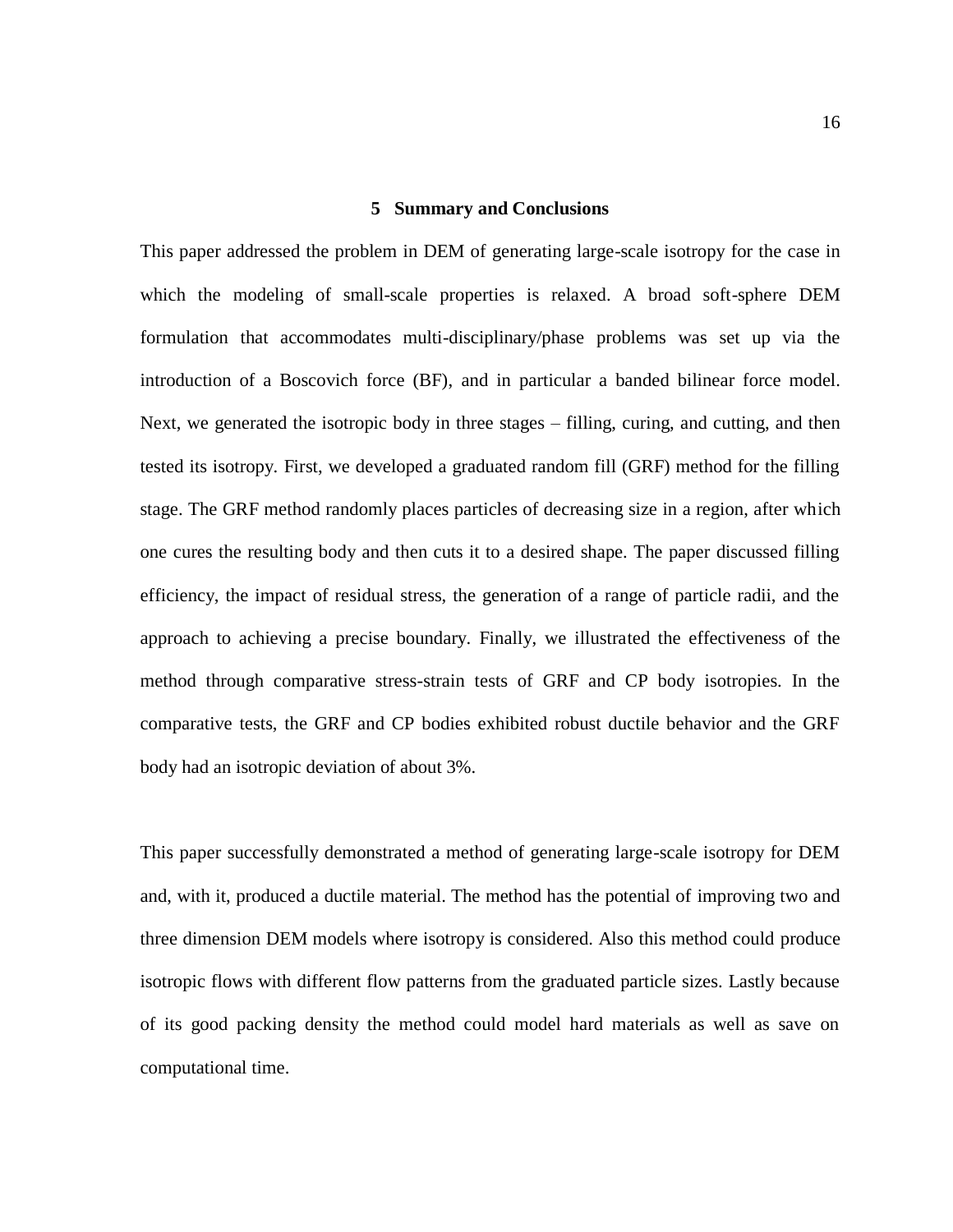### **REFERENCES**

[1] L. Kosteski, et al. The truss-like discrete element method in fracture and damage mechanics. *Engineering Computations* 28.6 (2011): 765-787.

[2] L. Scholtès and F. Donzé. Modeling progressive failure in fractured rock masses using a 3D discrete element method. *International Journal of Rock Mechanics and Mining Sciences* 52 (2012): 18-30.

[3] O. Su and N. Akcin. Numerical simulation of rock cutting using the discrete element method. *International Journal of Rock Mechanics and Mining Sciences* 48.3 (2011): 434- 442.

[4] F. Fleissner, T. Gaugele, and P. Eberhard. Applications of the discrete element method in mechanical engineering. *Multibody System Dynamics* 18.1 (2007): 81.

[5] H. Nakashima, et al. Discrete element method analysis of single wheel performance for a small lunar rover on sloped terrain. *Journal of Terramechanics* 47.5 (2010): 307-321.

[6] I. Shmulevich. State of the art modeling of soil–tillage interaction using discrete element method. *Soil and Tillage Research* 111.1 (2010): 41-53.

[7] D. André, et al. Discrete element method to simulate continuous material by using the cohesive beam model. *Computer Methods in Applied Mechanics and Engineering* 213 (2012): 113-125.

[8] N. Deen, et al. Review of discrete particle modeling of fluidized beds. *Chemical Engineering Science*, vol. 62, no. 1-2, 2007, pp. 28–44., doi:10.1016/j.ces.2006.08.014.

[9] P. Cleary and M. Sawley. DEM modeling of industrial granular flows: 3D case studies and the effect of particle shape on hopper discharge. *Applied Mathematical Modeling* 26.2 (2002): 89-111.

[10] Y. Guo and J. Curtis. Discrete element method simulations for complex granular flows. *Annual Review of Fluid Mechanics* 47 (2015): 21-46.

[11] N. Sepúlveda, et al. Collective cell motion in an epithelial sheet can be quantitatively described by a stochastic interacting particle model. *PLoS computational biology* 9.3 (2013): e1002944.

[12] P. Van Liedekerke, et al. Mechanisms of soft cellular tissue bruising. A particle based simulation approach. *Soft Matter* 7.7 (2011): 3580-3591.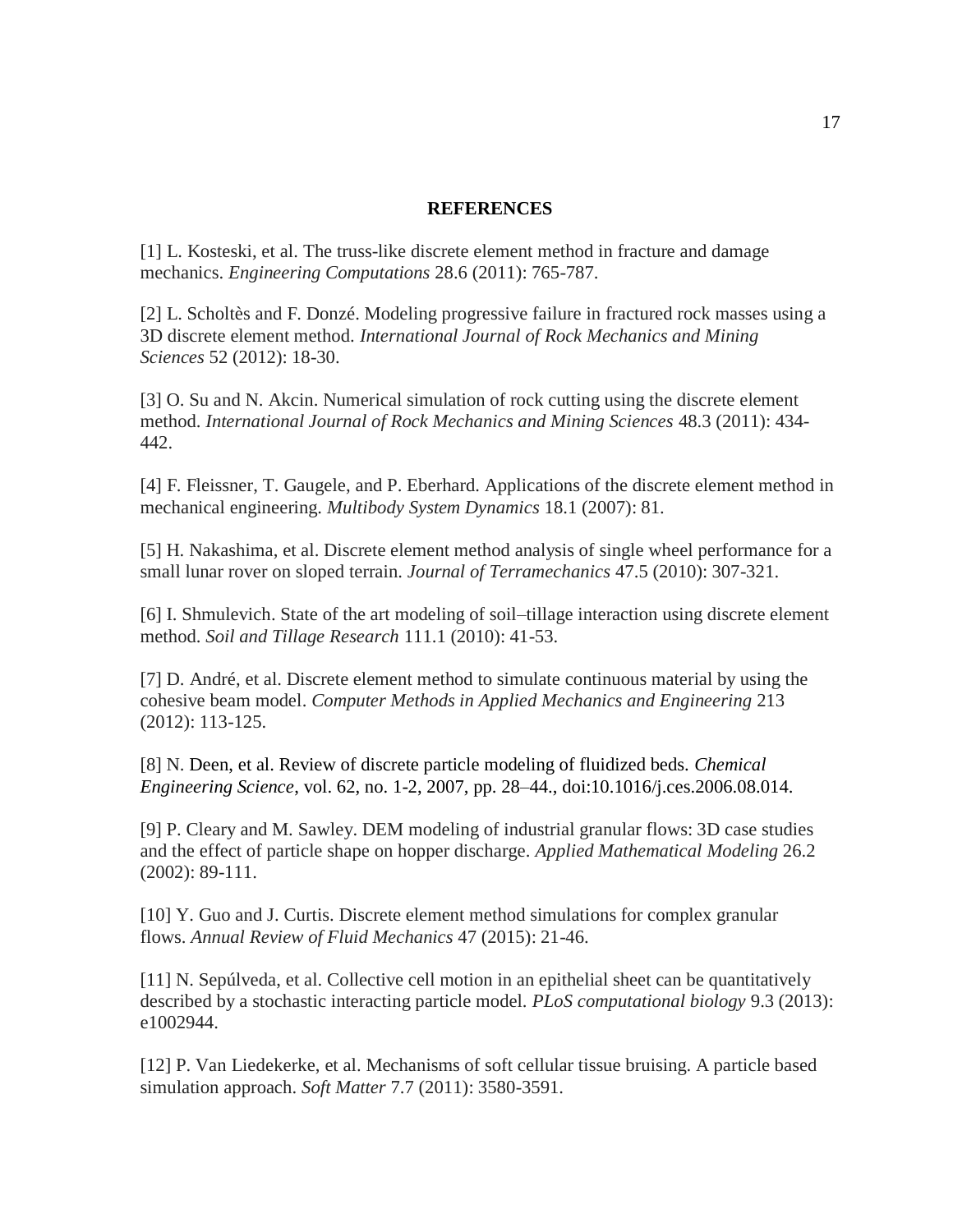[13] F. Romano, E. Sanz, and F, Sciortino. Phase diagram of a tetrahedral patchy particle model for different interaction ranges. *The Journal of Chemical Physics*, 132(18), (2010): 184501. doi:10.1063/1.3393777

[14] S. Natsui, et al. Simultaneous three-dimensional analysis of gas–solid flow in blast furnace by combining discrete element method and computational fluid dynamics. *ISIJ international* 51.1 (2011): 41-50.

[15] J. Andrade, et al. Multiscale modeling and characterization of granular matter: from grain kinematics to continuum mechanics. *Journal of the Mechanics and Physics of Solids* 59.2 (2011): 237-250.

[16] E. Shilko, et al. Overcoming the limitations of distinct element method for multiscale modeling of materials with multimodal internal structure. *Computational materials science*102 (2015): 267-285.

[17] Y. Feng, K. Han, and D. Owen. Combined three‐dimensional lattice Boltzmann method and discrete element method for modeling fluid–particle interactions with experimental assessment. *International journal for numerical methods in engineering* 81.2 (2010): 229- 245.

[18] A. Munjiza. The combined finite-discrete element method. John Wiley & Sons, 2004.

[19] F. Tavarez and M. Plesha. Discrete element method for modeling solid and particulate materials. *International Journal for Numerical Methods in Engineering* 70.4 (2007): 379- 404.

[20] H. Kruggel-Emden, et al. Review and extension of normal force models for the discrete element method. *Powder Technology* 171.3 (2007): 157-173.

[21] S. Schwartz, D. Richardson, and P. Michel. An implementation of the soft-sphere discrete element method in a high-performance parallel gravity tree-code. *Granular Matter* 14.3 (2012): 363.

[22] T. Poschel and T. Schwager. Computational Granular Dynamics, Springer (2005).

[23] R. Boskovich. A Theory of Natural Philosophy. (1763)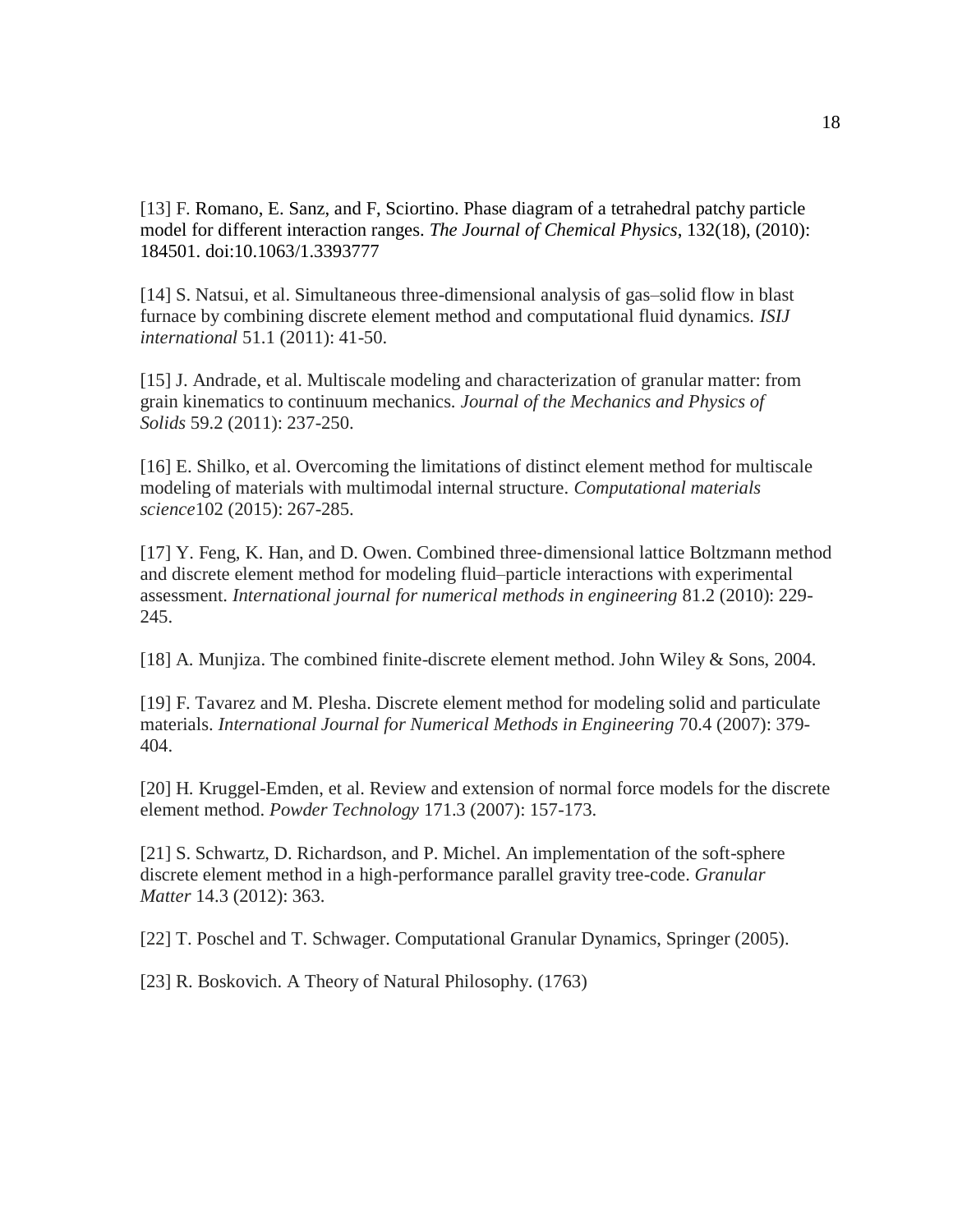**APPENDICES**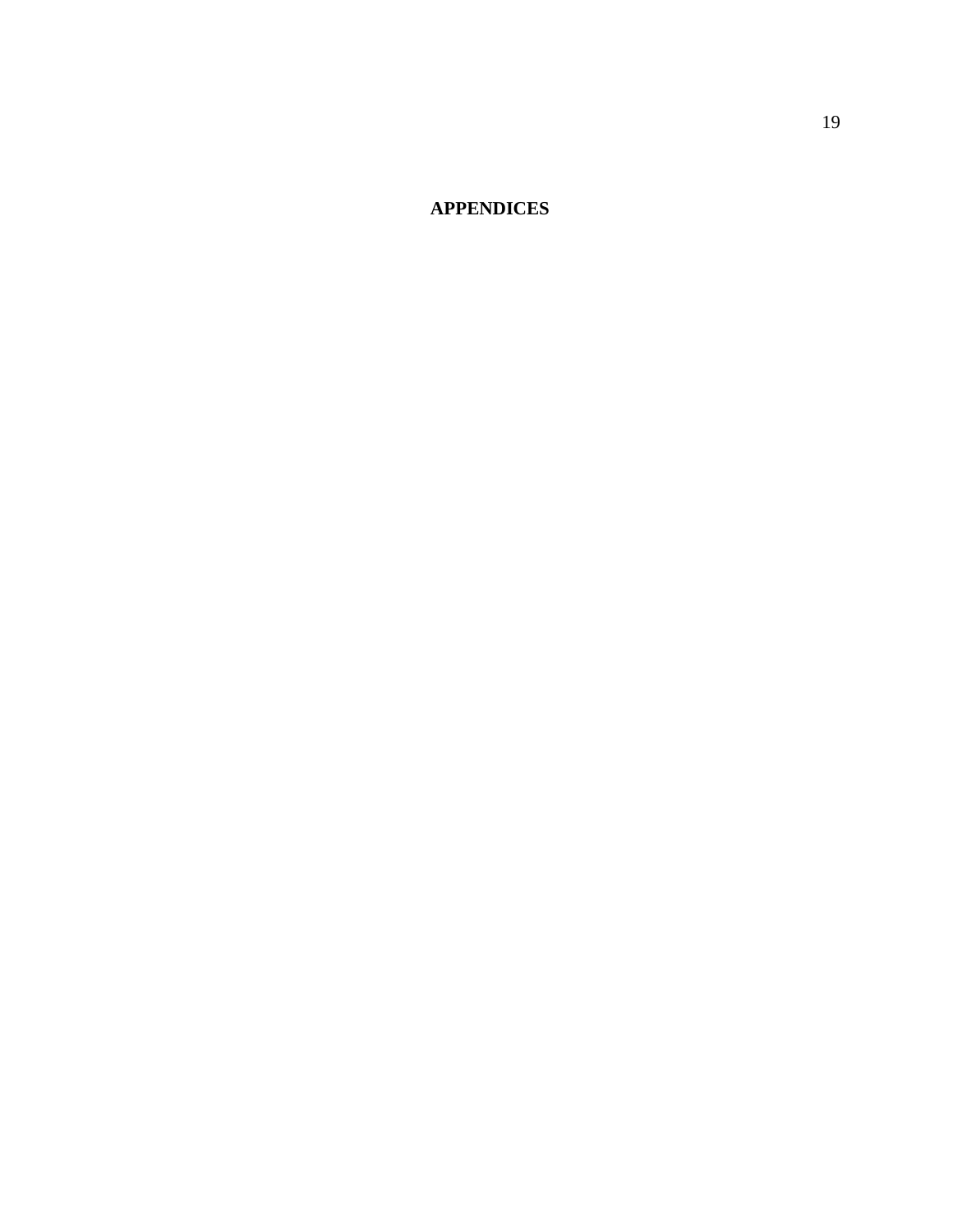```
% function [] = Particle_Code () 
% close all, clc, clear
\frac{8}{6}\text{g} ngp = 0;
% 
% %Video and Code Configuration<br>% Trial Name='10^-1.5';
% Trial_Name='10^-1.5'; %Name of trial, change each run if 
you want to keep data saved
% videoLength = 1; %Length for video, in seconds
% frameRate = 10; %Frame rate for video, in frames 
per second
% videoName = Trial_Name; %Output file name, dont change 
\frac{8}{6}% %Particle Setup 
% rc = 215; %radius of initial packing region
\frac{1}{2} m(1) =10^3; \frac{1}{2} \frac{1}{2} \frac{1}{2} \frac{1}{2} \frac{1}{2} \frac{1}{2} \frac{1}{2} \frac{1}{2} \frac{1}{2} \frac{1}{2} \frac{1}{2} \frac{1}{2} \frac{1}{2} \frac{1}{2} \frac{1}{2} \frac{1}{2} \frac{1}{2} \frac{1}{2} \frac{1}{2} \frac{1}{2}% c(1) = .15 \times m(1) \times 10 \times 5;<br>% Kc(1) = m(1) \times 20;
% Kc(1) = m(1)*20; %Compressive Spring Constant
% Cf(1) = 10^2; %Band Function Constant (beta)
% Ka(1) = m(1) * .7 * 10; %Tensile Spring Constant
% Al(1) = 1.5; %Tensile Spring Length (in 
diamaters from center) R
% Af(1) = Cf(1); %Band Function Constant (beta)<br>% d(1)=2*(m(1)/pi)^0.5; %Diameter, set to constant den
\frac{1}{2} d(1)=2*(m(1)/pi)^0.5; <br> 8Diameter, set to constant density
% z0(4*1-3)=500-rc+rand*2*rc; %Initial random x posistion 
% z(4*1-2)=0; \sum_{x=1}^{\infty} and \sum_{x=1}^{\infty} and \sum_{x=1}^{\infty} and \sum_{x=1}^{\infty} and \sum_{x=1}^{\infty} and \sum_{x=1}^{\infty} and \sum_{x=1}^{\infty} and \sum_{x=1}^{\infty} and \sum_{x=1}^{\infty} and \sum_{x=1}^{\infty} and \sum_{x=1}^{\infty} a
% z0(4*1-1) = 500+rand*(rc^2-(z0(4*1-3)-500)^2)^.5*(-
1)^(round(rand*2+.5)); %initial random y posistion
\frac{1}{2} \frac{1}{20} \frac{1}{20}; \frac{1}{20} \frac{1}{20} \frac{1}{20} \frac{1}{20} \frac{1}{20} \frac{1}{20} \frac{1}{20} \frac{1}{20} \frac{1}{20} \frac{1}{20} \frac{1}{20} \frac{1}{20} \frac{1}{20} \frac{1}{20} \frac{1}{20} \frac{1}{20} \frac{1}{20} \frac{1}{6} i=1;
% repeat = 0;% while repeat < 10^5 %Total random placement attempts
\frac{1}{2} i=i+1;
% m(i) = m(i-1) * .99985; % Mass Decrement
\frac{1}{2} c(i)=c(1); \frac{1}{2} example Constant
% Kc(i) = Kc(1) \text{Im}(i)/\text{m}(1); %Compressive Spring Constant
\text{Cf}(i) = \text{Cf}(1); \text{Beta}% Ka(i) = Ka(1) \starm(i) /m(1); %Tensile Spring Constant
% Al(i) = Al(1); %Tensile Spring Length (in 
diamaters) R
\text{A} & Af(i) = Af(1); \text{B} & \text{B} and Function Constant (beta)
\frac{1}{2} d(i)=2*(m(i)/pi)^0.5; <br> SDiameter, constant density
% z0(4*i-3)=500-rc+rand*2*rc; %Initial random x posistion 
\frac{1}{2} \frac{1}{4} \frac{1}{2} \frac{1}{2} \frac{1}{2} \frac{1}{2} \frac{1}{2} \frac{1}{2} \frac{1}{2} \frac{1}{2} \frac{1}{2} \frac{1}{2} \frac{1}{2} \frac{1}{2} \frac{1}{2} \frac{1}{2} \frac{1}{2} \frac{1}{2} \frac{1}{2} \frac{1}{2} \frac{1}{2} \frac{1}{2} % z0(4 \times i-1) = 500-500/2 + \text{rand*}500/1; %Initial random y posistion square
% z0(4*i)=0; %Initial y velocity 
% for j = 1:i-1 %Look at each other particle below 
it to check if Max overlap is passed
```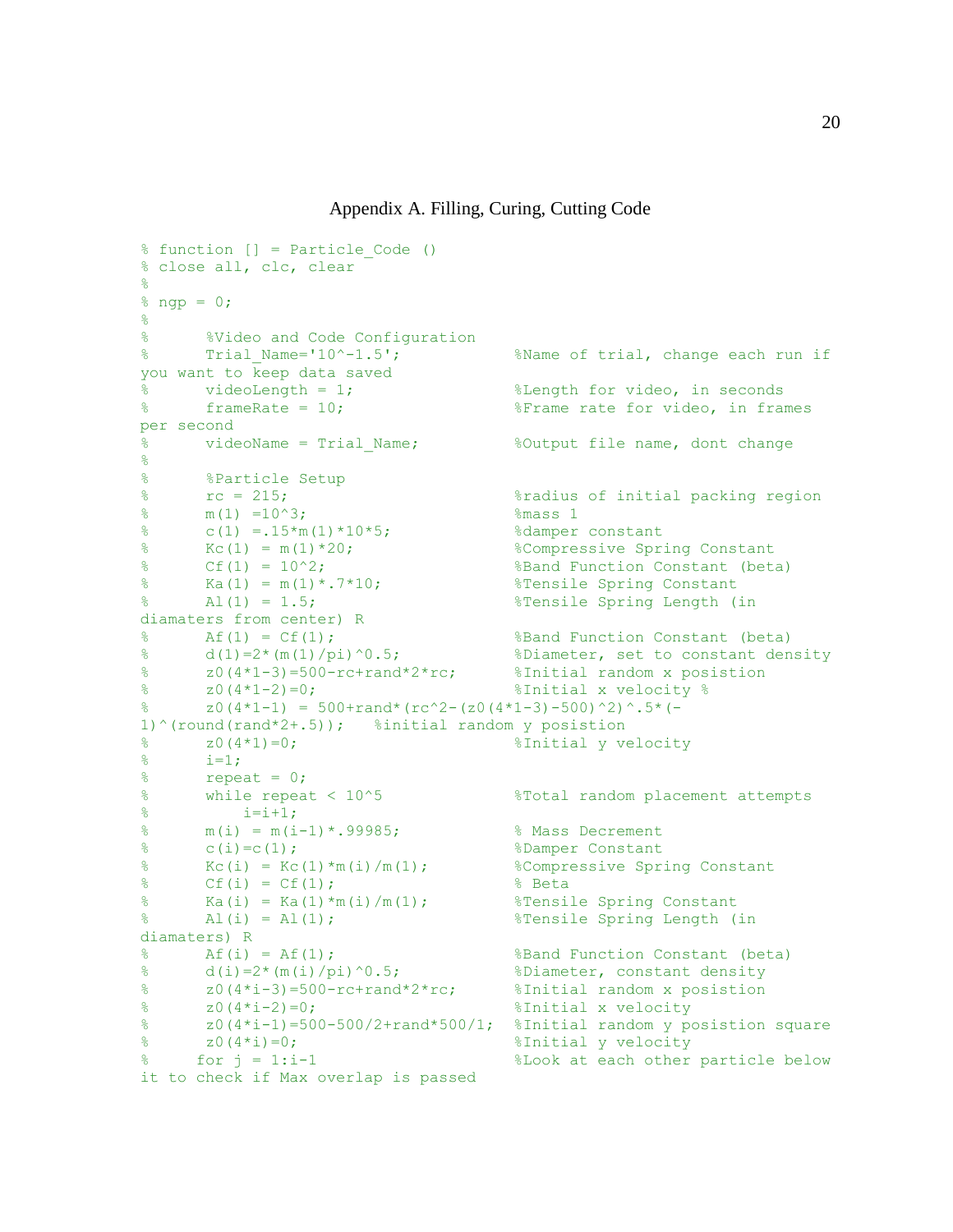```
% Dis(i,j) = ((z0(4*j-3)-z0(4*i-3))^2+(z0(4*j-1)-z0(4*i-1))^2)^0.5;
% particle distance magnitude
% DisC = ((z0(4+i-3)-500)^2+(z0(4+i-1)-500)^2).5; %Distance
particle from center of build circle
% if Dis(i, j) < (2^*((m(j) + m(i))/2/pi)^0.5)*.715 || DisC > rc
%Distance from each other and Percent overlap
\frac{1}{2} i=i-1;
% repeat=repeat+1;
% break
% end 
% end 
% end
% 
% percent = m(i)/m(1)*100 %percent smallest/largest 
particle
% ind = [(i+1)*4(i+1)*4-1(i+1)*4-2(i+1)*4-3]; % indices to be
removed
% z0(ind) = []; %remove last particle 
\frac{1}{6}% nmp1 = i; %Number of particles 
\frac{8}{6}% nmp2 = 0; %number of particles body 2 if 
you want multiple bodies
% nmp = nmp1+nmp2; %Total number of mobile particles
% np = nmp %Number of total particles
\frac{8}{3}\frac{8}{6}% k = 2; %1st element in list
% moveD = d(1)*1.5; %expected move distance
% for i = 1:np %for each particle
% Crange(i) = d(i)^.5*d(1)^.5*(Al(i)+Al(1)-2)/2+(d(i)+d(1))/2+moveD;
%Max attraction range for each particle + modeD = cutoff range
% for j = i+1:np %Look at each other particle 
above
% Dis(i,j) = ((z0(4*j-3)-z0(4*i-3))^2+(z0(4*j-1)-z0(4*i-1))^2)^0.5; %
particle distance magnitude
\frac{1}{2} if Dis(i,j) < Crange(i)
\frac{1}{2} Clist(i, k) = j; \frac{1}{2} Sfor each particle, a list of
particles that are close 
\frac{1}{8} k = k+1;
% end
% end
\{8 Clist(i, 1) = k-2;
% k=2;
% end
\frac{8}{3}% Accuracy = 50; %checks each osilation
% deltaT = 2*pi/ (max (Kc) /min(m)) ^.5/Accuracy %Step size, in
seconds 
% update = 10; %how often clist is updated per 
second
\approx
```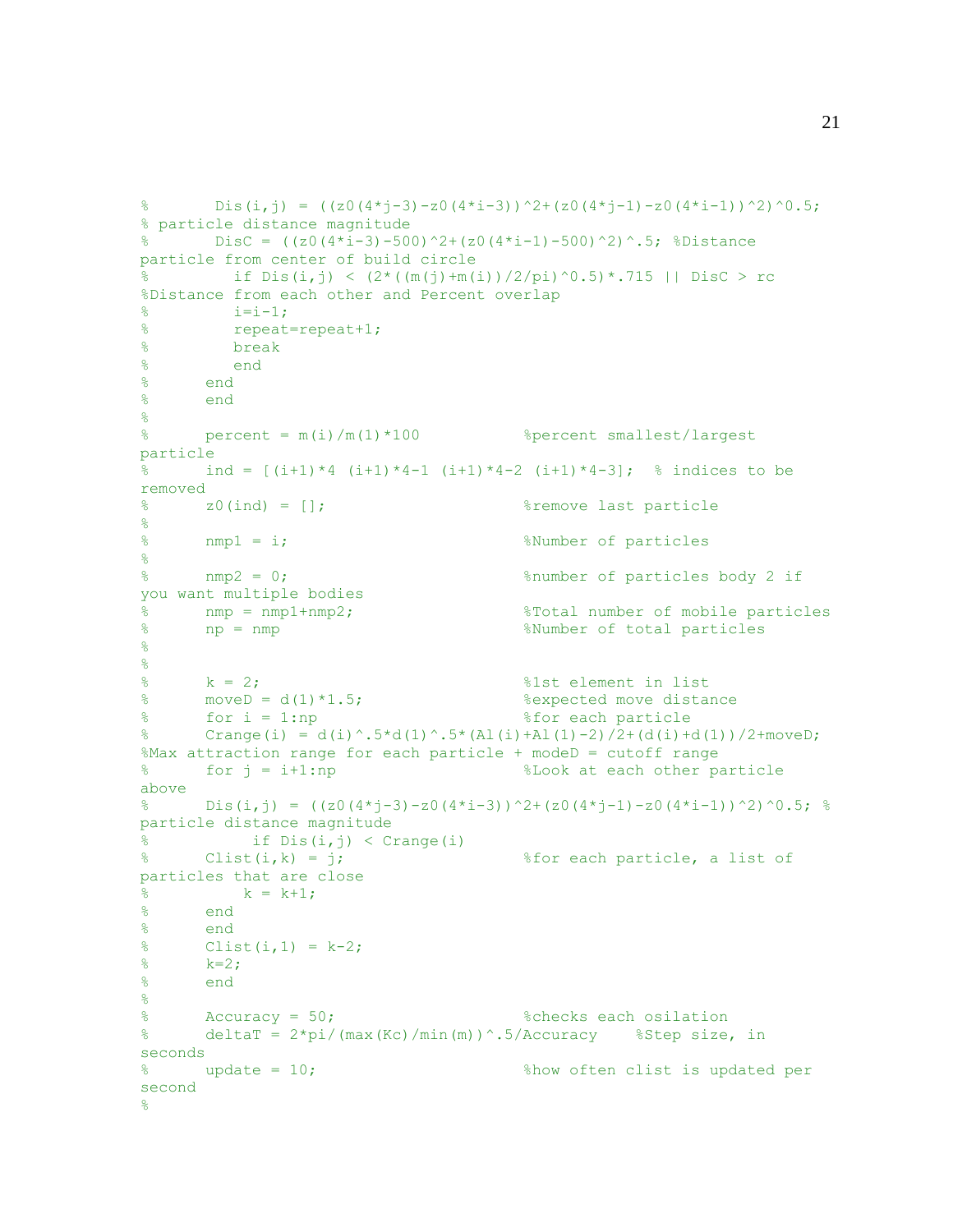```
\frac{6}{6} z = z0;
\frac{8}{3}% %--------------------------------Setup Done-----------------------------
---------%
% tic %start timing
% theta = linspace(0, 2 \star \text{pi}, 12);
\approx% N = round(videoLength/deltaT); %number of steps, rounded to 
ensure an integer value
% index = 0; %indexing term, used in the 
frame-grab calculation (leave at 0)
\approx% fig = figure(1);
% for i = 1:N % i is the moment in time
% time=(i-1)*deltaT;
\frac{8}{6}z=integrator('Force Functions',z,time,deltaT,m,c,Kc,d,np,ngp,Al,Ka,Af,Cf,n
mp1,nmp2,Clist);
\frac{6}{\sqrt{2}}% rnd = round((1/deltaT)/frameRate); % rounded to ensure an 
integer value
\frac{1}{8} isMultiple = (rnd*round(double(i)/rnd) == i);
% 
% if mod(i, update) == 0 %update clist
\approx z0=z;
% clearvars Clist;
% k = 2; %1st element in list
% for ii = 1:np %for each particle
% for j = ii+1:np %Look at each other particle 
above
% Dis(ii,j) = ((z0(4*j-3)-z0(4*ii-3))^2+(z0(4*j-1)-z0(4*ii-
1))^2)^0.5; % particle distance magnitude
% if Dis(ii,j) < Crange(ii)
\frac{1}{2} Clist(ii, k) = j; \frac{1}{2} Sfor each particle, a list of
particles that are close 
\frac{1}{6} k = k+1;
% end
% end
% Clist(ii, 1) = k-2;
\frac{1}{6} k=2;
% end
% end 
\approx% if isMultiple == 1 % grab every 'r'th frame after the 
first
% index = index+1; % indexing update
% G(index) = getframe(fig); % 'fig' is the variable name of 
the figure
\approx% for j = 1:nmp1 %Body 1
% xcir = d(j)/2 * cos(theta) + z(4 * j-3);% \text{ycir} = d(j)/2 * \sin(\text{theta}) + z(4 * j - 1);
```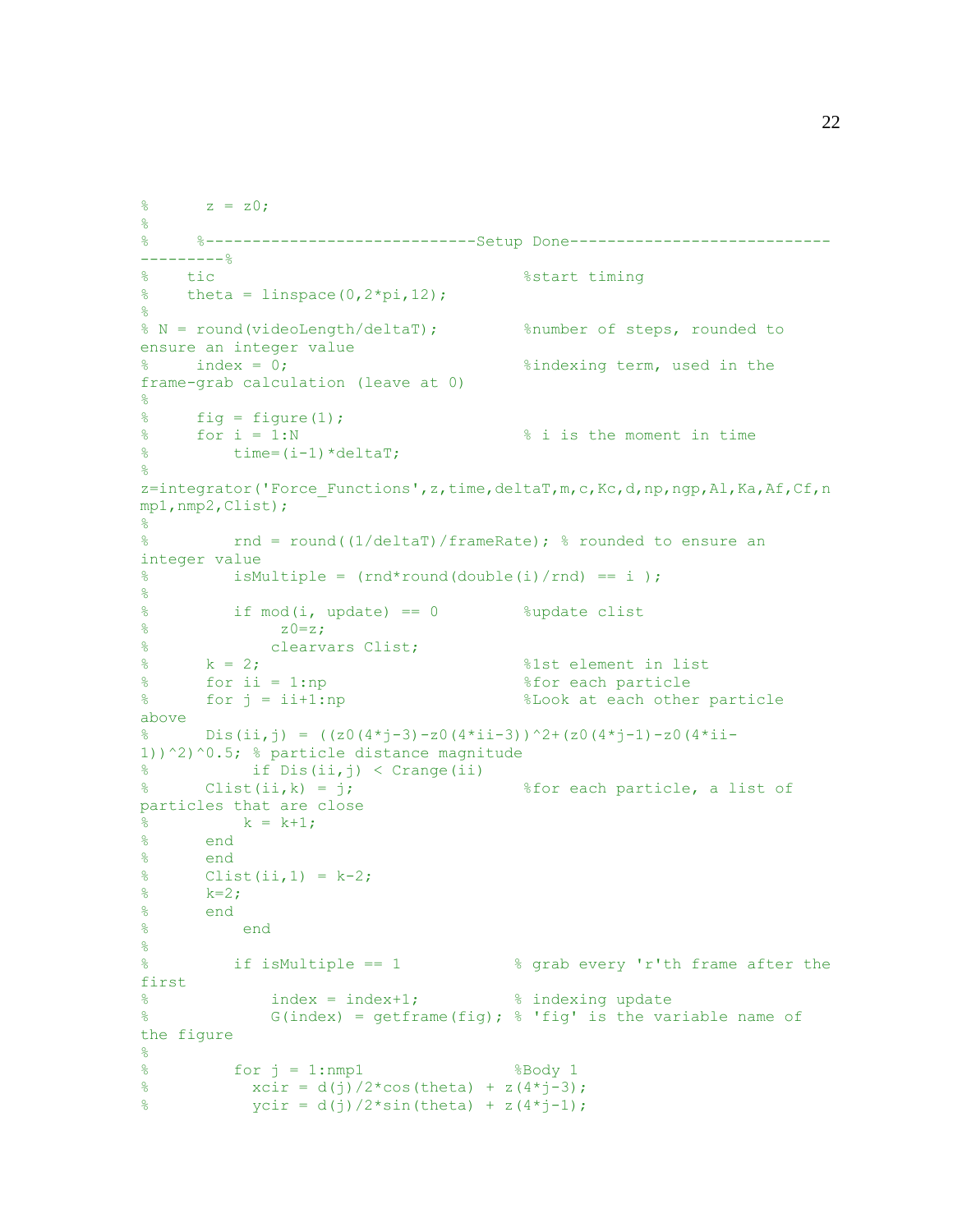```
% plot(xcir/d(np),ycir/d(np),'Color',[0,0,1]);
% hold on
% end
% 
% for j = round(nmp1/2) %Crange region of middle particle
% xcir=cos(theta)*Crange(round(j))+z0(4*round(j)-3);% \gamma \text{circ} = \text{sin}(\text{theta}) * \text{Crange}(\text{round}(j)) + z0(4 * \text{round}(j) - 1);% plot(xcir/d(np), ycir/d(np), 'Color', [0,0,0]);
% hold on
\frac{8}{6}% % max attraction range largest w/ 2nd largest of same j particle
% xcirc = cos(theta) * (Crange(j) - moveD) + z(4*round(j) -3);% \gamma \text{circ-sin}(\text{theta}^*) (Crange(j)-moveD)+ z(4*round(j)-1);
% plot(xcir/d(np),ycir/d(np),'Color',[1,0,0]);
% hold on
% end
\approx% axis([0,1000/d(np),0,1000/d(np)]); %if you dont want to 
follow the particle
% hold off 
% clc
% percent = percent
% nmp = nmp
\delta done = i/N
% end
% end
\begin{array}{ccc} \frac{8}{6} & \text{toc} \\ \frac{8}{6} & \frac{1}{1} = 0 \end{array}% j=0; % rotate -0 degrees Cuts and 
stores particle locations to file
% for i=1:np
\text{if} (z(4*i-3)-500)<0
% angle = 180 + \text{atand}((z(4 \times i-1)-500)/(z(4 \times i-3)-500));% hypotnus = ((z(4+i-1)-500)^2+(z(4+i-3)-500)^2)<sup>0</sup>.5;
% angle = angle-0;
% zshift(4*i-3)=hypotnus*cosd(angle)+500;
% zshift(4*i-1)=hypotnus*sind(angle)+500;
% else
% angle = atand ((z(4+i-1)-500)/(z(4+i-3)-500));
% hypotnus = ((z(4+i-1)-500)^2+2+(z(4+i-3)-500)^2)% angle = angle-0;
\frac{1}{2} zshift(4*i-3)=hypotnus*cosd(angle)+500;
% zshift(4*i-1)=hypotnus*sind(angle)+500;
% end 
\epsilon\approx% if zshift(4*i-3) > 575 || zshift(4*i-3) <425 %x cut % Cut particles into
Blocks
% zshift(4*i-3)=zshift(4*i-3)+9999;% end
% if zshift(4*i-1)> 650 || zshift(4*i-1)<350 %y cut
% zshift(4*i-1)=zshift(4*i-3)+9999;% end
```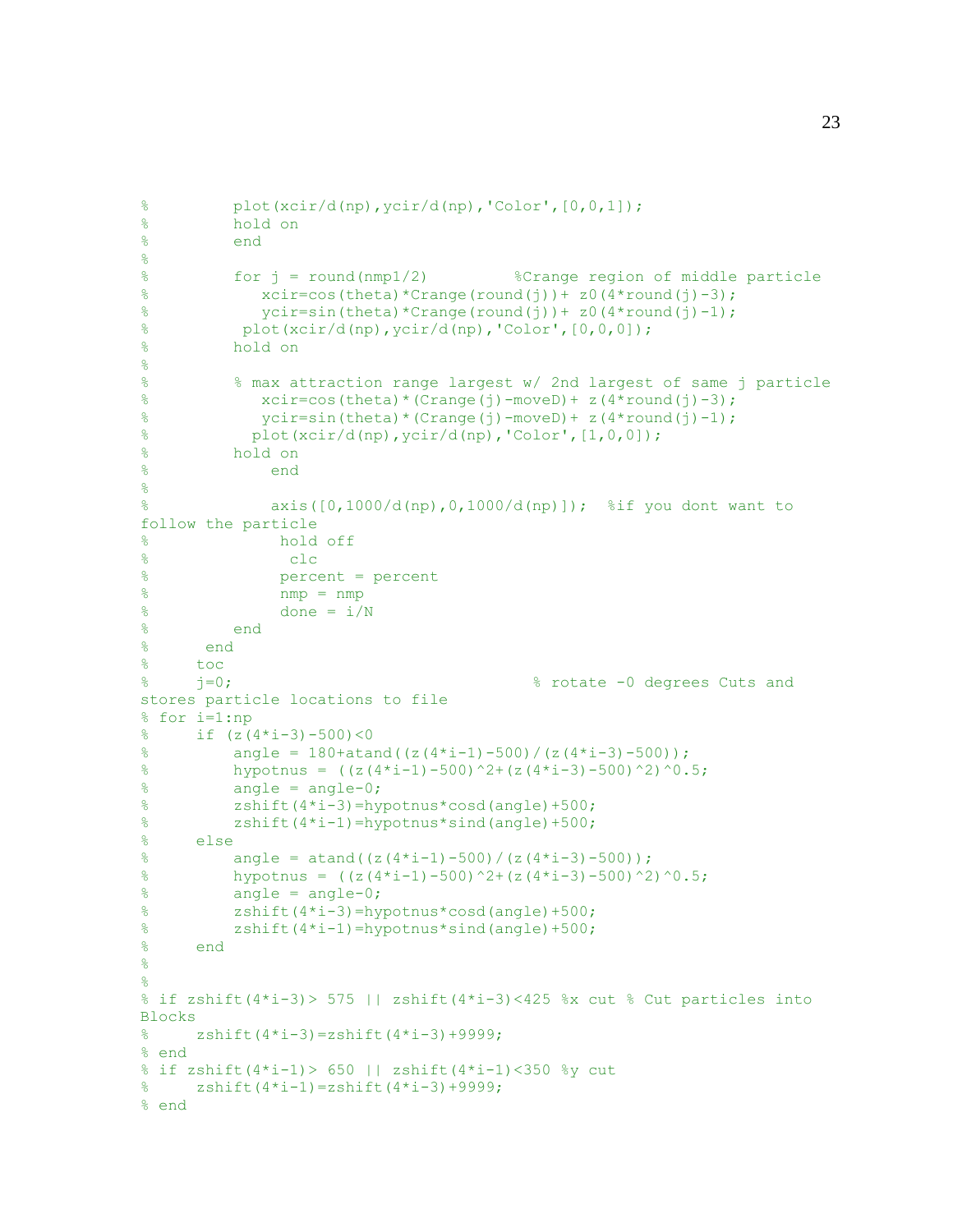```
% if zshift(4*i-3)<1001 && zshift(4*i-1)<1001 && zshift(4*i-3) > 0 && 
zshift(4 \times i - 1) > 0;
\frac{1}{6} \frac{1}{1} = \frac{1}{1} + 1;\frac{1}{2} z2(4*j-3)=zshift(4*i-3); \frac{1}{2} converting kept particles to new matrix
\frac{1}{6} z2(4*j-2)=z(4*i-2);
\text{ }8 \text{ }z2(4 \text{ * }j-1)=z\text{shift}(4 \text{ * }i-1);\frac{1}{6} z2(4*j-0)=z(4*i-0);
% m2(j) = m(i);SCSC2(j) = Kc(i);\frac{1}{6} c2(j)=c(i);
% d2(j)=d(i);$ TSC2(j) = Ka(i);$TSL2(j)=AL(i);$TSF2(j)=Af(i);% end
% end 
% fileID = fopen('Box1a.txt','w'); % Writing Conditions to File
% fprintf(fileID,'%6.2f %12.8f\n',z2);
% fprintf(fileID,'%6.2f %12.8f\n',m2);
% fprintf(fileID,'%6.2f %12.8f\n',CSC2);
% fprintf(fileID,'%6.2f %12.8f\n',c2);
% fprintf(fileID,'%6.2f %12.8f\n',d2);
% fprintf(fileID,'%6.2f %12.8f\n',TSC2);
% fprintf(fileID,'%6.2f %12.8f\n',TSL2);
% fprintf(fileID,'%6.2f %12.8f\n',TSF2);
% fclose(fileID);
\frac{8}{6}% j=0; % rotate 30 degrees 
% for i=1:np
\text{if} (z(4+i-3)-500) < 0% angle = 180 + \text{atand}((z(4 \times i-1)-500)/(z(4 \times i-3)-500));% hypotnus = ((z(4+i-1)-500)^2+(z(4+i-3)-500)^2)<sup>0.5;</sup>
% angle = angle+30;
% zshift(4*i-3)=hypotnus*cosd(angle)+500;
% zshift(4*i-1)=hypotnus*sind(angle)+500;
% else
% angle = atand ((z(4+i-1)-500)/(z(4+i-3)-500));
% hypotnus = ((z(4+i-1)-500)^2+2+(z(4+i-3)-500)^2)% angle = angle+30;
\frac{1}{2} zshift(4*i-3)=hypotnus*cosd(angle)+500;
% zshift(4*i-1)=hypotnus*sind(angle)+500;
% end 
\epsilon\approx% if zshift(4 \times i - 3) > 575 || zshift(4 \times i - 3) <425 %x cut % Cut particles into
Blocks
% zshift(4*i-3)=zshift(4*i-3)+9999;% end
% if zshift(4*i-1)> 650 || zshift(4*i-1)<350 %y cut
% zshift(4*i-1)=zshift(4*i-3)+9999;% end
```
 $\approx$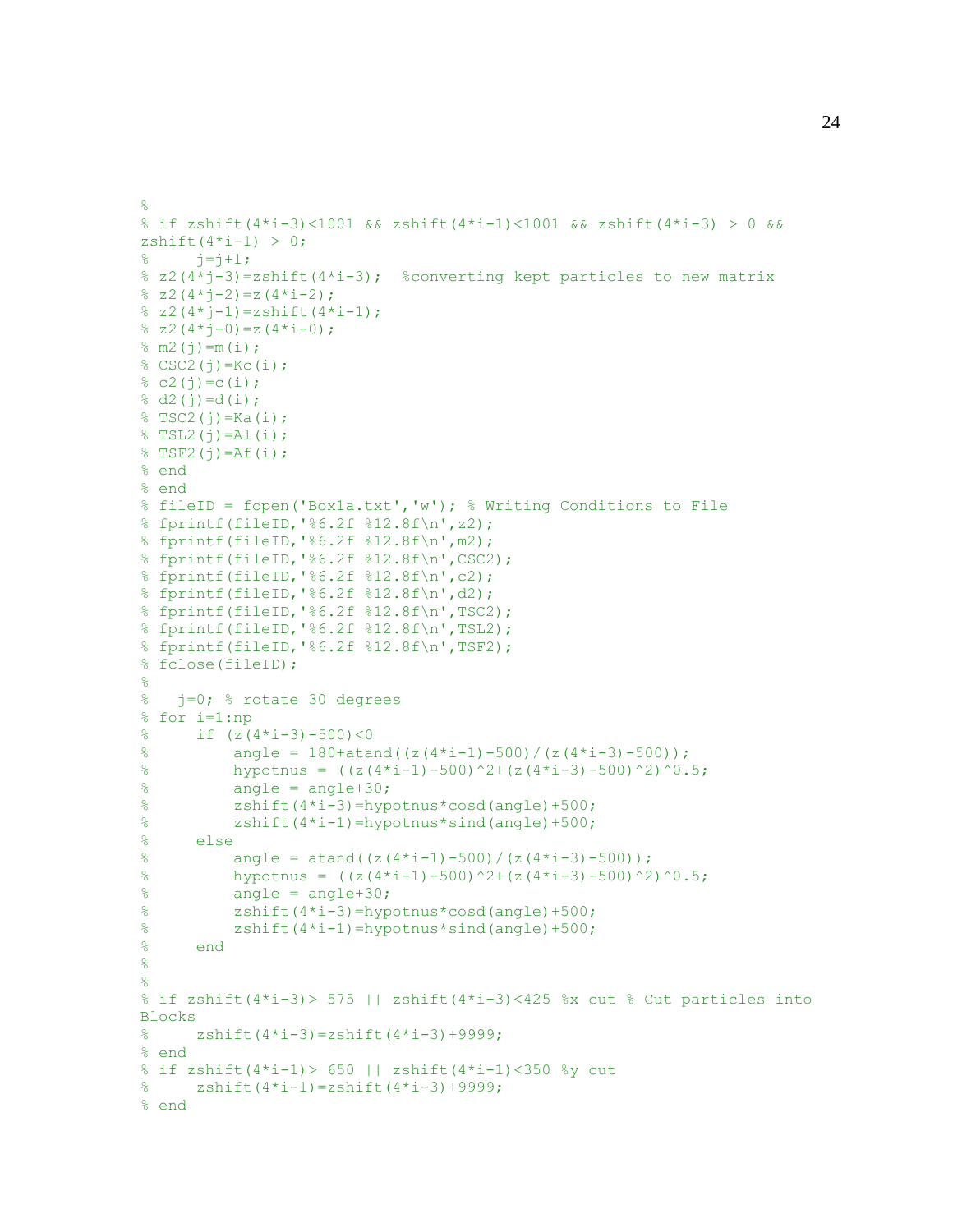```
% if zshift(4*i-3)<1001 && zshift(4*i-1)<1001 && zshift(4*i-3) > 0 && 
zshift(4 \times i - 1) > 0;
\frac{1}{6} \frac{1}{1} = \frac{1}{1} + 1;\frac{1}{2} z3(4*j-3)=zshift(4*i-3); \frac{1}{2} converting kept particles to new matrix
\frac{1}{6} z 3 (4 * j - 2) = z (4 * j - 2);
8 z3(4 * j - 1) = zshift(4 * i - 1);\frac{1}{6} z3(4*j-0)=z(4*i-0);
% \text{ m3}(j) = m(i);SCSC3(j) = Kc(i);\frac{1}{6} c3(j)=c(i);
% d3(j)=d(i);$ TSC3(j) = Ka(i);$TSL3(j)=AL(i);$TSF3(j)=Af(i);% end
% end 
% fileID = fopen('Box1b.txt','w'); % Writing Conditions to File
% fprintf(fileID,'%6.2f %12.8f\n',z3);
% fprintf(fileID,'%6.2f %12.8f\n',m3);
% fprintf(fileID,'%6.2f %12.8f\n',CSC3);
% fprintf(fileID,'%6.2f %12.8f\n',c3);
% fprintf(fileID,'%6.2f %12.8f\n',d3);
% fprintf(fileID,'%6.2f %12.8f\n',TSC3);
% fprintf(fileID,'%6.2f %12.8f\n',TSL3);
% fprintf(fileID,'%6.2f %12.8f\n',TSF3);
% fclose(fileID);
\frac{8}{6}% j=0; % rotate +60 degrees 
% for i=1:np
\text{if} (z(4*i-3)-500)<0
% angle = 180 + \text{atand}((z(4 \times i-1)-500)/(z(4 \times i-3)-500));% hypotnus = ((z(4+i-1)-500)^2+(z(4+i-3)-500)^2)<sup>0</sup>.5;
% angle = angle+60;
% zshift(4*i-3)=hypotnus*cosd(angle)+500;
% zshift(4*i-1)=hypotnus*sind(angle)+500;
% else
% angle = atand ((z(4+i-1)-500)/(z(4+i-3)-500));
% hypotnus = ((z(4+i-1)-500)^2+2+(z(4+i-3)-500)^2)% angle = angle+60;
\frac{1}{2} zshift(4*i-3)=hypotnus*cosd(angle)+500;
% zshift(4*i-1)=hypotnus*sind(angle)+500;
% end 
\epsilon\approx% if zshift(4 \times i - 3) > 575 || zshift(4 \times i - 3) <425 %x cut % Cut particles into
Blocks
% zshift(4*i-3)=zshift(4*i-3)+9999;% end
% if zshift(4*i-1)> 650 || zshift(4*i-1)<350 %y cut
% zshift(4*i-1)=zshift(4*i-3)+9999;% end
```
 $\approx$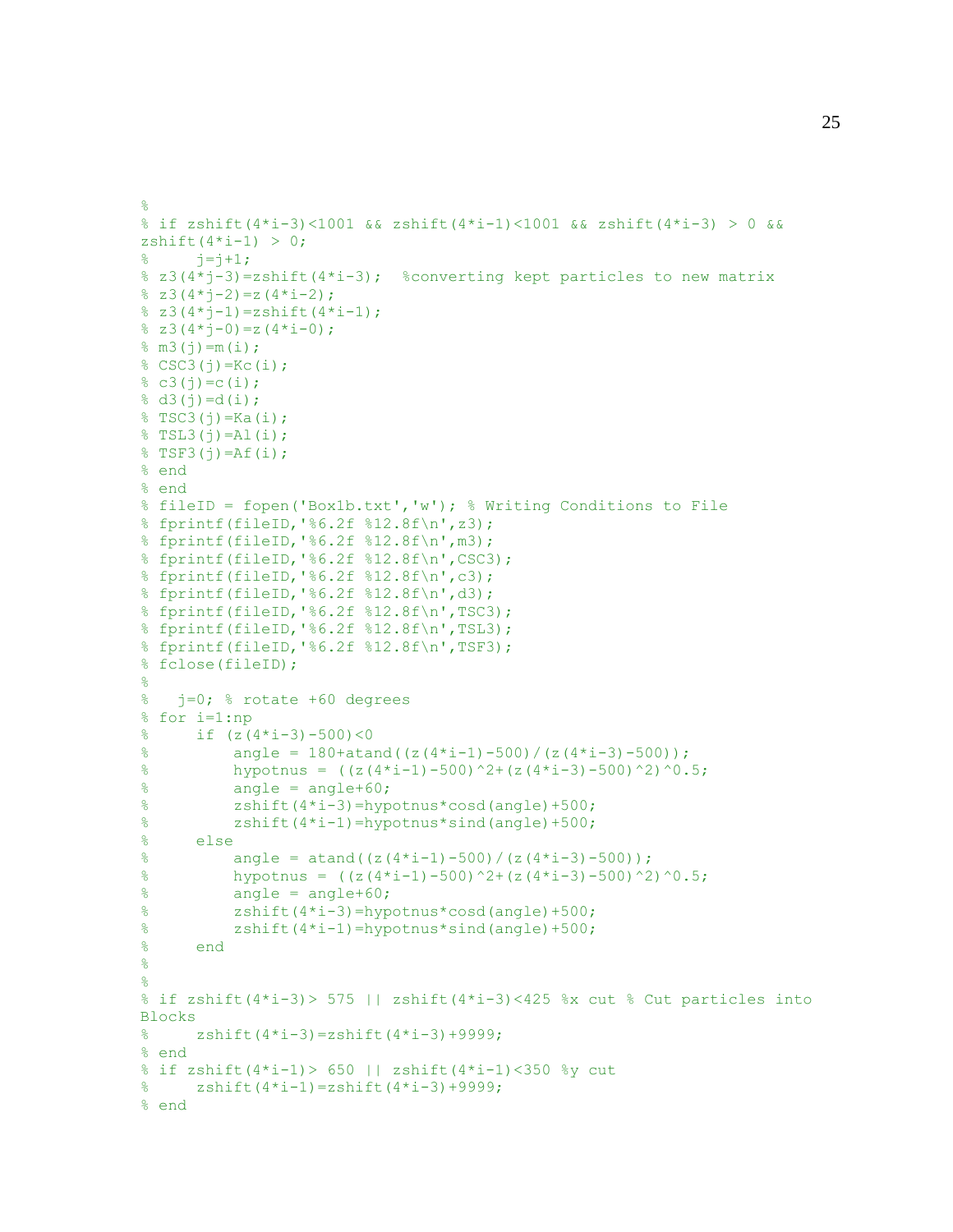```
\leq% if zshift(4*i-3)<1001 && zshift(4*i-1)<1001 && zshift(4*i-3) > 0 && 
zshift(4 \times i - 1) > 0;
\frac{1}{6} \frac{1}{1} = \frac{1}{1} + 1;\frac{1}{2} z4(4*j-3)=zshift(4*i-3); \frac{1}{2} converting kept particles to new matrix
\frac{1}{6} z4(4*j-2)=z(4*i-2);
\frac{1}{2} z4(4*j-1)=zshift(4*i-1);
\frac{1}{2} z 4 (4 * j - 0) = z (4 * i - 0); m4 ( j) = m (i);
% CSC4(j)=Kc(i);
\frac{1}{6} c4(j)=c(i);
\frac{1}{6} d4(j)=d(i);
$TSC4(j)=Ka(i);$TSL4(j)=Al(i);\sqrt[8]{TSF4(i)} = Af(i);% end
% end 
% fileID = fopen('Box1c.txt','w'); % Writing Conditions to File
% fprintf(fileID,'%6.2f %12.8f\n',z4);
% fprintf(fileID,'%6.2f %12.8f\n',m4);
% fprintf(fileID,'%6.2f %12.8f\n',CSC4);
% fprintf(fileID,'%6.2f %12.8f\n',c4);
% fprintf(fileID,'%6.2f %12.8f\n',d4);
% fprintf(fileID,'%6.2f %12.8f\n',TSC4);
% fprintf(fileID,'%6.2f %12.8f\n',TSL4);
% fprintf(fileID,'%6.2f %12.8f\n',TSF4);
% fclose(fileID);
\frac{8}{6}% j=0; % rotate +90 degrees 
% for i=1:np
\text{if} (z(4+i-3)-500) < 0% angle = 180 + \text{atand}((z(4 \times i-1)-500)/(z(4 \times i-3)-500));% hypotnus = ((z(4+i-1)-500)^2+(z(4+i-3)-500)^2)% angle = angle+90;
% zshift(4*i-3)=hypotnus*cosd(angle)+500;
% zshift(4*i-1)=hypotnus*sind(angle)+500;
% else
% angle = atand((z(4+i-1)-500)/(z(4+i-3)-500));
% hypotnus = ((z(4+i-1)-500)^2+2+(z(4+i-3)-500)^2)% angle = angle+90;
% zshift(4*i-3)=hypotnus*cosd(angle)+500;
\frac{1}{2} zshift(4*i-1)=hypotnus*sind(angle)+500;
% end 
\approx\approx% if zshift(4*i-3) > 575 || zshift(4*i-3) <425 %x cut % Cut particles into
Blocks
% zshift(4* i - 3) = zshift(4* i - 3)+9999;
% end
% if zshift(4*i-1)> 650 || zshift(4*i-1)<350 %y cut
% zshift(4* i-1) = zshift(4* i-3)+9999;
% end
\approx
```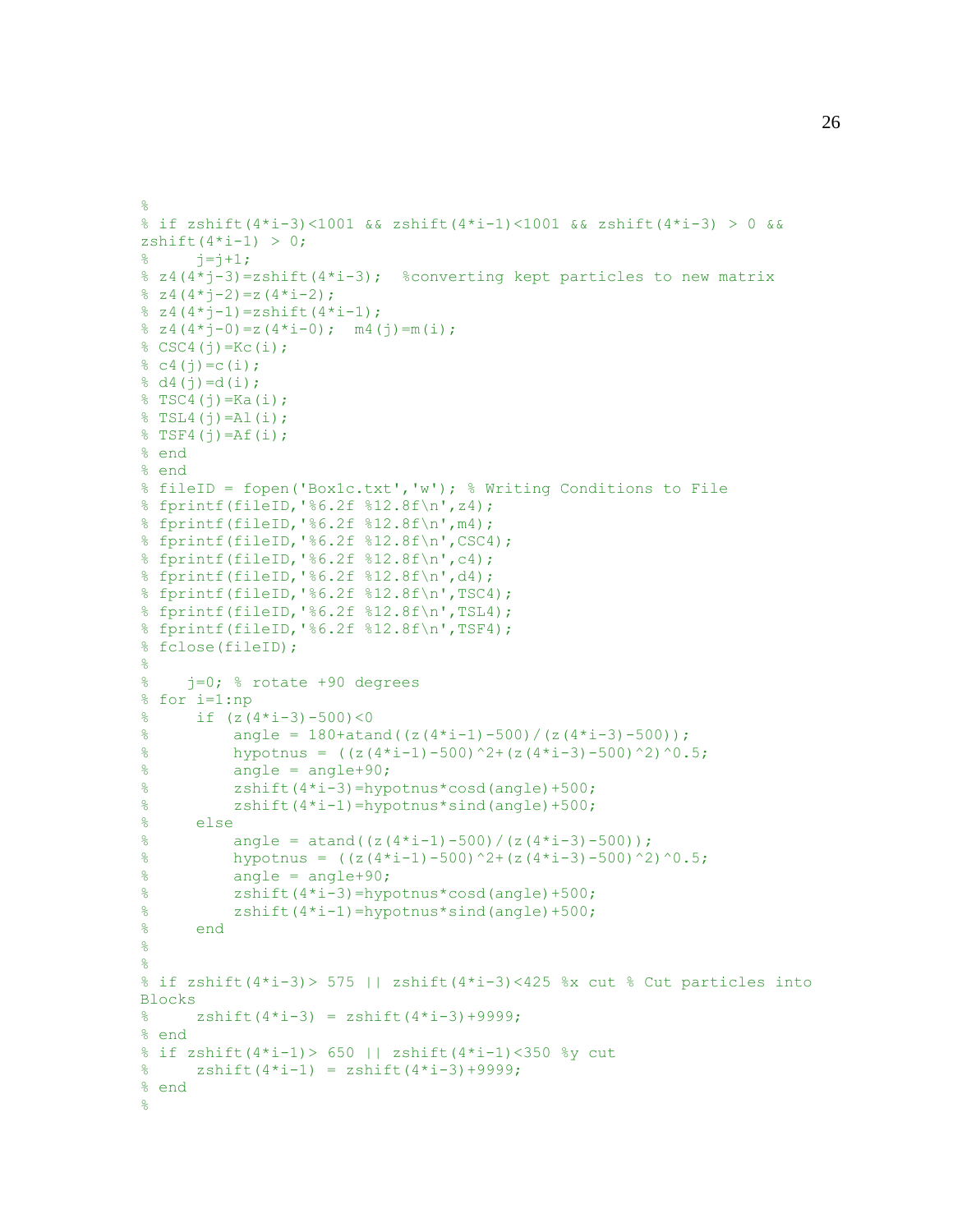```
% if zshift(4*i-3)<1001 && zshift(4*i-1)<1001 && zshift(4*i-3) > 0 && 
zshift(4 \times i - 1) > 0;
\frac{1}{6} \frac{1}{1} = \frac{1}{1} + 1;\frac{1}{2} z5(4*j-3)=zshift(4*i-3); \frac{1}{2} converting kept particles to new matrix
\frac{1}{6} z5(4*j-2)=z(4*i-2);
\frac{1}{2} z5(4*j-1)=zshift(4*i-1);
\frac{1}{2} z5(4*j-0)=z(4*i-0); m5(j)=m(i);
% CSC5(j)=Kc(i);
\frac{1}{6} c5(j)=c(i);
\frac{1}{6} d5(j)=d(i);
$TSC5(j)=Ka(i);$TSL5(j)=Al(i);$TSF5(j)=Af(i);% end
% end 
% fileID = fopen('Box1d.txt','w'); % Writing Conditions to File
% fprintf(fileID,'%6.2f %12.8f\n',z5);
% fprintf(fileID,'%6.2f %12.8f\n',m5);
% fprintf(fileID,'%6.2f %12.8f\n',CSC5);
% fprintf(fileID,'%6.2f %12.8f\n',c5);
% fprintf(fileID,'%6.2f %12.8f\n',d5);
% fprintf(fileID,'%6.2f %12.8f\n',TSC5);
% fprintf(fileID,'%6.2f %12.8f\n',TSL5);
% fprintf(fileID,'%6.2f %12.8f\n',TSF5);
% fclose(fileID);
\frac{8}{6}% % Write Movie File
% writerObj = VideoWriter(videoName);
% writerObj.FrameRate = round(frameRate); % rounds if not an integer 
already
% writerObj.Quality = 100; % can be adjusted, but 100 is recommended
% open(writerObj);<br>% writeVideo(write
      writeVideo(writerObj,G);
% close(writerObj); 
% complete = 'Process complete.'; 
% end
\frac{6}{6}% function znew = 
integrator(file,z,time,deltaT,m,c,Kc,r,np,ngp,Al,Ka,Af,Cf,nmp1,nmp2,Clist) 
%2nd order runge kutta integrator
% 
eval(['g1=',file,'(z,time,m,c,Kc,r,np,ngp,Al,Ka,Af,Cf,nmp1,nmp2,Clist);'])
% deltaz1=deltaT*g1;
\frac{8}{6}eval(['g2=',file,'(z+deltaz1,time+deltaT,m,c,Kc,r,np,ngp,Al,Ka,Af,Cf,nmp1,
nmp2,Clist);'])
% znew=z+0.5*deltaT*(g1+g2);
\frac{8}{6}% end
\mathbf{Q}
```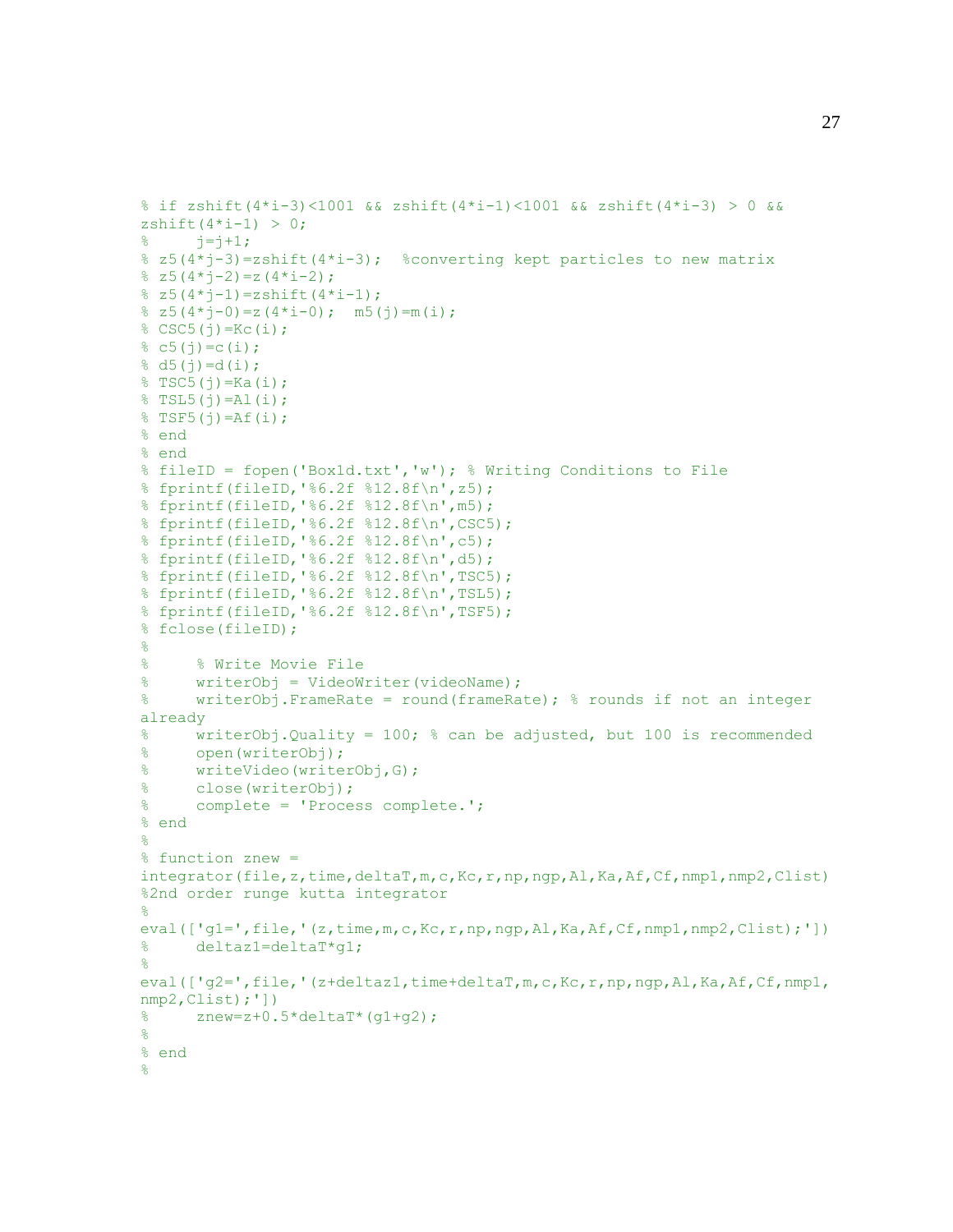```
% function [f] =Force Functions(z,time,m,c,Kc,d,np,ngp,Al,Ka,Af,Cf,nmp1,nmp2,Clist) %force
fuction
\approx\frac{1}{6} Fx =zeros(1,np);
\frac{1}{6} Fy =zeros(1,np);
\approx\frac{1}{2} for i = 1:np \frac{1}{2} for each particle
% for jj = 1:Clist(i,1) %Look at x number of close 
particles 
% j = Clist(i,jj+1); %converts first particle on list 
to global numbering of particle
% Dis(i,j) = ((z(4*j-3)-z(4*i-3))^2+(z(4*j-1)-z(4*i-1))^2)^0.5; %
particle distance magnitude
% Ddot(i,j) = ((z(4*j-3)-z(4*i-3))*(z(4*j-2)-z(4*i-2))+(z(4*j-1)-
z(4+i-1) * (z(4+i)-z(4+i)) / \sum is (i, j); %particle velocity magnitude
        bandc = .5*(erf((1/CF(i)+1/CF(j))^{\wedge}-1*(Dis(i,j)-0))-erf((1/Cf(i)+1/Cf(j))<sup>\sim-1*(Dis(i,j)-d(j)/2-d(i)/2)); % linear compression</sup>
region (Compression)
        Fc(i,j) = ((1/c(i)+1/c(i))^{\wedge}-1*Ddot(i,j)+(1/Kc(i)+1/Kc(i))^{\wedge}-11*(\text{Dis}(i,j)-\text{(d}(i)+\text{d}(j))/2)) *bandc; % spring force
\sqrt[3]{6} Fc(j, i) = -Fc(i, j);
% banda = .5*(erf((1/Af(i)+1/Af(j))^{\wedge}-1*(Dis(i,j)-d(j)/2-d(i)/2))-
erf((1/Af(i)+1/Af(j))<sup>^</sup>-1*(Dis(i,j)-d(j)/2-d(i)/2-
d(i)^.5*d(j)^.5*(Al(i)+Al(j)-2)/2))); % attraction
% Fa(i,j) = ((1/c(i)+1/c(j))^-1*Ddot(i,j)+(1/Ka(i)+1/Ka(j))^-
1*(Dis(i,j)-(d(i)+d(j))/2))*banda; % attraction\frac{1}{6} Fa(j,i) = -Fa(i,j);
% end 
% end
\approx% for i = 1:np %for each particle (Summing Forces 
with gravity)
\frac{1}{2} for jj = 1:Clist(i,1) \frac{1}{2} & Look at x number of close
particles above
\frac{1}{3} = Clist(i,jj+1); \frac{1}{3} & converts first particle on list
to global numbering of particle
% Fx(i) = Fx(i)+(Fa(i,j)+Fc(i,j))*(z(4*j-3)-z(4*i-3))/Dis(i,j);
% Fy(i) = Fy(i) + (Fa(i,j) + Fc(i,j)) * (z(4*j-1) - z(4*i-1))/Dis(i,j);
% Fx(j) = Fx(j) + (Fa(j, i) + Fc(j, i)) * (z(4*j-3)-z(4*i-3))/Dis(i, j);
% Fy(j) = Fy(j) + (Fa(j,i) + Fc(j,i)) * (z(4*j-1) - z(4*i-1))/Dis(i,j);
% end 
\frac{1}{6} o=4*i-3;
\text{f}(o) = z(4 \cdot i - 2);
\frac{1}{6} f(o+1)=Fx(i)/m(i);
\text{f}(o+2) = z(4 \cdot i);\frac{1}{6} f(o+3)=Fy(i)/m(i);
% end
% end
```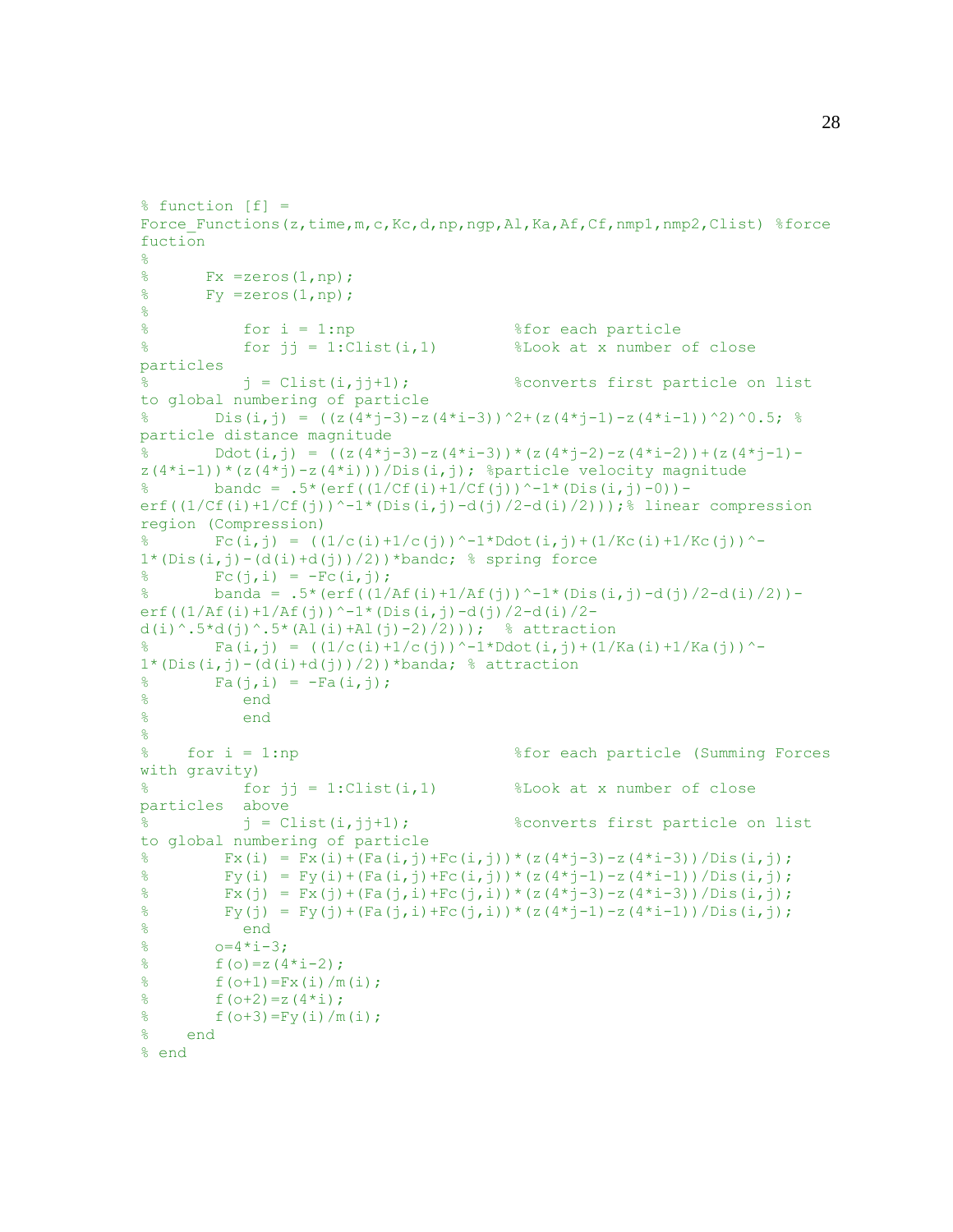Appendix B. Testing Code

```
% function [] = Particle_Code ()
% close all, clc, clearvars, clear global
\approx% %Video and Code Configuration
% Trial_Name='T1'; %Name of trial, change each run if 
you want to keep data saved
% videoLength = 5;<br>%Eength for video, in seconds<br>%Erame rate for video, in frames per seconds
       % frameRate = 20; %Frame rate for video, in frames per second
% videoName = Trial_Name; %Output file name, dont change
\delta% %Body Setup
% nmp(5) = 0; %total number of particles, counts up starting at 0
% for k = 1:4 % bodies
% if k == 1% fileID = fopen('Box1a.txt','r');
% elseif k==2
% fileID = fopen('Box1b.txt','r');
% elseif k==3
% fileID = fopen('Box1c.txt','r');
\frac{2}{3} else
          fileID = fopen('Box1d.txt','r');% end
% formatSpec = '%f';
% [data, count] = fscanf(fileID, formatSpec);
% fclose(fileID);
\textdegree nmp(k)=(count)/11;
% j=0; %local data position, where i is global
% for i=1+ nmp(5) * 4 : nmp(5) * 4 + nmp(k) * 4\frac{1}{6} \frac{1}{1} = \frac{1}{1} + 1;% z0(i) = data(j); %initial position/velocity 
\text{if} (j+2)/4 == round((j+2)/4) %set velocity to 0
\sqrt[8]{} z0(i) = 0;
% end
\text{if } (j+0)/4 == \text{round}((j+0)/4) \text{ set velocity to 0}\sqrt[3]{} z0(i) = 0;
% end
% if (j+3)/4 == round((j+3)/4) % move x to correct possition
\text{g} z0(i) = z0(i)-625+250*k;
% end
% end
\frac{1}{6} \frac{1}{2} = 0;
% for i = 1 + nmp(5) : nmp(5) + nmp(k)\frac{1}{6} \frac{1}{1} = \frac{1}{1} + 1;
\text{\%} m(i)=data(j+4*nmp(k)); \text{\%} mass of each mobile particle
% Kc(i)=data(j+5*nmp(k)); %dampening of each mobile particle
% c(i)=data(j+6*nmp(k))/2; %stiffness of each mobile particle
% d(i)=data(j+7*nmp(k)); %diameter of each mobile particle
% Ka(i)=data(j+8*nmp(k));
\text{Al}(i) = \text{data}(j + 9 \times \text{nmp}(k));
```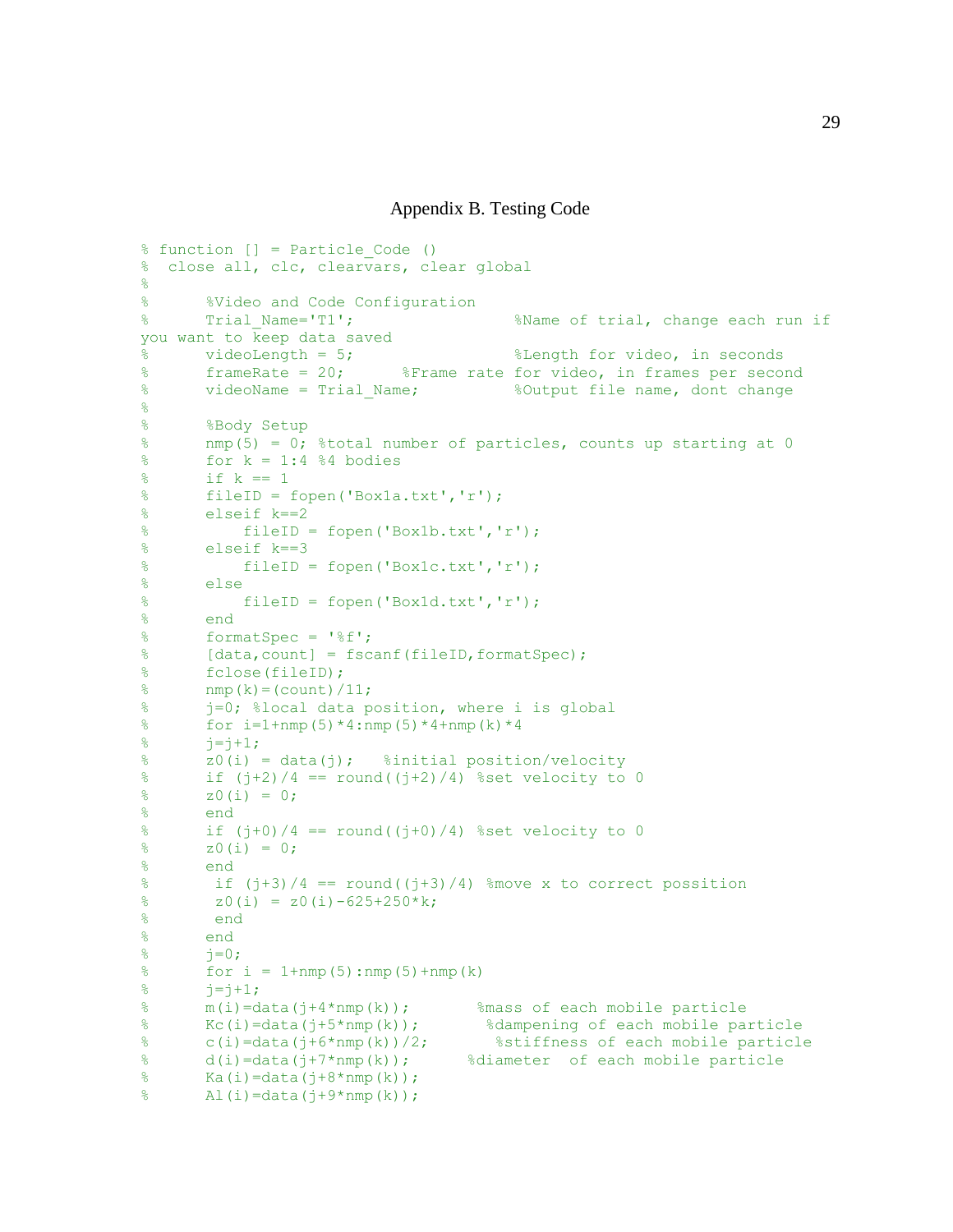```
% A f(i) = data(j+10*nmp(k));\text{Cf}(i) = Af(i) * 10;\approx% end
% Accuracy = 50; %checks each osilation 
% deltaT = 2*pi/ (max (Kc)/min(m)) ^.5/Accuracy; %Step
size, in seconds 
% N = round(videoLength/deltaT); %number of steps, rounded to 
ensure an integer value
% direction = (N*2/3+.5)*2; %time when walls change direction *2means no change
% update = 10; %how often clist is updated 1once per second
% wait = -4; %how long until wall starts crunching set to 1/3 of time
% 
% z = z0; %convert to changing z matrix
\approx% nmp(5) = nmp(5)+nmp(k); %total number of particles counting up
% percent(k) = m(nmp(5)) / m(nmp(5)-nmp(k)+1)*100; %percent smallest to
largest
% end
\approx% percent = percent<br>% nmp
      nmp
% nmps(1) = 0; % nmps is nmp but summed together
\frac{1}{6} nmps(2) = nmp(1);
% nmps(3) = nmp(2)+nmps(2);
% nmps(4) = nmp(3)+nmps(3);
% nmps(5) = nmp(4) + nmps(4);
\approx% for k = 1:4 %finding max and min pos of each body
\frac{1}{2} Posx(k, 1:nmp(k)) = sort(z(4*nmps(k)+1:4:4*nmps(k+1)));
% Posy(k,1:nmp(k)) = sort(z(4*nmps(k)+3:4:4*nmps(k+1)));
% xmax(k) = mean(Posx(k, nmp(k)-round(nmp(k)/5): nmp(k)));
% xmin(k) = mean(Posx(k,1:round(nmp(k)/5)));
% \gammamax(k) = mean(Posy(k,nmp(k)-round(nmp(k)/5):nmp(k)));
% ymaxt(k) = max(Posy(k,nmp(k)-round(nmp(k)/5):nmp(k)));
% \gammamin(k) = mean(Posy(k, 1: round(nmp(k)/5)));
% \gamma ymint(k) = min(Posy(k, 1: round(nmp(k)/5));
% W_max0(k) = xmax(k)-xmin(k);
% \overline{W} max0t(k) = xmax(k)-xmin(k);
% L max0(k) = \text{ymax}(k) - \text{ymin}(k);% L max0t(k) = ymax(k)-ymin(k);
% end
\delta% %Wall Setup
% cw = c(1); %temperature absorbtion
% Kcw = Kc(1); %Compressive Spring Constant (Slope)
% ytw =wait + max([ymaxt(1)+d(1), ymaxt(2)+d(1), ymaxt(3)+d(1), ymaxt(4)+d(1)]);% ybw = -wait+min([ymint(1)-d(1),ymint(2)-d(1),ymint(3)-
d(1), ymint(4) - d(1)]);
%
```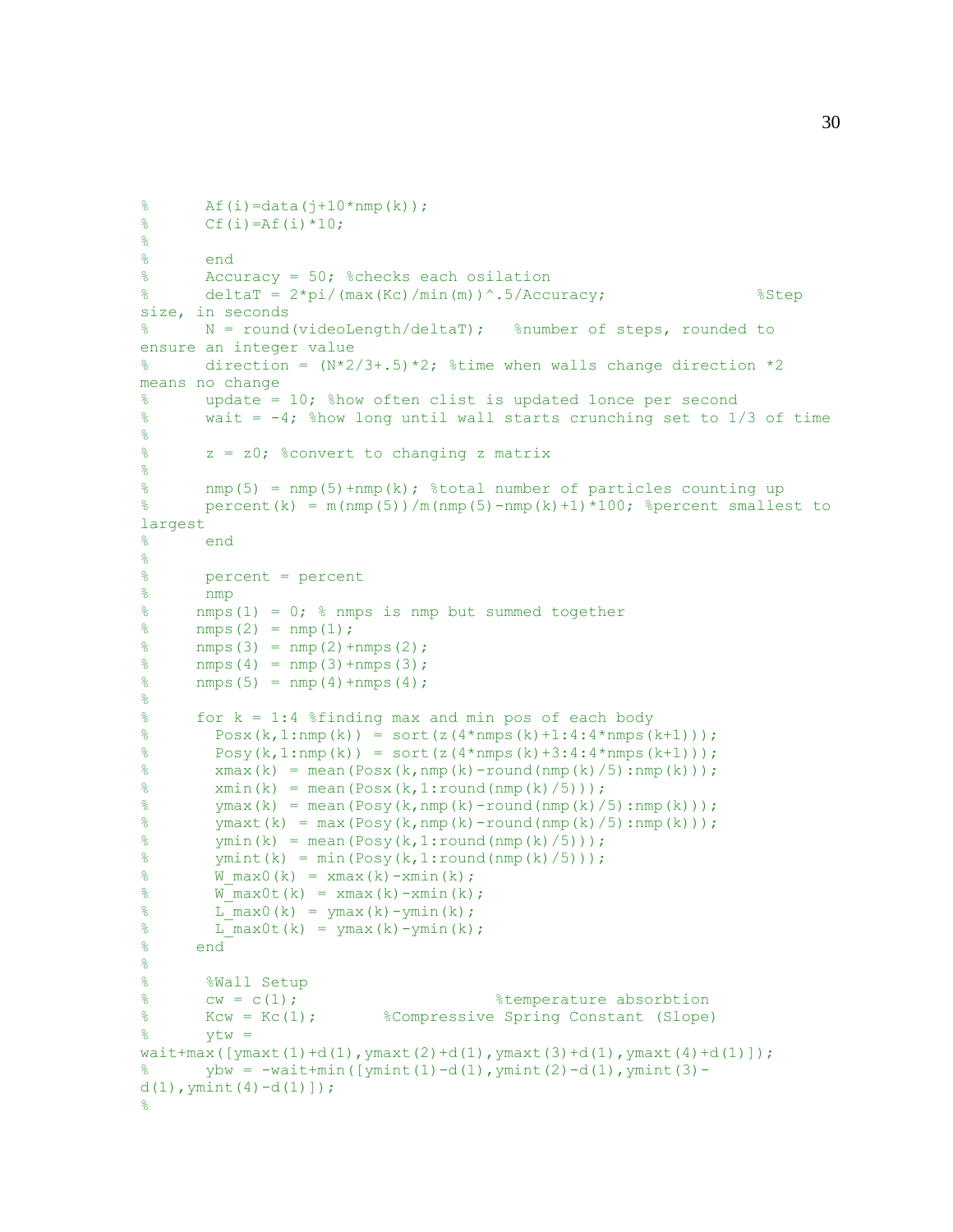```
% %Characteristic Variables
% do = d(nmp(5)); %smallest diamater
% mo = m(nmp(5)); %smallest mass
% Kc0 = Kc(1)/10^5; %Largest Kc
% wo = (Kc0/m0)^{2}.5;
\frac{6}{5}% k = 2; %1st element in list For mobile particles, optimization
% moveD = d(1); %expected move distance
% for i = 1:nmp(5) %for each mobile particle
% Crange(i) = d(1) * (A1(1)-1)+d(1)+moveD; %Max attraction range for
each particle + modeD = cutoff range
% for j = i+1:nmp(5) %Look at each other particle above
% Dis(i,j) = ((z0(4*j-3)-z0(4*i-3))^2+(z0(4*j-1)-z0(4*i-1))^2)^0.5; %
particle distance magnitude
\frac{1}{6} if Dis(i, j) < Crange(i)% Clist(i,k) = j; % for each particle, a list of particles that are
close 
% k = k+1;% end
% end
\{8 Clist(i, 1) = k-2;
\frac{8}{6} k=2;
% end
\approx% for l = 1:4 % for each block
\frac{1}{2} \frac{1}{2} \frac{1}{2} \frac{1}{2} \frac{1}{2} \frac{1}{2} \frac{1}{2} \frac{1}{2} \frac{1}{2} \frac{1}{2} \frac{1}{2} \frac{1}{2} \frac{1}{2} \frac{1}{2} \frac{1}{2} \frac{1}{2} \frac{1}{2} \frac{1}{2} \frac{1}{2} \frac{1}{2} \frac{1}{2} \frac{1}{2} \frac{1}{8} k=1;
% for i = nmps(l)+1:nmps(l+1) %for each mobile particle in given 
block
% if z0(4+i-1)+d(i)/2 > ytw-25 %check y pos for walls
\frac{1}{3} = j + 1;\% Clisttw(j, l) = i;
% elseif z0(4+i-1)-d(i)/2 < ybw+25\frac{1}{6} k = k+1;
% Clistbw(k, l) = i;
% end
% end
\text{Clisttw}(1,1) = \text{i};\% Clistbw(1,1) = k;
% end
% theta = linspace(0,2*pi,12);
% %--------------------------------Setup Done-----------------------------------
---------% 
% tic
% MVelx = zeros(1, 4);
% MVely = zeros(1, 4);
% MStress = zeros(1,4);
% MTStrainL = zeros(1, 4);
% MStrainL = zeros(1, 4);
% MTStrainW = zeros(1, 4);
% MStrainW = zeros(1, 4);
\sqrt[8]{} MTV = zeros(1,4);
```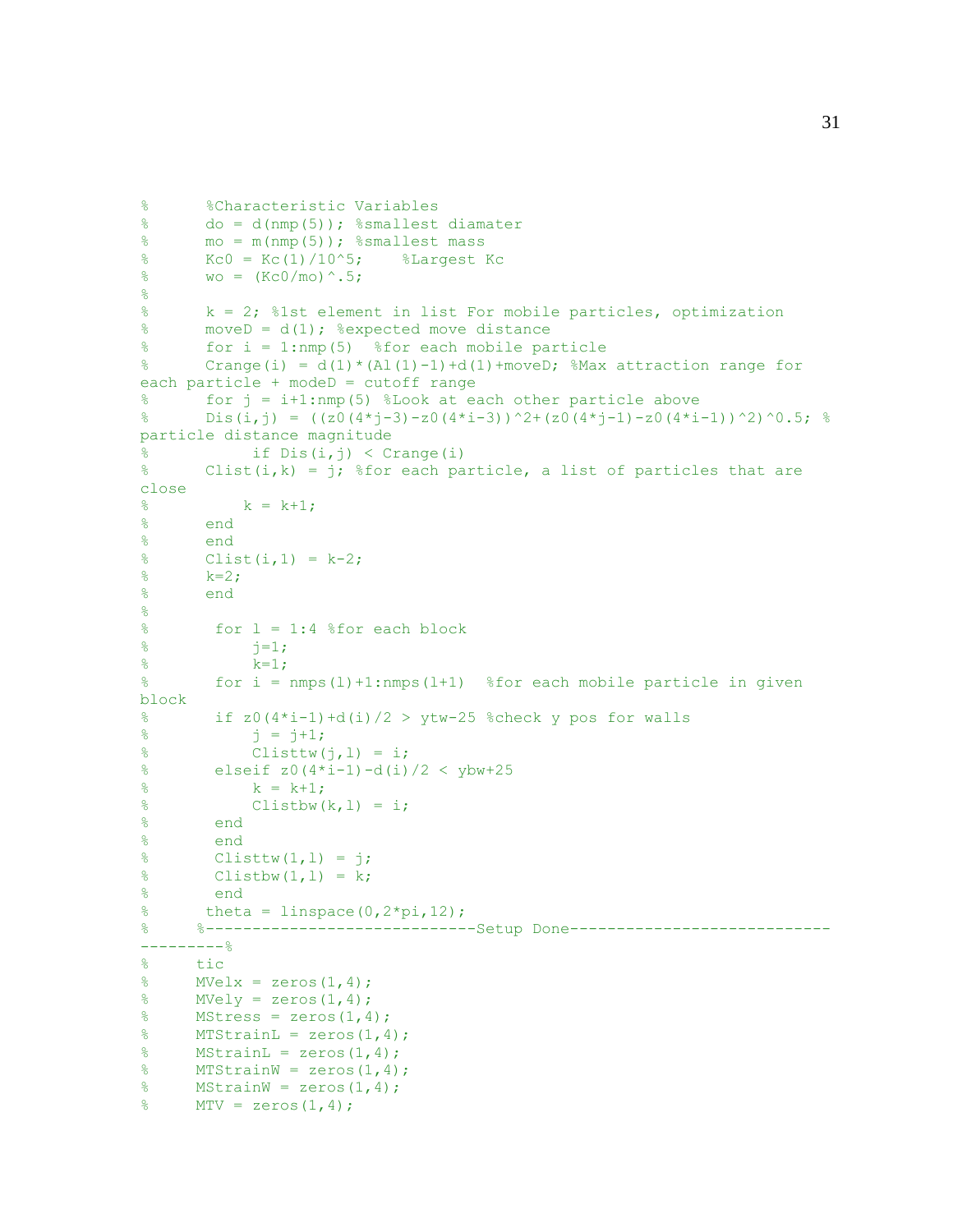```
% MV = zeros(1,4);
\approx% index = 0; %indexing term, used in the frame-
grab calculation (leave at 0)
% fig = figure(1);
% tstart = [0,0,0,0];
% for i = 1:N % i is the moment in time
\% time = (i-1)*deltaT;
% time2(i) = time;
\{z, Fq\} =integrator('Force_Functions',z,time,deltaT,m,c,Kc,d,Al,Ka,Af,Cf,nmp,Clist,
Clisttw,Clistbw,ytw,ybw,cw,Kcw); %call integrator
% 
% 
% for k = 1:4 %pull out position from z matrix and find min and max
% Velx(k,i) = mean(abs(z(4*nmps(k)+2:4:4*nmps(k+1)))); %find
engineering values for plots
% Vely(k, i) = mean(abs(z(4*nmps(k)+4:4:4*nmps(k+1))));
\frac{1}{2} Posx(k, 1:nmp(k)) = sort(z(4*nmps(k)+1:4:4*nmps(k+1)));
\frac{1}{2} Posy(k, 1:nmp(k)) = sort(z(4*nmps(k)+3:4:4*nmps(k+1)));
% xmax(k) = mean(Posx(k, nmp(k)-round(nmp(k)/5): nmp(k)));
% xmin(k) = mean(Posx(k,1:round(nmp(k)/5)));
% ymax(k) = mean(Posy(k,nmp(k)-round(nmp(k)/5):nmp(k)));
\frac{1}{2} ymin(k) = mean(Posy(k, 1: round(nmp(k)/5));
% W_max(k) = xmax(k)-xmin(k);
% L max(k) = \gammamax(k)-\gammamin(k);
% Stress(k, i) = Fq(k)/(W max(k)*2);
\frac{1}{6} StrainL(k,i) = ((L_max0(k)-L_max(k))/L_max0(k));
% TStrainL(k,i) = ((L_max0t(k)-L_max(k))/L_max0t(k));
% TStrainW(k,i) = -((W\max0t(k)-W\max(k))/W\max0t(k));% TV(k, i) = TStrainW(k, i) / (TStrainL(k, i) + .000000001);
% if StrainL(k,i)<0
% \frac{1}{2} tstart(k) = time;
% L0(k) = L max(k);\text{StrainL}(k, i) = 0;% W0(k) = W max(k);% StrainW(k,i) = -((W_max0(k)-W_max(k))/W_max0(k));
\text{V}(k, i) = \text{StrainW}(k, i) / \text{StrainL}(k, i);% else
\text{StrainW}(k, i) = \text{TStrainW}(k, i);\sqrt[3]{(k, i)} = TV(k, i);% end
% end
% VelxA(i) = mean(Velx(:,i)); %average velocity over each block 
average velocity at time i
% VelyA(i) = mean(Vely(:,i));
% StressA(i) = mean(Stress(:,i));
% TStrainLA(i) = mean(TStrainL(:,i));
% StrainLA(i) = mean(StrainL(:,i));
% TStrainWA(i) = mean(TStrainW(:,i));
% StrainWA(i) = mean(StrainW(:,i));
\sqrt[8]{ } TVA(i) = mean(TV(:,i));
```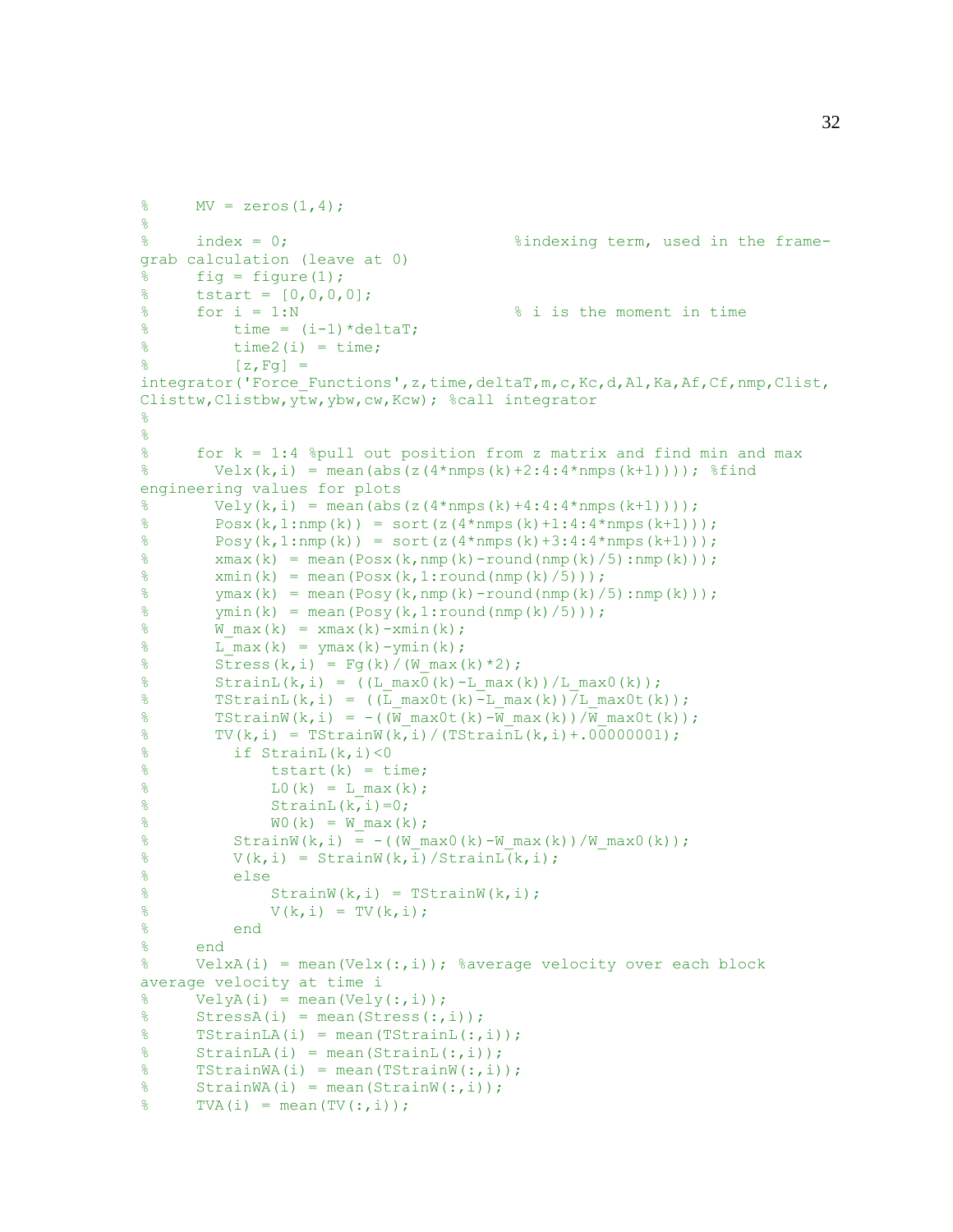```
\% VA(i) = mean(real(V(:,i)));
\approx% for k=1:4 %find mean engineering values for plots
% MVelx(k) = MVelx(k)+real((Velx(k,i)-
VelxA(i))/((Velx(k,i)+VelxA(i)+.0000001)/2));
      MVely(k) = MVely(k) + real((Vely(k, i) -VelyA(i)) / ((Vely(k,i)+VelyA(i)+.0000001)/2));
% MStress(k) = MStress(k)+real((Stress(k,i)-
StressA(i)) / ((Stress(k,i)+StressA(i)+.0000001)/2));\% MTStrainL(k) = MTStrainL(k)+real((TStrainL(k,i)-
TStrainLA(i))/((TStrainL(k,i)+TStrainLA(i)+.0000001)/2));
% MStrainL(k) = MStrainL(k)+real((StrainL(k,i)-
StrainLA(i))/((StrainL(k,i)+StrainLA(i)+.0000001)/2));
      MTStrainW(k) = MTStrainW(k) + real((TStrainW(k,i)-TStrainWA(i)) / ((TStrainW(k, i) + TStrainWA(i) + .0000001) / 2));
% MStrainW(k) = MStrainW(k)+real((StrainW(k,i)-
StrainWA(i))/((StrainW(k,i)+StrainWA(i)+.0000001)/2);
      MTStrainW(k) = MTStrainW(k) + real ((TStrainW(k,i) -TStrainWA(i)) / ((TStrainW(k,i) + TStrainWA(i) + .0000001)/2));
      MTV(k) = MTV(k) + real((TV(k, i) -TVA(i))/((TV(k,i)+TVA(i)+.0000001)/2));
% MV(k) = MV(k)+real((V(k,i)-VA(i))/((V(k,i)+VA(i)+.0000001)/2));
% end
% 
% direction = direction-1; %moving the walls
% ytw = ytw-10/N*direction/abs(direction)*1; % y ground 
down
% ybw = ybw+10/N*direction/abs(direction)*1; % y ground up
\approx% if mod(i, update) == 0 % update clist %\frac{1}{20} \frac{1}{20} \frac{1}{20} \frac{1}{20} \frac{1}{20} \frac{1}{20} \frac{1}{20} \frac{1}{20} \frac{1}{20} \frac{1}{20} \frac{1}{20} \frac{1}{20} \frac{1}{20} \frac{1}{20} \frac{1}{20} \frac{1}{20} \frac{1}{20} \frac{1}{20} \frac{1}{20} \frac{1}{20} % clearvars Clist;
% k = 2; %1st element in list% for kk=1:4 %for each box
% for ii = nmps(kk)+1:nmps(kk+1) %for each particle in box
% for j = ii+1:nmps(kk+1) %Look at each other particle in box above
% Dis(ii,j) = ((z0(4*1-3)-z0(4*1i-3))^2+(z0(4*1-1)-z0(4*1i-1))^2)^0.5; % particle distance magnitude
% if Dis(ii,j) < Crange(ii)
% Clist(ii, k) = j; % for each particle, a list of particles that are
close 
\frac{1}{6} k = k+1;
% end
% end
% Clist(ii, 1) = k-2;
% k=2;
% end
% end
% end
\frac{8}{6}% rnd = round((1/deltaT)/frameRate); % rounded to ensure an 
integer value MOVIE!
```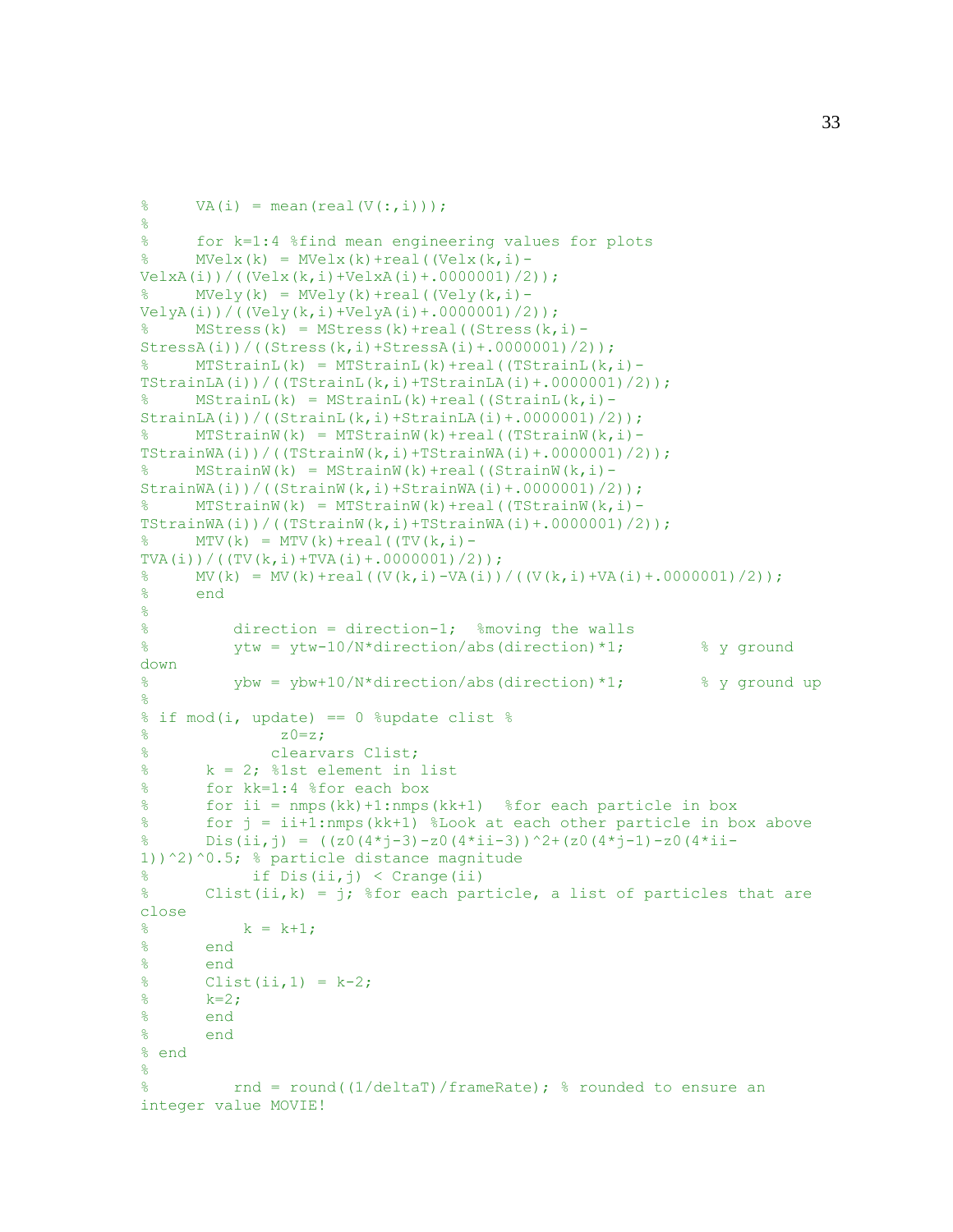```
% isMultiple = (rnd*round(double(i)/rnd) == i);
% if isMultiple == 1 % grab every 'r'th frame after the 
first
\frac{1}{8} index = index +1; \frac{1}{8} indexing update
% G(index) = getframe(fig); % 'fig' is the variable name of 
the figure
% for k = 1:4% for j = nmps(k)+1:nmps(k+1) %plot bodies 1-4% xcir = d(j)/2 * cos(theta) + z(4 * j-3);% \text{ycir} = d(j)/2 * \sin(\text{theta}) + z(4 * j - 1);% 
% plot(xcir/d(nmp(5)),ycir/d(nmp(5)),'Color',[k/3.1-1/3.2,1-
k/4, .9];
% hold on
% end
% end
% x \text{circ} = \text{cos}(\text{theta}) * \text{Crange}(\text{round}(j/2)) + z0(4 * \text{round}(j/2) - 3);% \gamma \text{circ-sin}(\text{theta}) * \text{Crange}(\text{round}(j/2)) + z0(4 * \text{round}(j/2)-1);% plot(xcir/d(nmp(5)), ycir/d(nmp(5)), 'Color, [0,0,0]);
% hold on
\approx% Arange = 
d(round(j/2))^.5*d(round(j/2))^.5*Al(round(j/2))+d(round(j/2)); %
attraction range
% \frac{2}{3} \frac{x \text{circ}(t) + \text{cos}(t)}{x \text{cos}(t)} \frac{x \text{cos}(t) - \text{cos}(t)}{x \text{cos}(t)} \frac{1}{2} \frac{1}{2} \frac{1}{2} \frac{1}{2} \frac{1}{2} \frac{1}{2} \frac{1}{2} \frac{1}{2} \frac{1}{2} \frac{1}{2} \frac{1}{2} \frac{1}{2} \frac{1}{2} \frac{1}{2} \frac{1}{2}% \gammacir=sin(theta)*Arange+ z(4*round(j/2)-1);
% plot(xcir/d(nmp(5)), ycir/d(nmp(5)), 'Color, [1,0,0];
% hold on
% 
% plotxw(1)= 20; %plot walls
% plotxw(2) = 980;
\% plotytw(1) = ytw;
\text{P}_{\text{S}} plotytw(2) = ytw;
\% plotybw(1) = ybw;
\text{P}_{\text{adv}}(2) = \text{ybw};
% plot(plotxw/d(nmp(5)),plotytw/d(nmp(5)),'Color',[0,0,0]);
% plot(plotxw/d(nmp(5)),plotybw/d(nmp(5)),'Color',[0,0,0]);
\frac{8}{6}% title(['Time: ' num2str(time*wo) ' periods'])
% xlabel('x-pos(rc)') % x-axis label
% ylabel('y-pos(rc)') % y-axis label
% hold on
\frac{1}{2}% axis([0,1000/d(nmp(5)),0,1000/d(nmp(5))]);
% hold off 
% clc
% percent = percent
% nmp = nmp
\% done = i/N
% end
% end 
\approx
```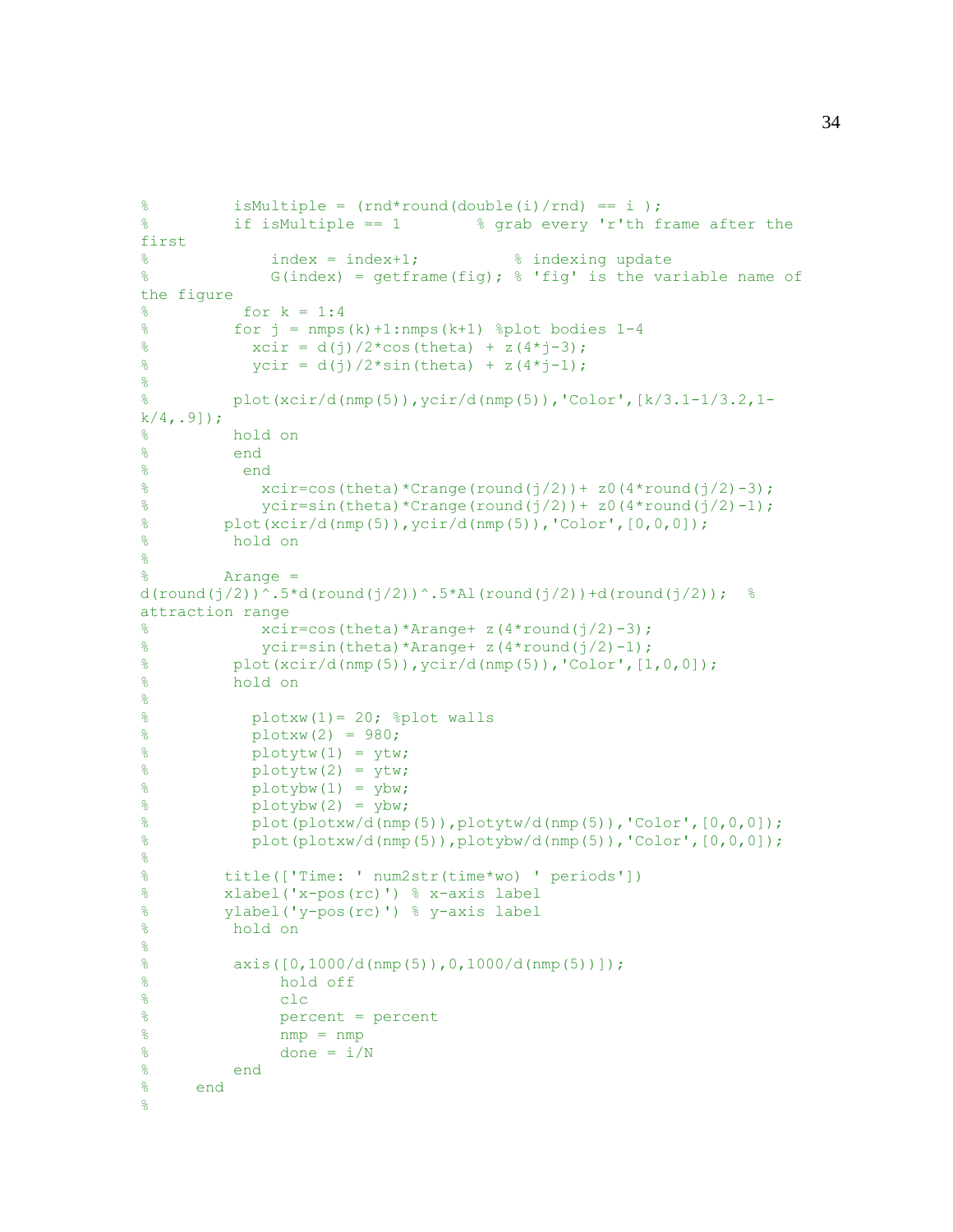```
% plotstart = min(tstart*wo);
% figure(2);
% plot(StrainLA(:),StressA(:)/Kc0,'k')
% hold on
% for k = 1:4 %stress strain plot 
8888888888888888888888888888888810t% plot(StrainL(k,:),Stress(k,:)/Kc0,'Color',[k/3.1-1/3.2,1-k/4,.9])
% hold on
% xlabel('Strain in Length') % x-axis label
% ylabel('Stress(Kc0)') % y-axis label
% axis([0, inf, 0, inf]);
% end
% figure(3);
% plot(TStrainLA(:),StressA(:)/Kc0,'k')
% hold on
% for k = 1:4 %stress strain plot true
% plot(TStrainL(k,:),Stress(k,:)/Kc0,'Color',[k/3.1-1/3.2,1-k/4,.9])
% hold on
% xlabel('True Strain in Length') % x-axis label
% ylabel('Stress(Kc0)') % y-axis label
% axis([-inf, inf, 0, inf]);
% end
% figure(4);
\% plot(time2*wo, VA(:), 'k')
% hold on
% for k = 1:4 %possion ratio plot
% plot(time2*wo, V(k,:), 'Color', [k/3.1-1/3.2, 1-k/4, .9])
% hold on
% xlabel('Time(cycles)') % x-axis label
% ylabel('Poisson Ratio') % y-axis label
% axis([plotstart,inf,-2,2]);
% end
% figure(5);
% plot(time2*wo,TVA(:),'k')
% hold on
% for k = 1:4 %possion ratio plot true
% plot(time2*wo,TV(k,:),'Color',[k/3.1-1/3.2,1-k/4,.9])
% hold on
% xlabel('Time(cycles)') % x-axis label
% ylabel('TPoisson Ratio') % y-axis label
% \frac{2}{3} axis([0, \text{inf}, -2, 2]);
% end
% figure(6);
% plot(time2*wo,StrainLA(:),'k')
% hold on
% for k = 1:4 %StrainL time plot
% plot(time2*wo,StrainL(k,:),'Color',[k/3.1-1/3.2,1-k/4,.9])
% hold on
% xlabel('Time(cycles)') % x-axis label
% ylabel('StrainL') % y-axis label
% axis([plotstart,inf,0,inf]);
% end
```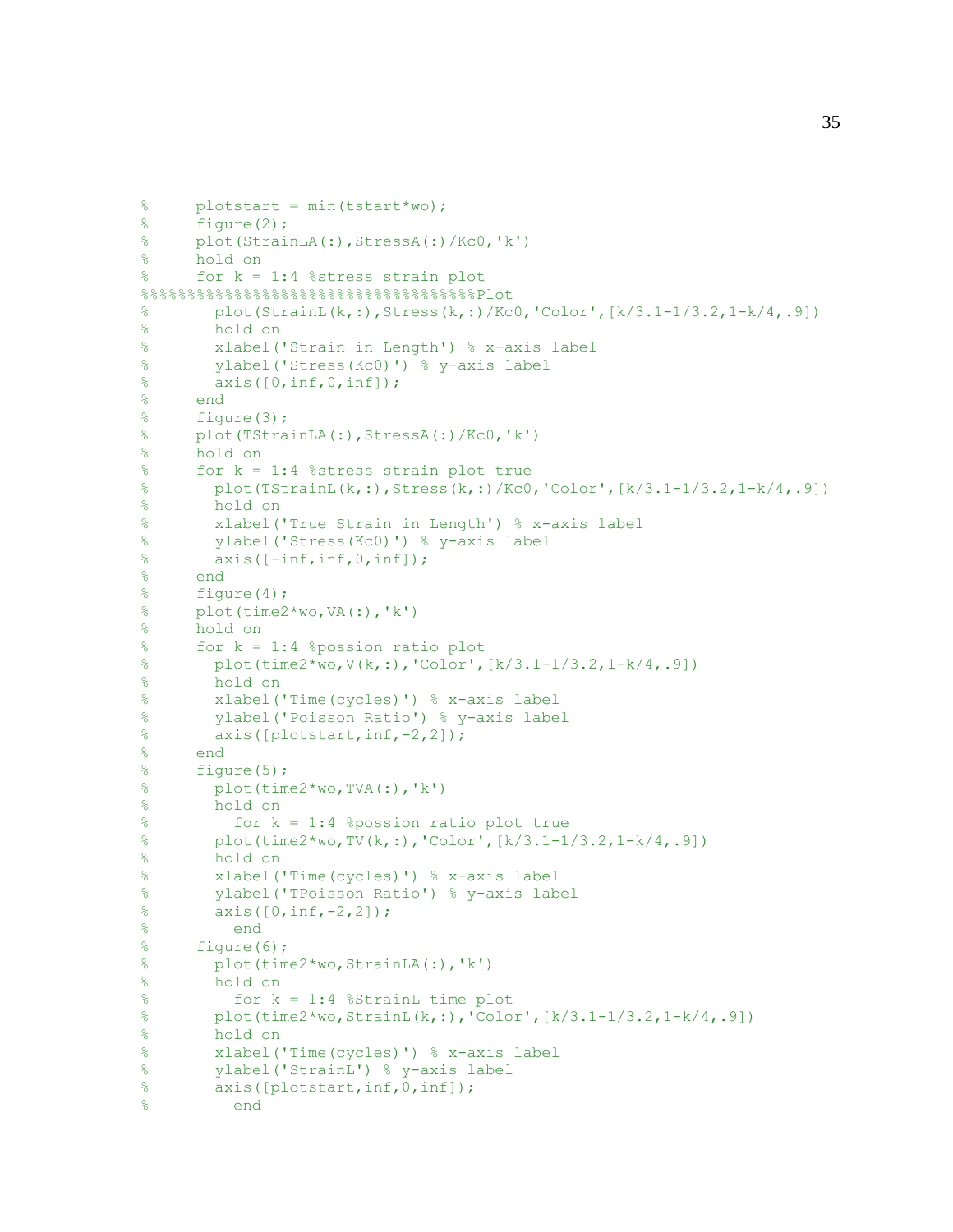```
% figure(7);
% plot(time2*wo,TStrainLA(:),'k')
% hold on
% for k = 1:4 %true StrainL total time plot
% plot(time2*wo,TStrainL(k,:),'Color',[k/3.1-1/3.2,1-k/4,.9])
% hold on
% xlabel('Time(cycles)') % x-axis label
% ylabel('Non-Ajusted StrainL') % y-axis label
% axis([0, inf, -inf, inf]);
% end
% figure(8);
% plot(time2*wo,StrainWA(:),'k')
% hold on
% for k = 1:4 %strainW plot
% plot(time2*wo,StrainW(k,:),'Color',[k/3.1-1/3.2,1-k/4,.9])
% hold on
% xlabel('Time(cycles)') % x-axis label
% ylabel('StrainW') % y-axis label
% axis([plotstart,inf,-inf,inf]);
% end
% figure(9);
% plot(time2*wo,TStrainWA(:),'k')
% hold on
% for k = 1:4 %TstrainW plot
% plot(time2*wo,TStrainW(k,:),'Color',[k/3.1-1/3.2,1-k/4,.9])
% hold on
% xlabel('Time(cycles)') % x-axis label
% ylabel('TStrainW') % y-axis label
% axis([0, inf, -inf, inf]);
% end
% figure(10);
% plot(time2*wo,StressA(:)/Kc0,'Color','k')
% hold on
% for k = 1:4 %Stress L plot
% plot(time2*wo,Stress(k,:)/Kc0,'Color',[k/3.1-1/3.2,1-k/4,.9])
% hold on
% xlabel('Time(cycles)') % x-axis label
% ylabel('Stress(Kc0)') % y-axis label
% axis([0, inf, -inf, inf]);
% end
% figure(11);
% plot(time2*wo,(VelxA(:)+VelyA(:))/(VelxA(1)+VelyA(1)),'k')
% hold on
% for k = 1:4 %Stress L plot
\approxplot(time2*wo, (Velx (k,:)+Vely (k,:))) / (Velx (k,1)+Vely (k,1)),'Color',[k/3.1-1/3.2, 1-k/4, .9]% hold on
% xlabel('Time(cycles)') % x-axis label
% ylabel('Velocity Magnitude') % y-axis label
% axis([0, inf, -inf, inf]);
% end
```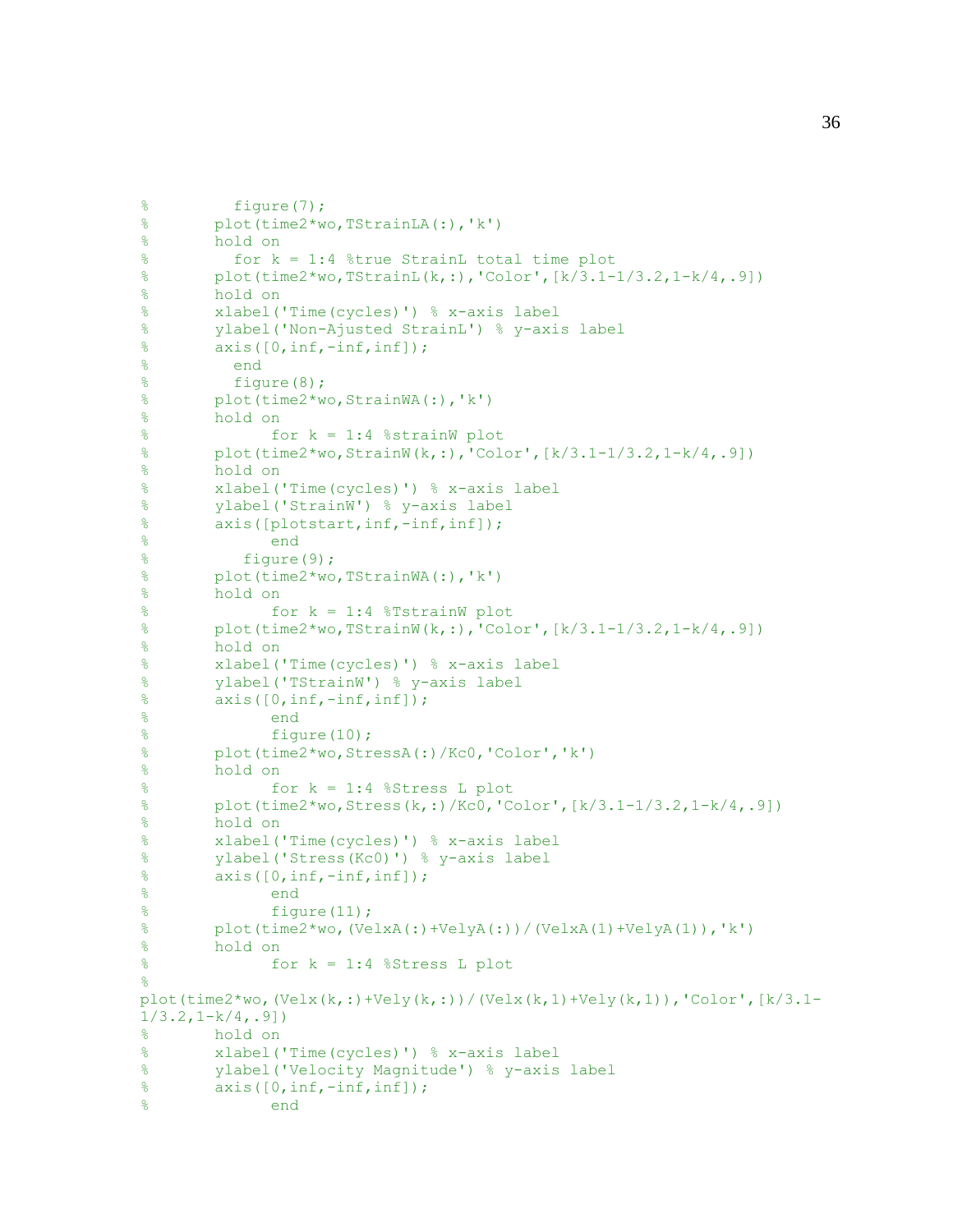```
% 
% MVelx = (MVelx/N)
% MVely = (MVely/N)
% MStress = (MStress/N)
% MTStrainL = (MTStrainL/N)
% MStrainL = (MStrainL/N)
% MTStrainW = (MTStrainW/N)
% MStrainW = (MStrainW/N)
\textdegree MTV = (MTV/N)
\sqrt[8]{\frac{1}{8}} MV = (MV/N)
% % MeanDifference = [MVelx, 
MVely, MStress, MTStrainL, MStrainL, MTStrainW, MStrainW, MTV, MV]
% 
% j=0; % body 1 
% for i=1: nmp(5)% if z(4+i-3) <250 && z(4+i-1) <1001 && z(4+i-3) > 0 && z(4+i-1) > 0;
\frac{1}{6} \frac{1}{7} = \frac{1}{7} + 1;
% z(4+j-3) = z(4+i-3); %converting kept particles to new matrix
\frac{1}{6} z2(4*j-2)=z(4*i-2);
\frac{1}{2} z2(4*j-1)=z(4*i-1);
\text{ }8 \text{ }z2(4 \times j - 0) = z(4 \times i - 0);% m2(j) = m(i);% CSC2(j)=Kc(i);
\frac{1}{6} c2(i)=c(i);
\frac{1}{6} d2(j)=d(i);
% TSC2(j)=Ka(i);
$ TSL2(j) = Al(i);$TSF2(j)=Af(i);% end
% end 
% fileID = fopen('Box2a3.txt','w'); % Writing Conditions to File
% fprintf(fileID,'%6.2f %12.8f\n',z2);
% fprintf(fileID,'%6.2f %12.8f\n',m2);
% fprintf(fileID,'%6.2f %12.8f\n',CSC2);
% fprintf(fileID,'%6.2f %12.8f\n',c2);
% fprintf(fileID,'%6.2f %12.8f\n',d2);
% fprintf(fileID,'%6.2f %12.8f\n',TSC2);
% fprintf(fileID,'%6.2f %12.8f\n',TSL2);
% fprintf(fileID,'%6.2f %12.8f\n',TSF2);
% fclose(fileID);
\frac{1}{8} i=0; \frac{8}{8} body 2
% for i=1: nmp(5)\frac{1}{2} if z(4*i-3)<531.25 && z(4*i-1)<1001 && z(4*i-3) > 250 && z(4*i-1) > 0;
\frac{1}{6} \frac{1}{7} = \frac{1}{7} + 1;
% z3(4+j-3)=z(4+i-3); %converting kept particles to new matrix
\frac{1}{6} z3(4*j-2)=z(4*i-2);
\frac{1}{6} z3(4*j-1)=z(4*i-1);
\frac{1}{6} z3(4*j-0)=z(4*i-0);
% m3(j) = m(i);% CSC3(j)=Kc(i);
\frac{1}{6} c3(j)=c(i);
\frac{1}{6} d3(j)=d(i);
```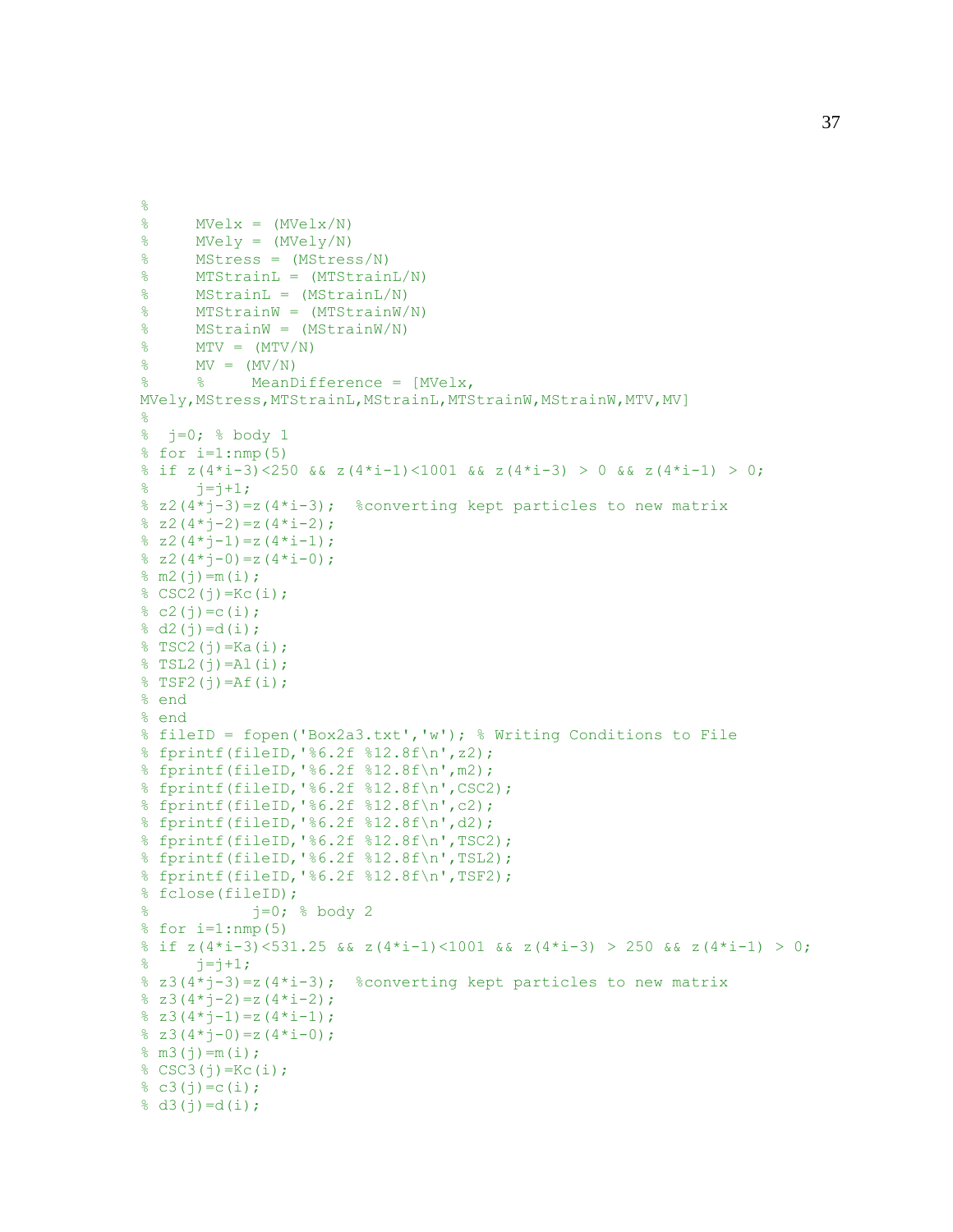```
$TSC3(j)=Ka(i);$TSL3(j)=Al(i);$TSF3(i)=Af(i);% end
% end 
% fileID = fopen('Box2b3.txt','w'); % Writing Conditions to File
% fprintf(fileID,'%6.2f %12.8f\n',z3);
% fprintf(fileID,'%6.2f %12.8f\n',m3);
% fprintf(fileID,'%6.2f %12.8f\n',CSC3);
% fprintf(fileID,'%6.2f %12.8f\n',c3);
% fprintf(fileID,'%6.2f %12.8f\n',d3);
% fprintf(fileID,'%6.2f %12.8f\n',TSC3);
% fprintf(fileID,'%6.2f %12.8f\n',TSL3);
% fprintf(fileID,'%6.2f %12.8f\n',TSF3);
% fclose(fileID);
% j=0; % body 3 
% for i=1: nmp(5)% if z(4+i-3)<718.75 && z(4+i-1)<1001 && z(4+i-3) > 531.25 && z(4+i-1) >
0;\frac{1}{6} \frac{1}{1} = \frac{1}{1} + 1;\frac{1}{2} z4(4*j-3)=z(4*i-3); \frac{1}{2} converting kept particles to new matrix
\frac{1}{6} z4(4*j-2)=z(4*i-2);
\frac{1}{6} z 4 (4 * j - 1) = z (4 * i - 1);
\frac{1}{6} z4(4*i-0)=z(4*i-0);
% m4(j) = m(i);% CSC4(j)=Kc(i);
\frac{1}{6} c4(j)=c(i);
% d4(j)=d(i);$TSC4(j)=Ka(i);$TSL4(j)=Al(i);$TSF4(j)=Af(i);% end
% end 
% fileID = fopen('Box2c3.txt','w'); % Writing Conditions to File
% fprintf(fileID,'%6.2f %12.8f\n',z4);
% fprintf(fileID,'%6.2f %12.8f\n',m4);
% fprintf(fileID,'%6.2f %12.8f\n',CSC4);
% fprintf(fileID,'%6.2f %12.8f\n',c4);
% fprintf(fileID,'%6.2f %12.8f\n',d4);
% fprintf(fileID,'%6.2f %12.8f\n',TSC4);
% fprintf(fileID,'%6.2f %12.8f\n',TSL4);
% fprintf(fileID,'%6.2f %12.8f\n',TSF4);
% fclose(fileID);
\frac{1}{8} = 0; \frac{1}{8} body 4
% for i=1: nmp(5)% if z(4* i-3)<1001 && z(4* i-1)<1001 && z(4* i-3) > 718.75 && z(4* i-1) > 0;
\frac{1}{6} j=j+1;% z5(4+j-3)=z(4+i-3); %converting kept particles to new matrix
\frac{1}{6} z5(4*j-2)=z(4*i-2);
\frac{1}{2} z5(4*j-1)=z(4*i-1);
\frac{1}{6} z5(4*j-0)=z(4*i-0);
% \text{ m5}(j) = m(i);
```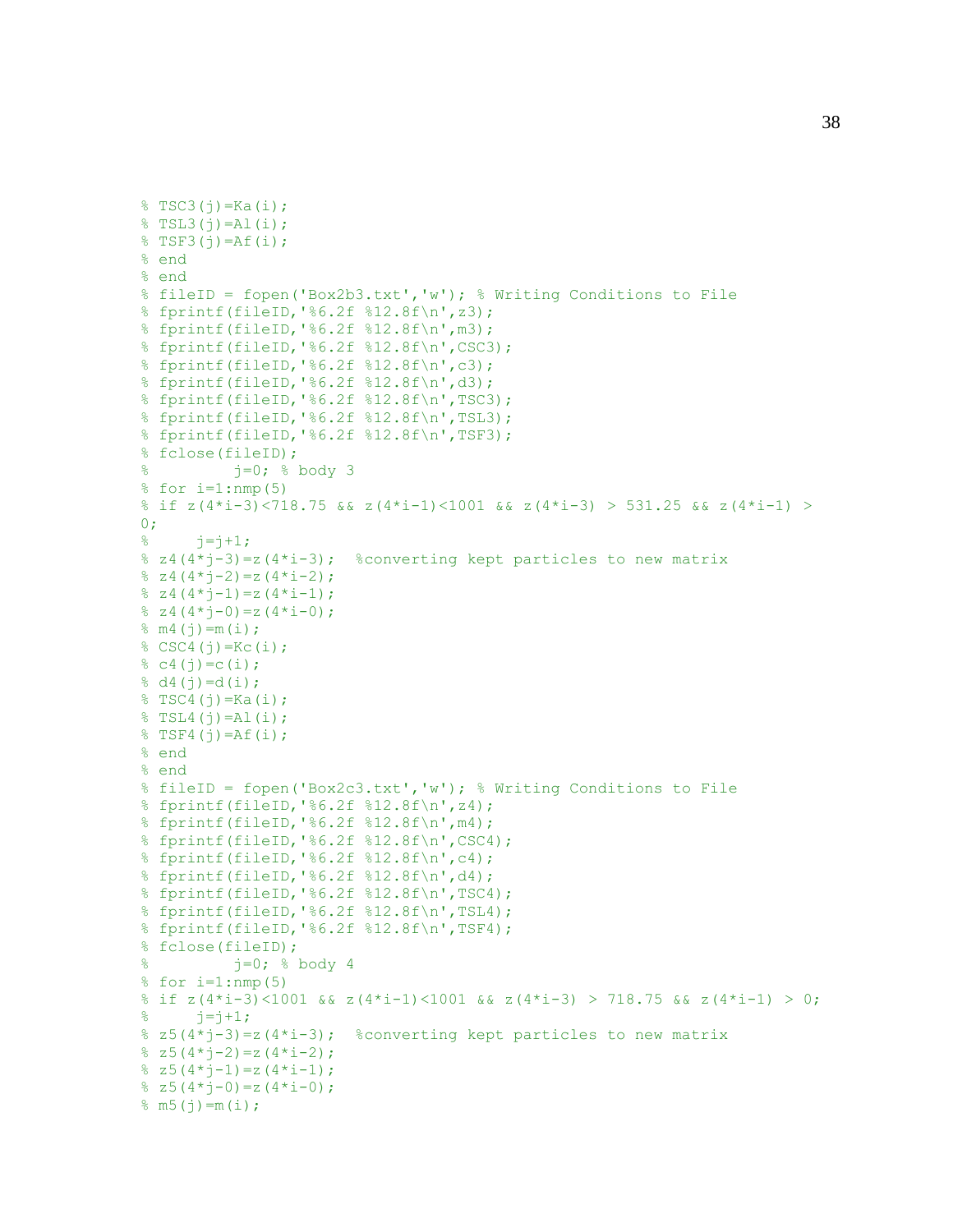```
% CSC5(j)=Kc(i);
\frac{1}{6} c5(j)=c(i);
\frac{1}{6} d5(j)=d(i);
$TSC5(j)=Ka(i);$TSL5(j)=Al(i);$TSF5(j)=Af(i);% end
% end 
% fileID = fopen('Box2d3.txt','w'); % Writing Conditions to File
% fprintf(fileID,'%6.2f %12.8f\n',z5);
% fprintf(fileID,'%6.2f %12.8f\n',m5);
% fprintf(fileID,'%6.2f %12.8f\n',CSC5);
% fprintf(fileID,'%6.2f %12.8f\n',c5);
% fprintf(fileID,'%6.2f %12.8f\n',d5);
% fprintf(fileID,'%6.2f %12.8f\n',TSC5);
% fprintf(fileID,'%6.2f %12.8f\n',TSL5);
% fprintf(fileID,'%6.2f %12.8f\n',TSF5);
% fclose(fileID);
\approx\frac{8}{\pi}% % Write Movie File
% writerObj = VideoWriter(videoName);
% writerObj.FrameRate = round(frameRate); % rounds if not an integer 
already
% writerObj.Quality = 100; % can be adjusted, but 100 is recommended
% open(writerObj);
% writeVideo(writerObj,G);
% close(writerObj); 
% toc 
% end
\approx% function [znew,Fg] = 
integrator(file,z,time,deltaT,m,c,Kc,r,Al,Ka,Af,Cf,nmp,Clist,Clisttw,Clist
bw,ytw,ybw,cw,Kcw) %integrator
\{g1, Fgy\} =feval(file,z,time,m,c,Kc,r,Al,Ka,Af,Cf,nmp,Clist,Clisttw,Clistbw,ytw,ybw,c
W, Kcw;
% deltaz1 = deltaT*q1;
\frac{8}{6}\{g2, Fgy2\} =feval(file,z+deltaz1,time+deltaT,m,c,Kc,r,Al,Ka,Af,Cf,nmp,Clist,Clisttw,Cl
istbw,ytw,ybw,cw,Kcw);
\text{R} znew = z+0.5*deltaT*(q1+q2);
\sqrt[3]{ } Fg = (Fgy+Fgy2)/2;
\frac{8}{6}% end
\frac{6}{5}% function [f, Fgy] =Force Functions(z,time,m,c,Kc,d,Al,Ka,Af,Cf,nmp,Clist,Clisttw,Clistbw,ytw,
ybw,cw,Kcw) %force function
\frac{8}{3}\frac{1}{6} Fx = zeros(1, nmp(5));
```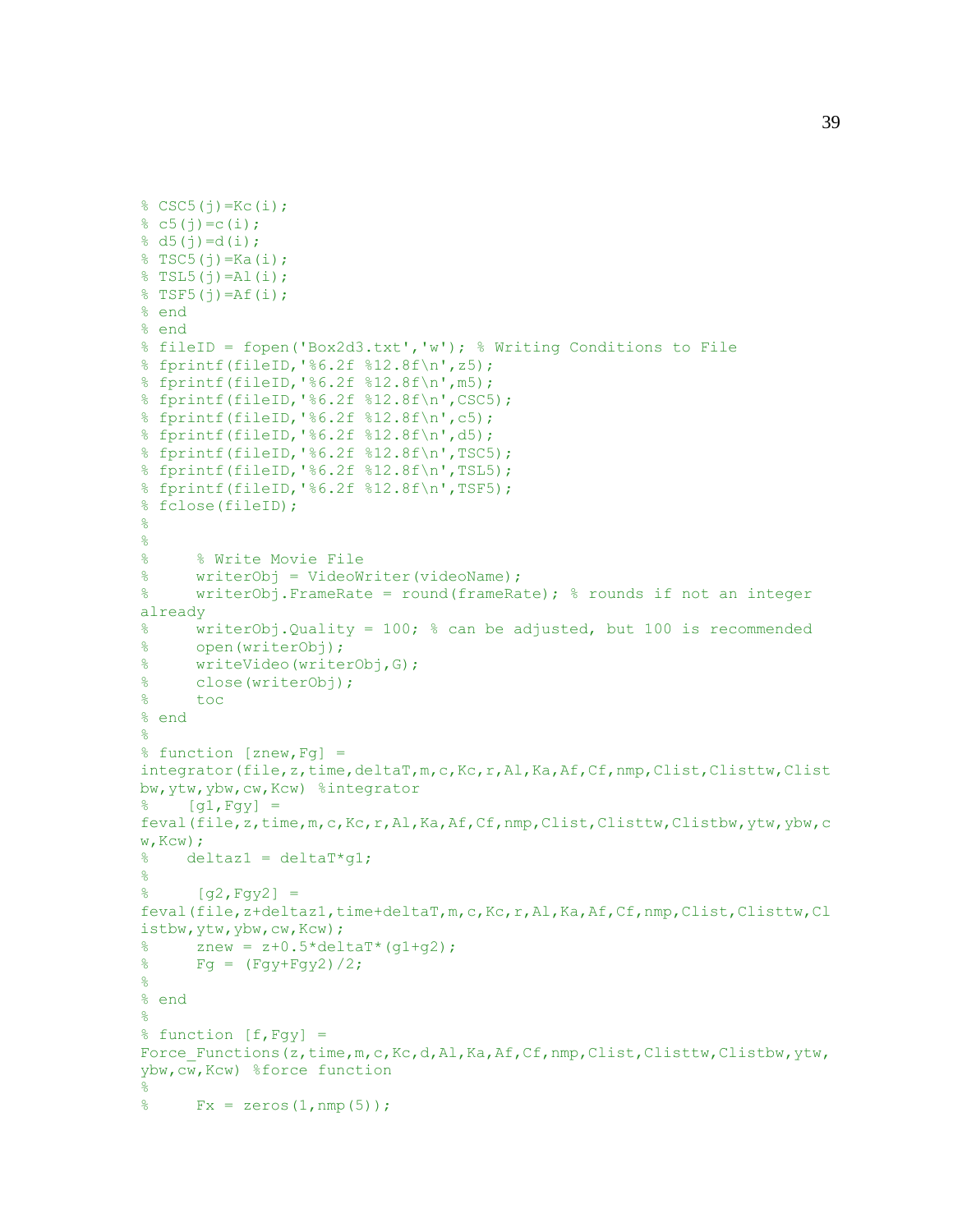```
\frac{1}{6} Fy = zeros(1, nmp(5));
% Fw = zeros(1, nmp(5));
\% Fqy = zeros(1,4); \%zero force on wall
\approx% for i = 1:nmp(5) %for each mobile particle
\text{for } j = 1:\text{Clist}(i,1) <br> \text{Look at } x number of close
particles 
% j = Clist(i,jj+1); %converts first particle on list to global 
numbering of particle
       Dis(i,j) = ((z(4*j-3)-z(4*i-3))^2+(z(4*j-1)-z(4*i-1))^2)^0.5; %
particle distance magnitude
\delta Dis(j,i) = Dis(i,j);
% Ddot(i,j) = ((z(4*j-3)-z(4*i-3))*(z(4*j-2)-z(4*i-2))+(z(4*j-1)-
z(4*i-1))*(z(4*j)-z(4*i)))/Dis(i,j); %particle velocity magnitude
% bandc = .5*(erf((1/CF(i)+1/CF(j)))^{\wedge}-1*(Dis(i,j)-0)) -
erf((1/Cf(i)+1/Cf(j))<sup>-1*</sup>(Dis(i,j)-d(j)/2-d(i)/2)));% linear compression
region (Compression)
        Fc(i,j) = ((1/c(i)+1/c(j))^{\wedge}-1*Ddot(i,j)+(1/Kc(i)+1/Kc(j))^{\wedge}-1^2Ddot(i,j))^{2}1*(Dis(i,j)-(d(i)+d(j))/2))*bandc; % spring force\mathcal{E} Fc(j, i) = -Fc(i, j);
% banda = .5*(erf((1/Af(i)+1/Af(j))^{\wedge}-1*(Dis(i,j)-d(j)/2-d(i)/2))-
erf((1/Af(i)+1/Af(j))<sup>^</sup>-1*(Dis(i,j)-d(j)/2-d(i)/2-
d(i)^.5*d(j)^.5*(Al(i)+Al(j)-2)/2))); % attraction
        FA(i,j) = ((1/c(i)+1/c(j))^{\wedge}-1*Ddot(i,j)+(1/Ka(i)+1/Ka(j))^{\wedge}-11*(\text{Dis}(i, j) - (d(i)+d(j))/2)) *banda; % attraction
\{\hat{z} = F_{a}(j, i) = -Fa(i, j);% end 
% end
\approx% for k = 1:4\text{\$} for i = 2:Clisttw(1,k) \text{\$for top wall}% Disw = abs(z(4*Clisttw(i, k)-1)-ytw); % particle distance
magnitude from center to wall
\frac{1}{2} if Disw < d(Clisttw(i,k))/2;
% Ddotw = z(4*Clisttw(i,k)); %particle velocity magnitude
% Fw(Clisttw(i,k)) = (1/c(Clisttw(i,k)) +1/cw)^{-1}*Ddotw-
(1/Kc(Clisttw(i,k))+1/Kcw)^{-1}*(d(Clisttw(i,k))/2-Disw); % spring force
\frac{1}{8} Fgy(k) = Fgy(k) +abs(Fw(Clisttw(i,k)));
% end
% end
% end
\approx% f{or k = 1:4}\% for i = 2:Clistbw(1,k) \frac{1}{2} for bottom wall
% Disw = abs(z(4*Clistbw(i, k)-1)-ybw); % particle distance
magnitude
\frac{1}{2} if Disw < d(Clistbw(i,k))/2
% Ddotw = z(4*Clistbw(i,k)); %particle velocity magnitude
% Fw(Clistbw(i,k)) = -(1/c(Clistbw(i,k))+1/cw)^{-1}1 * Ddotw + (1/Kc(Clistbw(i,k)) + 1/Kcw)^{-1} (d(Clistbw(i,k))/2-Disw); % spring
force
\frac{1}{8} Fgy(k) = Fgy(k) +abs(Fw(Clistbw(i,k)));
```